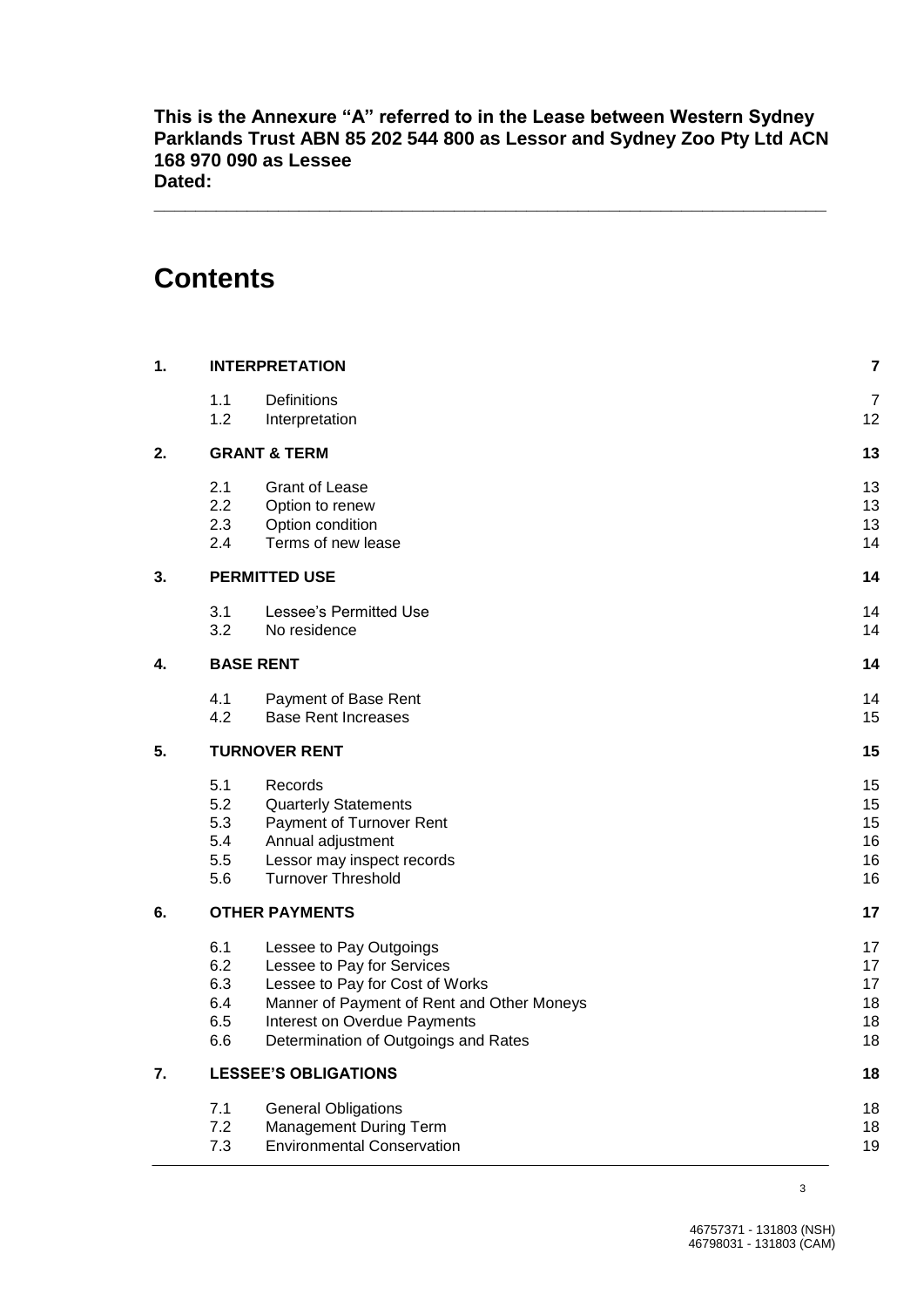|     | 7.4          | Staff                                                                          | 1 <sub>S</sub> |
|-----|--------------|--------------------------------------------------------------------------------|----------------|
|     | 7.5          | Improvements                                                                   | 1 <sup>c</sup> |
|     | 7.6          | Maintenance and repair                                                         | 1 <sub>S</sub> |
|     | 7.7          | <b>Alterations or Additions</b>                                                | 20             |
|     | 7.8          | Submission of Plans and Specifications                                         | 20             |
|     | 7.9          | <b>Conduct of Works</b>                                                        | 21             |
|     | 7.10         | Signage                                                                        | 21             |
|     | 7.11         | Infectious illness                                                             | 21             |
|     | 7.12         | <b>Bushfire Management and Risk Mitigation</b>                                 | 22             |
|     | 7.13         | Lessee's Obligations                                                           | 22             |
|     | 7.14         | <b>Prohibited Acts</b>                                                         | 23             |
|     | 7.15         | Security                                                                       | 23             |
|     | 7.16         | Work Health and Safety                                                         | 23             |
|     | 7.17         | Lessee to comply with Environmental Laws                                       | 24             |
|     | 7.18         | <b>Contamination Responsibility</b>                                            | 25             |
|     | 7.19         | Compliance with particular Legislation                                         | 25             |
|     | 7.20         | Safety Management System                                                       | 26             |
|     | 7.21         | <b>Trading hours</b>                                                           | 26             |
|     | 7.22         | <b>Bio-filtration system</b>                                                   | 26             |
|     | 7.23         | Concept Plan                                                                   | 26             |
|     | 7.24         | <b>Education and Activities Program</b>                                        | 27             |
|     | 7.25         | <b>Conservation Program</b>                                                    | 27             |
|     | 7.26         | Destocking                                                                     | 27             |
| 8.  |              | OTHER DEVELOPMENT IN BUNGARRIBEE                                               | 28             |
| 9.  |              | <b>LIQUOR LICENCE</b>                                                          | 28             |
|     | 9.1          | Lessee Obligations                                                             | 28             |
|     | 9.2          | Appointment of Manager                                                         | 29             |
|     |              |                                                                                |                |
|     |              |                                                                                |                |
|     | 9.3          | Restriction on use of Liquor Licence                                           | 29             |
| 10. |              | <b>INDEMNITIES</b>                                                             | 29             |
|     | 10.1         |                                                                                | 29             |
|     | 10.2         | Indemnity for use of Premises<br>Indemnity Continues After Expiration of Lease | 3 <sub>C</sub> |
|     | 10.3         | Release of Lessor from Liability                                               | 3 <sub>C</sub> |
|     | 10.4         | No Liability for Failure of Services                                           | 3 <sub>C</sub> |
|     | 10.5         | Lessee's Failure to Comply with Statutory Requirements                         | 3 <sub>C</sub> |
| 11. |              | <b>INSURANCES</b>                                                              | 30             |
|     |              |                                                                                |                |
|     | 11.1         | <b>Public Liability Insurance</b>                                              | 3 <sub>C</sub> |
|     | 11.2         | <b>Building Insurance</b>                                                      | 31             |
|     | 11.3         | Employers' Liability and Workers Compensation Insurance                        | 31             |
|     | 11.4         | Provisions Re Insurance Policies                                               | 31             |
| 12. |              | <b>EASEMENTS</b>                                                               | 32             |
|     | 12.1         | Easements                                                                      | 32             |
|     | 12.2         | Documents                                                                      | 32             |
|     |              | <b>LESSOR'S OBLIGATIONS</b>                                                    | 32             |
| 13. |              |                                                                                |                |
|     | 13.1         | Quiet Enjoyment                                                                | 32             |
|     | 13.2<br>13.3 | Access Road<br>Services                                                        | 32<br>32       |

4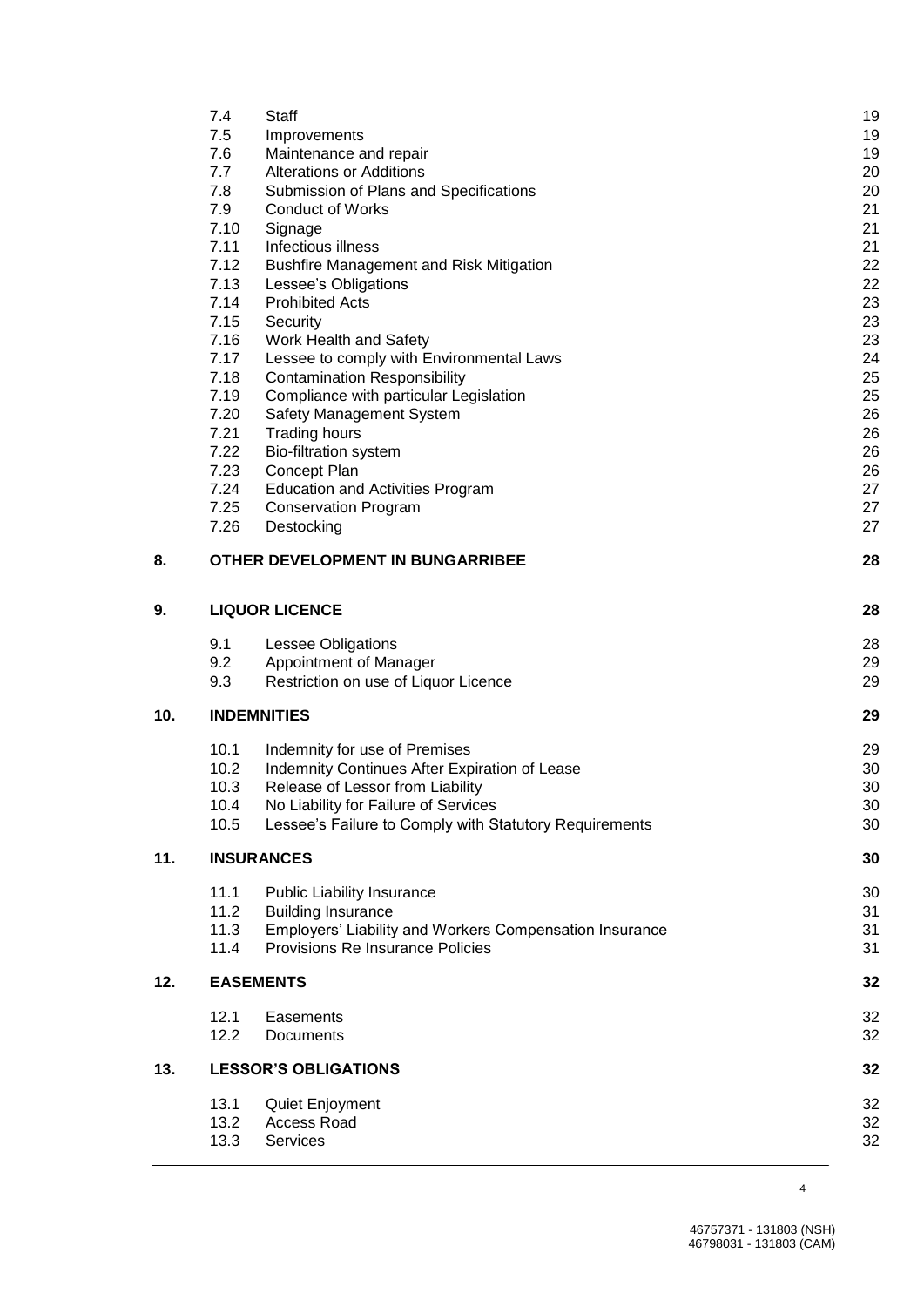|                                             | 13.4                                                  | Access                                                                                                                                                                                                                                             | 33                                                             |
|---------------------------------------------|-------------------------------------------------------|----------------------------------------------------------------------------------------------------------------------------------------------------------------------------------------------------------------------------------------------------|----------------------------------------------------------------|
| 14.                                         |                                                       | ASSIGNMENT, SUBLEASING AND PARTING WITH POSSESSION                                                                                                                                                                                                 | 33                                                             |
|                                             | 14.1<br>14.2<br>14.3<br>14.4<br>14.5<br>14.6<br>14.7  | <b>General Prohibition</b><br>Change of Control<br>Assignment<br>Subleasing and Licensing<br>Assignment to a Related Body Corporate<br>Mortgage and Charge<br>Lessor's Costs Consent to Assignment, change of Control, Subleasing<br>and Licensing | 33<br>33<br>34<br>35<br>36<br>36<br>37                         |
| 15.                                         |                                                       | <b>LESSEE'S DEFAULT</b>                                                                                                                                                                                                                            | 37                                                             |
|                                             | 15.1<br>15A.1<br>15.2<br>15.3<br>15.4<br>15.5<br>15.6 | <b>Events of Default</b><br>Notice of Breach<br>Rights upon Event of Default<br><b>Breach of Essential Term</b><br>Lessor's Entitlement to Damages<br>Waiver<br>Mitigation of Loss                                                                 | 37<br>38<br>39<br>39<br>39<br>4 <sub>C</sub><br>4 <sub>C</sub> |
| 16.                                         | <b>DAMAGE OR DESTRUCTION</b>                          |                                                                                                                                                                                                                                                    |                                                                |
|                                             | 16.1<br>16.2<br>16.3                                  | No abatement or termination rights<br>Lessee's obligations<br>After 35 years                                                                                                                                                                       | 4C<br>40<br>40                                                 |
| 17.                                         |                                                       | RIGHTS AND OBLIGATIONS ON TERMINATION ON EXPIRY                                                                                                                                                                                                    | 41                                                             |
|                                             | 17.1<br>17.2<br>17.3<br>17.4                          | Lessee to Cooperate<br>Removal of Lessee's Fixtures and Fittings<br><b>Environmental matters</b><br>Lessee May Hold Over                                                                                                                           | 41<br>41<br>41<br>42                                           |
| 18.<br><b>RIGHTS RESERVED BY THE LESSOR</b> |                                                       | 42                                                                                                                                                                                                                                                 |                                                                |
|                                             | 18.1<br>18.2                                          | Inspection and right of entry<br>Further rights                                                                                                                                                                                                    | 42<br>42                                                       |
| 19.                                         |                                                       | <b>BANK GUARANTEE</b>                                                                                                                                                                                                                              | 43                                                             |
|                                             | 19.1<br>19.2<br>19.3<br>19.4                          | <b>Bank Guarantee</b><br>Lessee must provide<br>Purpose<br>Lessor's Rights                                                                                                                                                                         | 43<br>43<br>44<br>44                                           |
| 20.                                         |                                                       | <b>REPRESENTATIONS NEGATIVED</b>                                                                                                                                                                                                                   | 44                                                             |
|                                             | 20.1                                                  | Representation warranty or undertaking                                                                                                                                                                                                             | 44                                                             |
| 21.                                         | <b>NOTICES</b>                                        |                                                                                                                                                                                                                                                    | 44                                                             |
|                                             | 21.1<br>21.2<br>21.3                                  | Service of Notice on Lessee<br>Service of Notice on Lessor<br><b>Notices</b>                                                                                                                                                                       | 44<br>45<br>45                                                 |
| 22.                                         |                                                       | <b>EXPENSES AND STAMP DUTIES</b>                                                                                                                                                                                                                   | 45                                                             |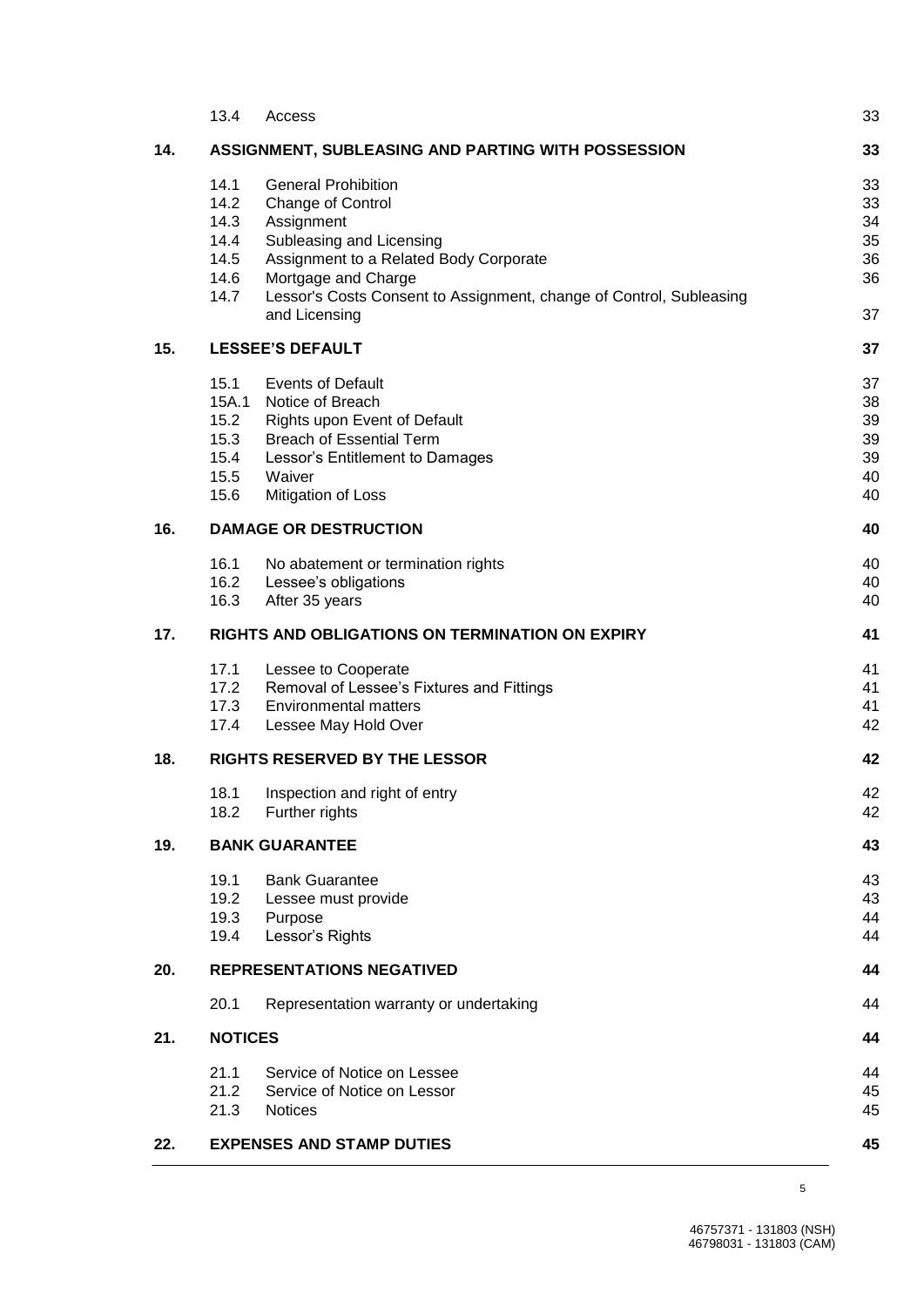|                 | 22.1<br>22.2              | <b>Liability for Expenses</b><br><b>Stamp Duties</b> | 45<br>45 |
|-----------------|---------------------------|------------------------------------------------------|----------|
| 23.             |                           | <b>GOODS AND SERVICES TAX</b>                        | 46       |
| 24.             |                           | <b>MISCELLANEOUS</b>                                 | 46       |
|                 | 24.1                      | No Moratorium                                        | 46       |
|                 | 24.2                      | <b>Further assurances</b>                            | 46       |
|                 | 24.3                      | Relationship of Lessor and Lessee                    | 46       |
|                 | 24.4                      | No Waiver                                            | 47       |
|                 | 24.5                      | No Merger                                            | 47       |
|                 | 24.6                      | <b>Contact Person</b>                                | 47       |
|                 | 24.7                      | Applicable Law                                       | 47       |
|                 | 24.8                      | No Holding Out                                       | 47       |
|                 | 24.9                      | Whole Agreement                                      | 47       |
|                 | 24.10                     | Severability                                         | 47       |
|                 | 24.11                     | <b>Essential Terms of Lease</b>                      | 48       |
|                 | 24.12                     | Counterparts                                         | 48       |
| 25.             | <b>DISPUTE RESOLUTION</b> |                                                      | 48       |
|                 | 25.1                      | Procedure to settle disputes                         | 48       |
|                 | 25.2                      | Negotiation                                          | 48       |
|                 | 25.3                      | Mediation                                            | 48       |
|                 | 25.4                      | Independent Expert                                   | 49       |
|                 | 25.5                      | Amalgamation of Disputes                             | 50       |
| <b>Schedule</b> |                           |                                                      |          |

| 1. REFERENCE SCHEDULE |  |
|-----------------------|--|
|                       |  |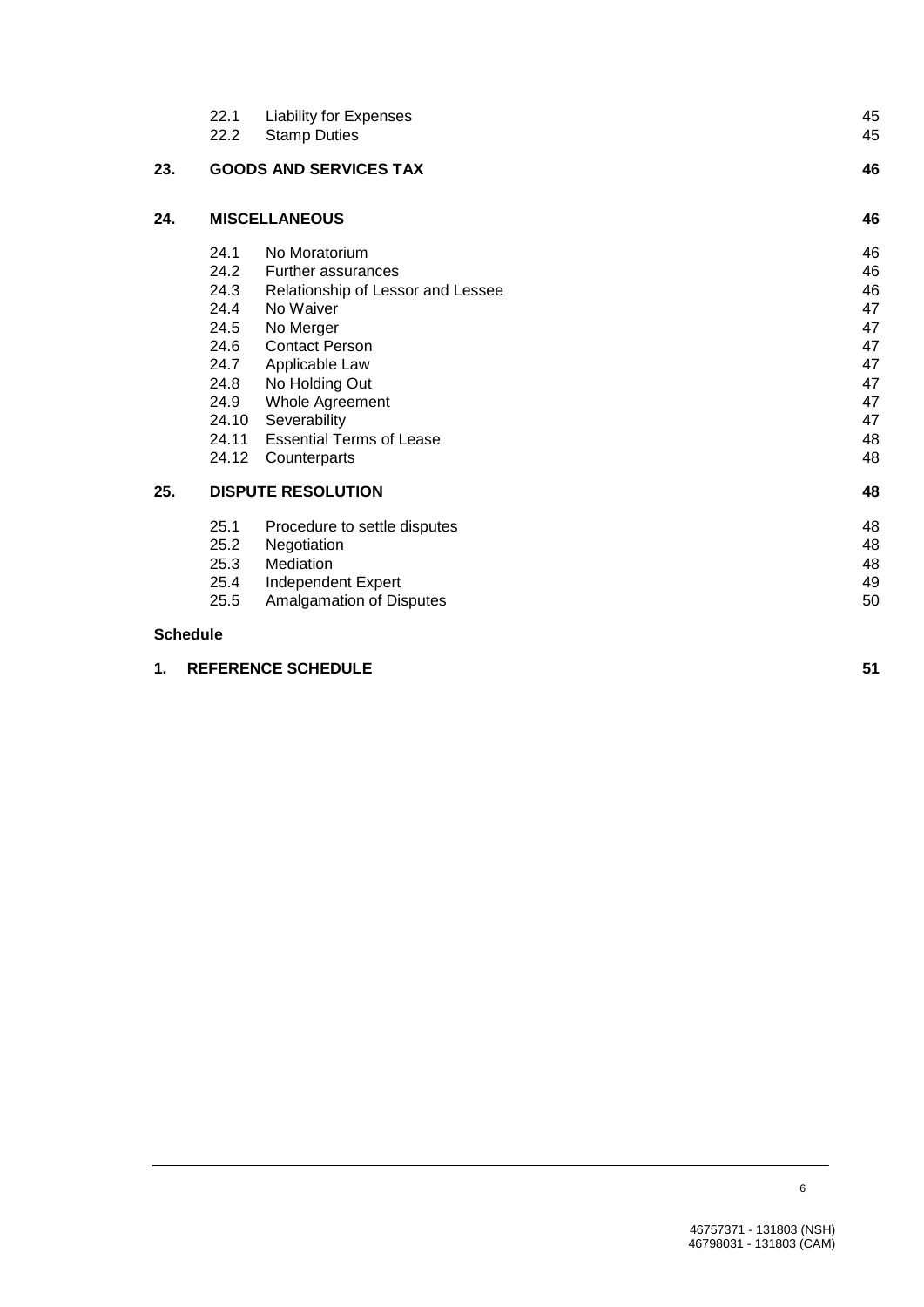#### **OPERATIVE PROVISIONS**

#### **1. INTERPRETATION**

#### **1.1 Definitions**

In this Lease unless the contrary intention appears:

**Access Road** has the meaning given in clause 13.2.

**Approvals** means all approvals, authorisations, permits, consents, licences, exemptions and the like which are required to be issued by or obtained from any Authority in connection with the Premises or Permitted Use or the performance by the Lessee of its obligations under this Lease.

**Auditor** means one of:

- (a) PricewaterhouseCoopers;
- (b) Deloitte Touche Tohmatsu;
- (c) KPMG;
- (d) Ernst & Young;
- (e) Crowe Horwath Australia Limited; or
- (f) such other auditor as the parties may agree in writing from time to time.

**Authority** means any government department or agency, local government council, government or statutory authority, or any other body, which imposes a requirement or whose consent is required in connection with the performance by any person of any obligation under, or in connection with, this Lease or the Premises.

**Bank Guarantee** has the meaning given in clause 19.1.

**Base Rent** means the annual rent specified in Item 6.

**Business Day** means any day which is not a Saturday, Sunday or public holiday in New South Wales or 27, 28, 29, 30 or 31 December.

**Change of Control** has the meaning give in clause 14.2.

**Claim** means any claim, notice, demand, action, proceeding, litigation, investigation or judgement, requisitions, damage, loss, cost, expense or liability whether immediate, future or contingent and whether based in contract, tort, statute or otherwise and whether involving a third party or a Party to this Lease.

**Commencement Date** means the date specified in Item 3.

**Concept Plan** means the concept plan a copy of which is in Schedule 2, as amended from time to time in accordance with clause 7.23.

**Contamination** means, in respect of land the presence of any substance, including any waste, Pollution, Hazardous Substance, toxic substance, dangerous goods, hazardous waste, special waste or any constituent of any such substance or waste such that: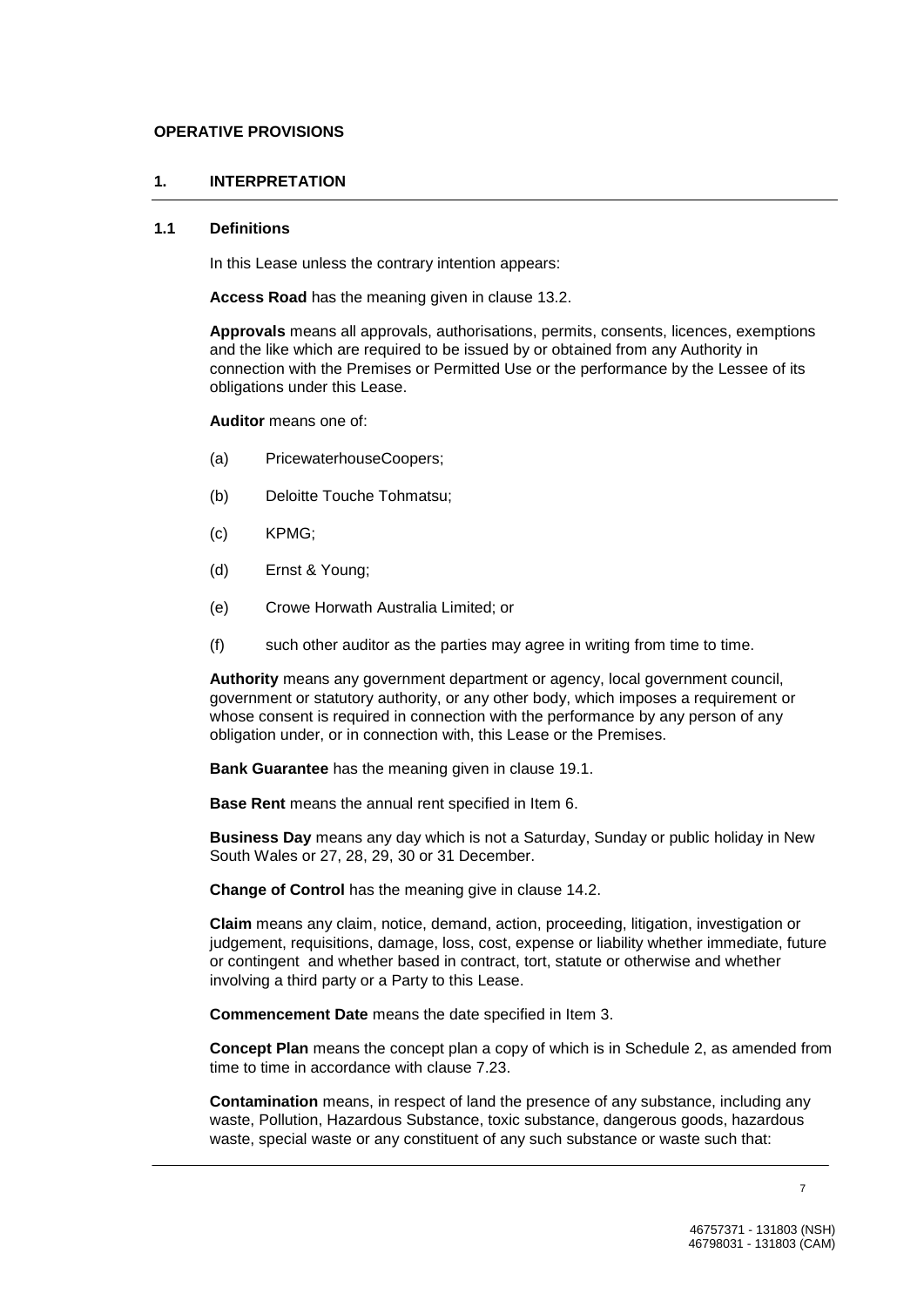- (a) the substance is above the concentration or level at which the substance is normally present in land in the same general locality; and
- (b) having regard to the use to which the land is put or is likely to be put, the presence of that substance presents a risk of harm to human health or any other aspect of the Environment or results in non-compliance with any Environmental Law,

and includes the act or omission giving rise to the contaminated state. For the purposes of this definition "land" shall include any air or water in, on, above or beneath the ground.

**CPI** means the Consumer Price Index (All Groups) for Sydney published from time to time by the Australian Bureau of Census and Statistics, or if there is any suspension or discontinuance of the publication of such consumer price index then until publication of the CPI is resumed, CPI will mean such other index reflecting fluctuations in the cost of living in Sydney, as determined by the Lessor (acting reasonably).

#### **Cure Period means:**

- (a) in respect of a Financial Default, 15 Business Days from and including the date of service of the Default Notice; and
- (b) in respect of all other Events of Default which are capable of remedy, a reasonable period given the nature of the alleged breach (which must not be less than 15 Business Days from and including the date of service of the Default Notice).

**Default Notice** means a notice given by the Lessor under clause 15A.1.

**Environment** means all components of the earth, including:

- (a) land, air and water;
- (b) any layer of the atmosphere;
- (c) flora and fauna;
- (d) any organic or inorganic matter and any living organism including humans;
- (e) human made or modified structures and areas;
- (f) the aesthetic characteristics or components of the earth, including appearance, sound, odour, taste and texture; and
- (g) ecosystems with any combinations of the above.

**Environmental Aspects** means in relation to the Premises any breach of an Environmental Law or the existence of any Contamination, Hazardous Substance or Pollution whether originating from the Premises or elsewhere.

**Environmental Investigation Report** means the environmental investigation report prepared by an appropriately qualified environmental consultant for the Lessee in relation to the Premises dated  $\mathbb{I}^*$  a copy of which has been signed by the Parties as Exhibit 1 to this Lease.

**Environmental Law** means any Law or State protection policy incorporated by reference to or being part of any Law relating to protection of the Environment.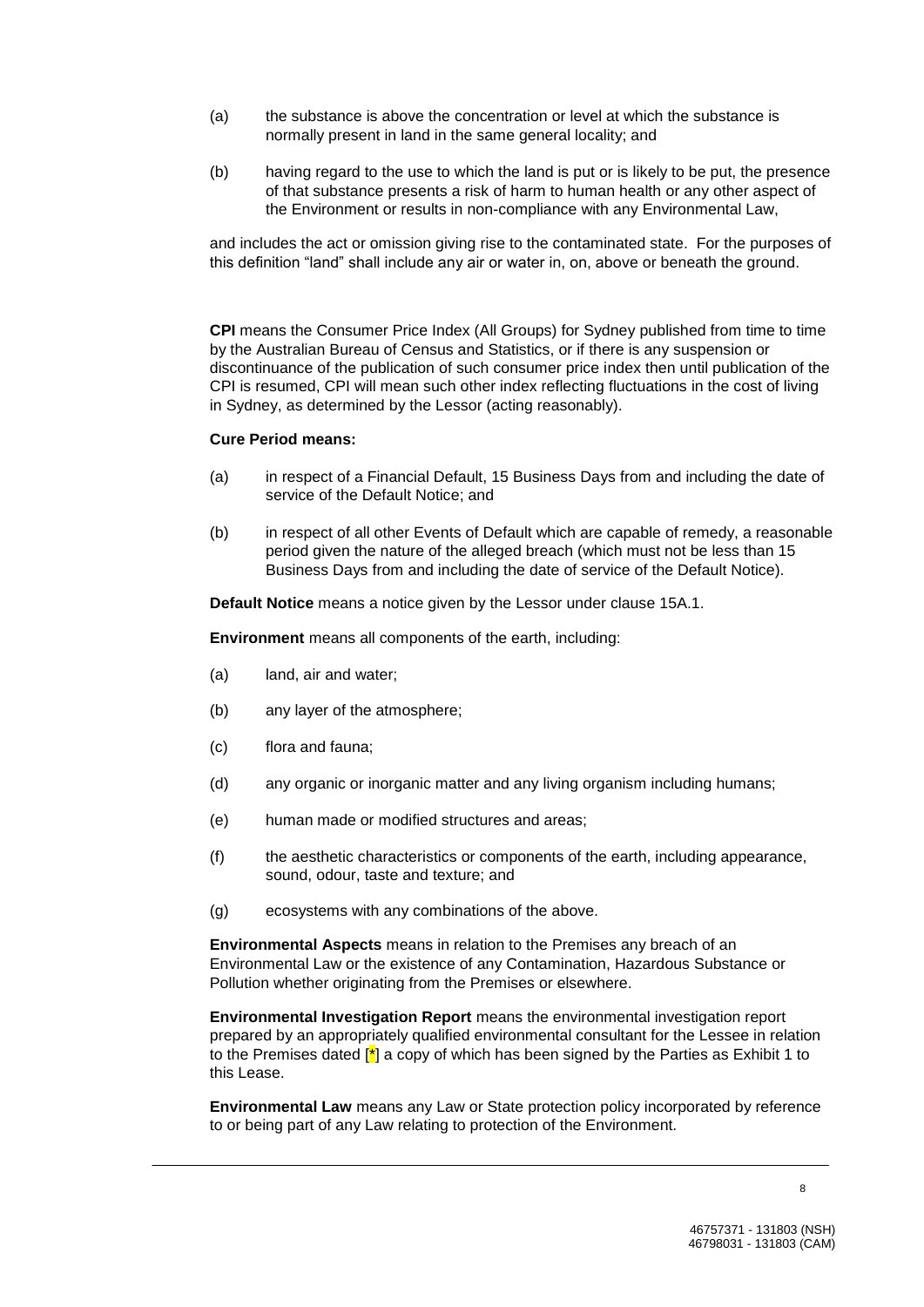**Essential Term** means the terms referred to in Item 14.

**Event of Default** has the meaning given to that term in clause 15.1.

**Event of Insolvency** means for a person, being in liquidation or provisional liquidation or under administration, having a New Controller (as defined in the *Corporations Act*) or analogous person appointed to it or any of its property, being taken under section 459F(1) of the *Corporations Act* to have failed to comply with a statutory demand, being unable to pay its debts or otherwise insolvent, dying, ceasing to be of full legal capacity or otherwise becoming incapable of managing its own affairs for any reason, taking any step that could result in the person becoming an insolvent under administration (as defined in section 9 of the *Corporations Act*), entering into a compromise or arrangement with, or assignment for the benefit of, any of its members or creditors, or any analogous event.

**Financial Default** means a failure by the Lessee to pay when due any money which the Lessee is obliged to pay to the Lessor under this Lease.

**Further Lease** means a lease to occupy the Premises for the Further Term.

**Further Term** means the further terms if any stated in Item 5.

**General Standards for Exhibiting Animals** means the publication entitled General Standards for Exhibiting Animals in NSW prepared by the Director-General NSW Agriculture dated15 March 2004, originally in accordance with the *Exhibited Animals Protection Regulation 1995* (NSW) and now under the *Exhibited Animals Protection Regulation 2010* (NSW) and includes any modification of or substitution for that publication.

**Gross Turnover** means all money and the value in money of things other than money brought to account by the Lessee or sublessees, licensees or other persons carrying on business on the Premises from their use of the Premises including from admission charges, sales of goods and tickets, signage and advertising revenue and the provision of services:

- (a) excluding the amount of any GST, grants, donations, sponsorships and discounts reasonably and properly allowed to any customer in the usual course of business; and
- (b) including gross takings, gross receipts, gross income and similar concepts:
	- (i) from the Premises;
	- (ii) from somewhere other than the Premises but originating from the Premises; or
	- (iii) neither from the Premises nor originating from the Premises but which would normally be attributed to business conducted from the Premises.

**Hazardous Substance** means a substance that because of its quantity, concentration, acute or chronic toxic effects, carcinogenicity, teratogenicity, mutagenicity, corrosiveness, flammability, or physical, chemical or infectious characteristics, poses a hazard to property, human health or the Environment when improperly treated, stored, disposed of or otherwise managed.

**Improvements** means any structure or work of a permanent nature attached to the Premises.

**Insurances** means the policies of insurance referred to in clause 11.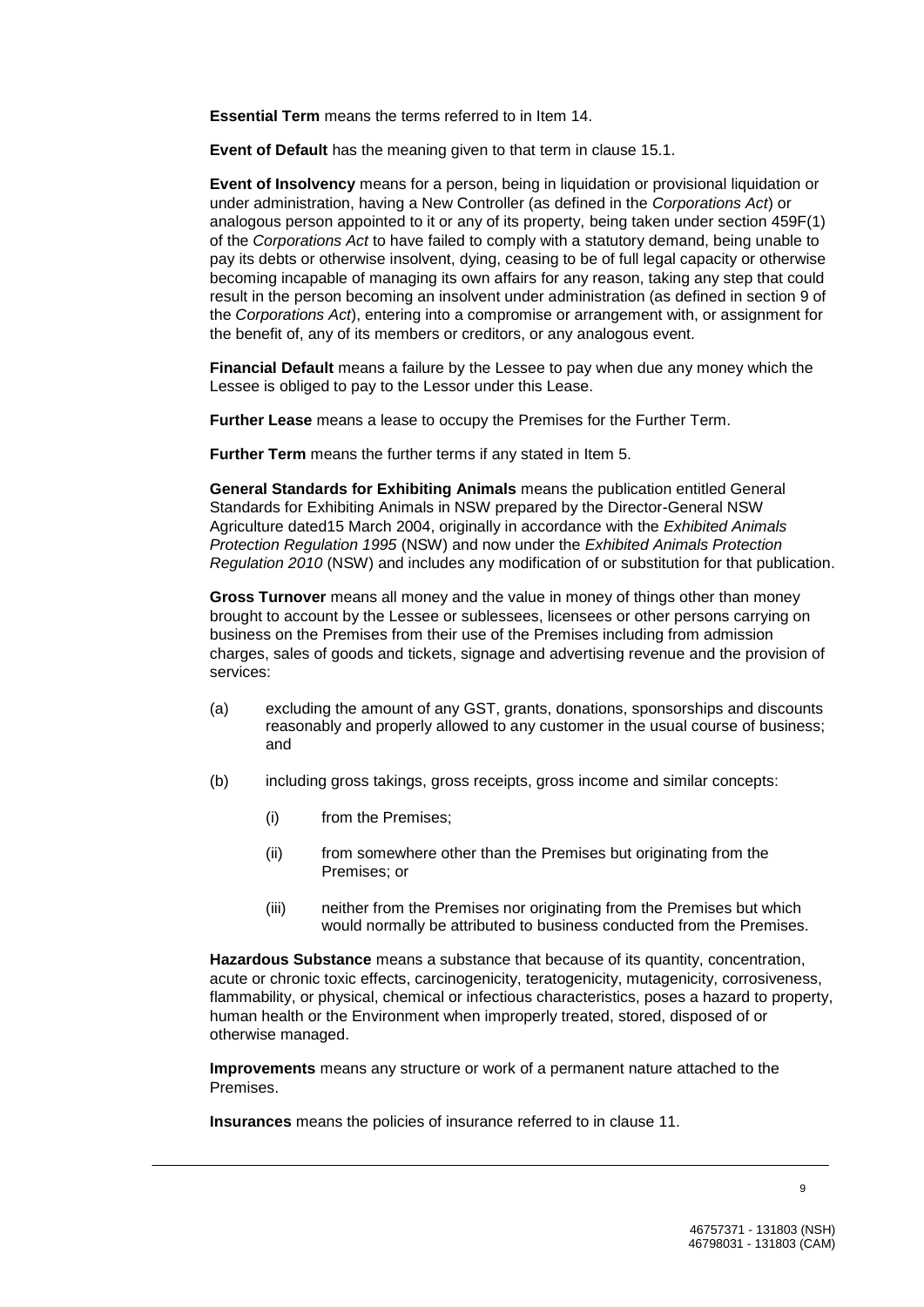**Interest Rate** means the annual percentage rate of interest charged by the Commonwealth Bank of Australia or its successor on overdraft accounts exceeding \$100,000 plus 2% per annum, or if such an annual percentage rate is not published by the Commonwealth Bank of Australia or its successor, such rate as is in the opinion of any officer for the time being of the Commonwealth Bank of Australia or its successor an equivalent replacement rate, or if the Commonwealth Bank of Australia has ceased to exist, and there is no successor, such rate as is in the opinion of any officer for the time being of an Australian trading bank nominated by the Lessor, an equivalent replacement rate

**Item** means an item in the Reference Schedule.

**Law** means any statute, ordinance, code, regulation, by-law, local law, official directive, order, instrument, undertaking, obligation or applicable judicial administrative or regulatory decree, judgment or order and includes conditions and standards, authorisations, licences, permits, consents, assurances, bonds or similar requirements including all applicable standards and obligations under the common law.

**Lease** means this lease including the Schedules, and all Annexures hereto.

Lessee's Fit Out means installation by or on behalf of the Lessee of the Lessee's Fixtures and Fittings.

**Lessee's Fixtures and Fittings** means all fixtures, fittings, plant, equipment, services and other articles on or at the Premises, which have been or are installed or attached by the Lessee and at any time are in or form part of the Premises or service the Premises.

**Liquor Act** means the *Liquor Act* 1982, as amended or replaced.

**Liquor Licence** means any licence or licenses granted from time to time pursuant to the Liquor Act in respect of any part of the Premises.

**Local Council** means the council established under the *Local Government Act* 1993 for the Local Government Area in which the Premises are situated.

**Maximum Trading Hours** means the hours in Item 8.

**New Controller** means any person who will become an officer of or hold an interest in the Lessee or any Related Body Corporate in connection with a Change of Control.

**Nominated Licensee** means a person acceptable to the Lessor (acting reasonably) who is nominated by the Lessee to hold the Liquor Licence.

#### **Operating Year** means:

- (a) the period from and including the Commencement Date of the Original Lease to and including the next 30 June;
- (b) each period of 12 months thereafter;
- (c) the period from and including the day following the last day of the last such 12 month period during the Term to and including the Termination Date;

provided that:

(d) if this Lease is terminated or otherwise comes to an end prior to the Termination Date, the then current Operating Year will end on the date of such termination; and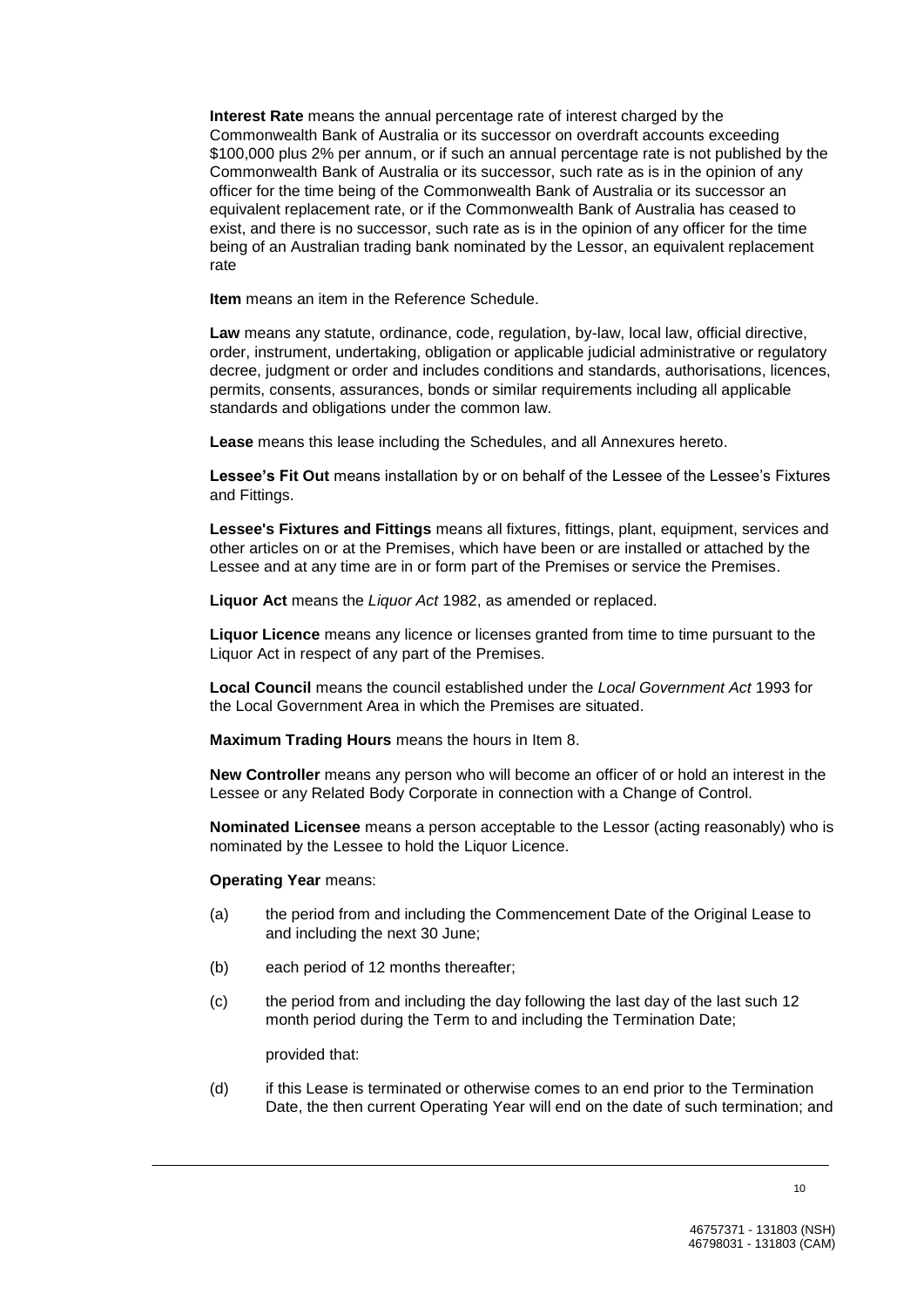(e) if this Lease is renewed pursuant to the exercise of an option to renew contained in this Lease, or the Lessee holds over after the Termination Date in accordance with this Lease, the above provisions will be applied as if the Term of this Lease, and the term of the renewed lease, or the period of holding over, as the case may be, together constituted the term of one continuous lease.

**Original Lease** means the first lease of the Premises from the Lessor, or any predecessor in title of the Lessor to the Lessee or any predecessor in title of the Lessee.

**Outgoings** means the total of all reasonably and property incurred amounts, paid or payable by the Lessor in connection with the Premises including but not limited to:

- (a) rates, land taxes (on a single holding basis) and other charges imposed by any Authority;
- (b) taxes (except income or capital gains tax), levies, imposts, deductions, charges, withholdings and duties imposed by any Authority; and
- (c) charges for the supply, installation, connection and consumption of Services used in connection with the Premises either separately metered or otherwise attributed to the Premises.

**Parklands** has the same meaning as in the WSPT Act and includes the Premises.

**Party** means a party to this Lease.

**Permitted Use** means the use stated in Item 7.

**Pollution** means and includes the release, emission or discharge into the Environment of a substance which causes damage or harm to any aspect of the Environment, and the degradation of, or adverse affectation of, the Environment including air pollution, pollution of surface or sub-surface waters, emission of offensive noise and dust and other temporary effects on the Environment.

**Premises** means the land described in Item 1, including any Improvements, and Lessee's Fixtures and Fittings.

#### **Quarter** means:

- (a) the period from and including the Commencement Date of the Original Lease to and including the last day of the calendar quarter in which that Commencement Date occurs:
- (b) each period of 3 months thereafter until and including the last day of the last such 3 month period during the Term;
- (c) the period from and including the day following the last day of the last such 3 month period during the Term to and including the Termination Date;

provided that:

(d) if this Lease is terminated or otherwise comes to an end prior to the Termination Date, the then current Quarter will end on the date of such termination; and

if this Lease is renewed pursuant to the exercise of an option to renew contained in this Lease, or the Lessee holds over after the Termination Date in accordance with this Lease, the above provisions will be applied as if the Term of this Lease, and the term of the renewed lease, or the period of holding over, as the case may be, together constituted the term of one continuous lease.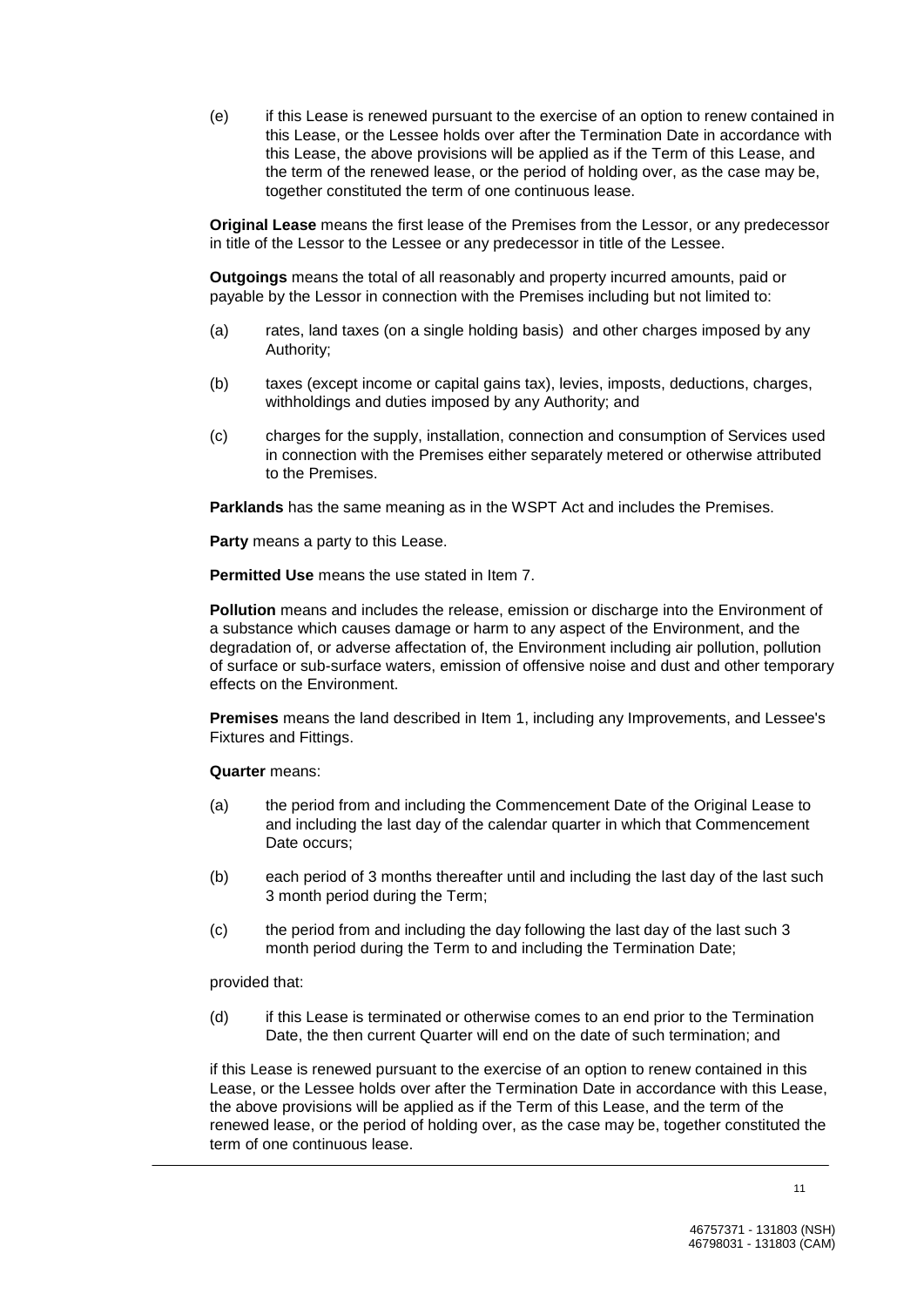**Reference Schedule** means Schedule 1.

**Related Body Corporate** means a related body corporate as defined in section 50 of the *Corporations Act 2001* (Cth).

**Rent** means the Base Rent and the Turnover Rent.

**Services** means the services (such as water, drainage, gas, electricity, communications) running through or servicing the Premises and includes all plant, equipment, pipes, wires, cables, ducts and other conduits in connection with them.

**Signage Policy** means the policy as agreed between the Parties as at the Commencement Date in relation to the advertising and signage within the Premises any replacement or variation of it agreed by the Parties pursuant to clause 7.10.

**Term** means the period specified in Item 2 commencing on the Commencement Date and expiring on the Termination Date.

**Termination Date** means the date on which the Term expires, as specified in Item 4.

**Turnover Rent** for any Operating Year means  $\%$  of the amount if any by which Gross Turnover for that Operating Year exceeds the Turnover Threshold.

**Turnover Threshold** has the meaning given in clause 5.6(a).

**WSPT Act** means the Western Sydney Parklands Act 2006 (NSW).

#### **1.2 Interpretation**

- (a) Words importing the singular shall include the plural and vice versa.
- (b) Gender words importing any particular gender include all genders. The word "person" includes a company and vice versa.
- (c) Subject to section 109 of the Commonwealth Constitution this Lease shall be subject to and construed in accordance with the laws of the State of New South Wales and the parties agree that the courts of that State shall have jurisdiction to entertain any action in respect of or arising out of this Lease.
- (d) All headings contained in this Lease are for convenient reference only and are not intended to, and do not, form part of the substance of this Lease.
- (e) Where the context permits, references in this Lease to the Lessor include the Western Sydney Parklands Trust ABN 85 202 544 800.
- (f) If an example is given of anything (including a right, obligation or concept), such as by saying it includes something else, the example does not limit the scope of that thing.
- (g) Provisions requiring the Lessee to comply with a particular Law or Laws do not limit the Lessee's obligation to comply with all applicable Laws.
- (h) A reference to any party to this Lease or any other agreement or document includes the party's successors and substitutes or assigns.
- (i) A reference to any agreement or document is to that agreement or document as amended, novated, supplemented, varied or replaced from time to time, except to the extent prohibited by this Lease.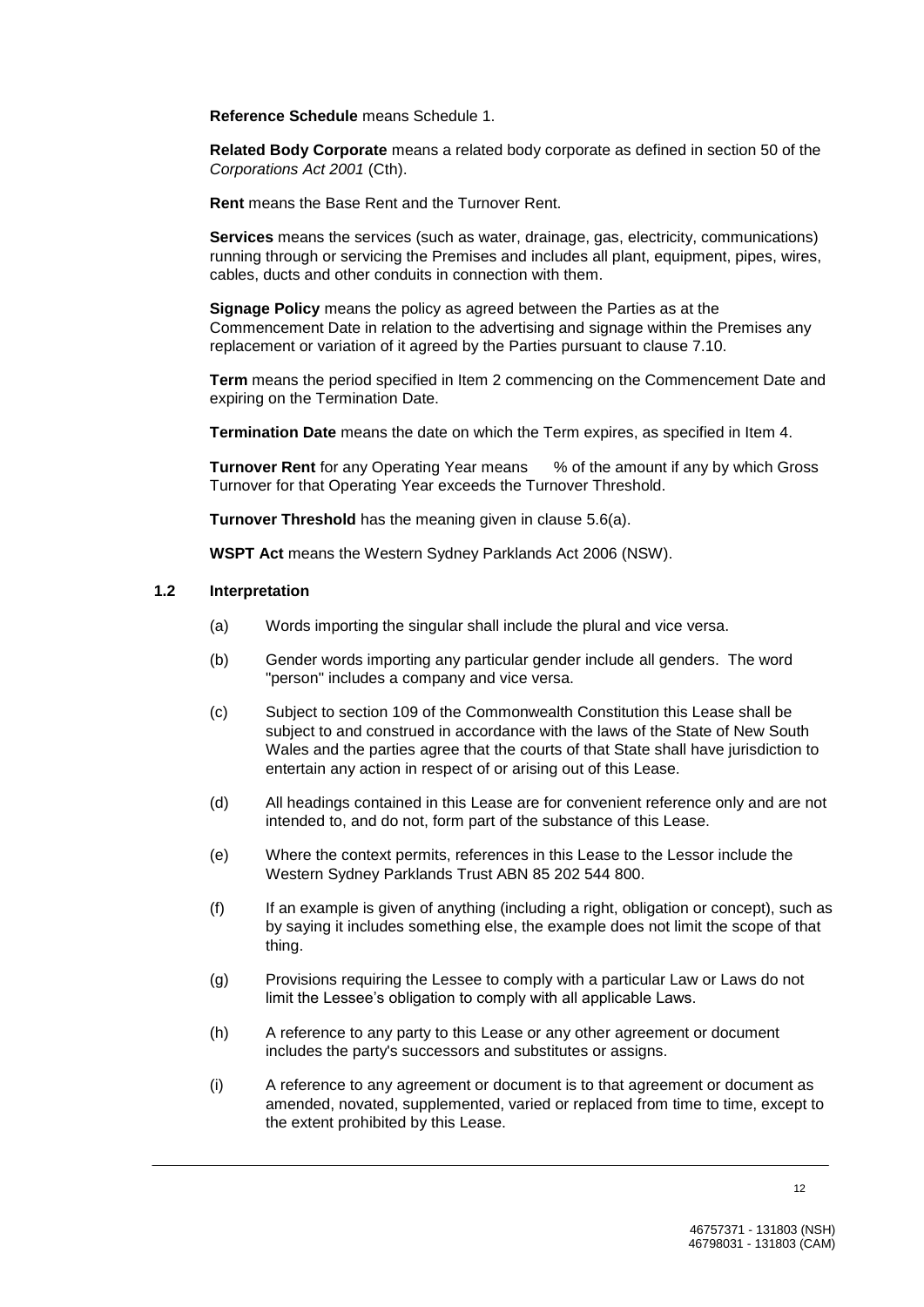- (j) A reference to legislation or to a provision of legislation includes a modification, re-enactment of or substitution for it and a regulation or statutory instrument issued under it.
- (k) A reference to conduct includes any omission, statement or undertaking, whether or not in writing.
- (l) Unless stated otherwise, one provision does not limit the effect of another.

## **2. GRANT & TERM**

#### **2.1 Grant of Lease**

The Lessor leases the Premises to the Lessee for the Term.

#### **2.2 Option to renew**

If a Further Term is specified in Item 5, the Lessor must grant to the Lessee, at the Lessee's cost, and the Lessee must accept, a new lease of the Premises for the Further Term commencing on the day after the Termination Date if:

- (a) the Lessee notifies the Lessor (at least 12 months but not more than 18 months before the Termination Date) that the Lessee wants a lease of the Premises for the Further Term;
- (b) the Lessee is not in default under this Lease on the date of the notice or on the Termination Date; and
- (c) the condition in clause 2.3 has been satisfied.

## **2.3 Option condition**

- (a) The Lessee will only be entitled to a new lease of the Premises for the Further Term if the Lessee has spent at  $(excluding GST)$  on:
	- (i) capital expenditure for new exhibits and facilities; or
	- (ii) refurbishment of the existing exhibits; or
	- (iii) redecoration of the facilities; or
	- (iv) other major capital expenditure works; or
	- (v) a combination of the works in paragraphs (i) to (iv),

at the Premises in the period from the Commencement Date until the 35th anniversary of the Commencement Date and such expenditure has been confirmed by notices in writing from the Lessor under clause 2.3(b)(iv).

- (b) If the Lessee wishes capital expenditure by it to be taken into account for the purposes of clause 2.3(a):
	- (i) the Lessee must submit to the Lessor written details of proposed capital expenditure and a request in writing that the amount of such expenditure be approved for the purposes of this clause;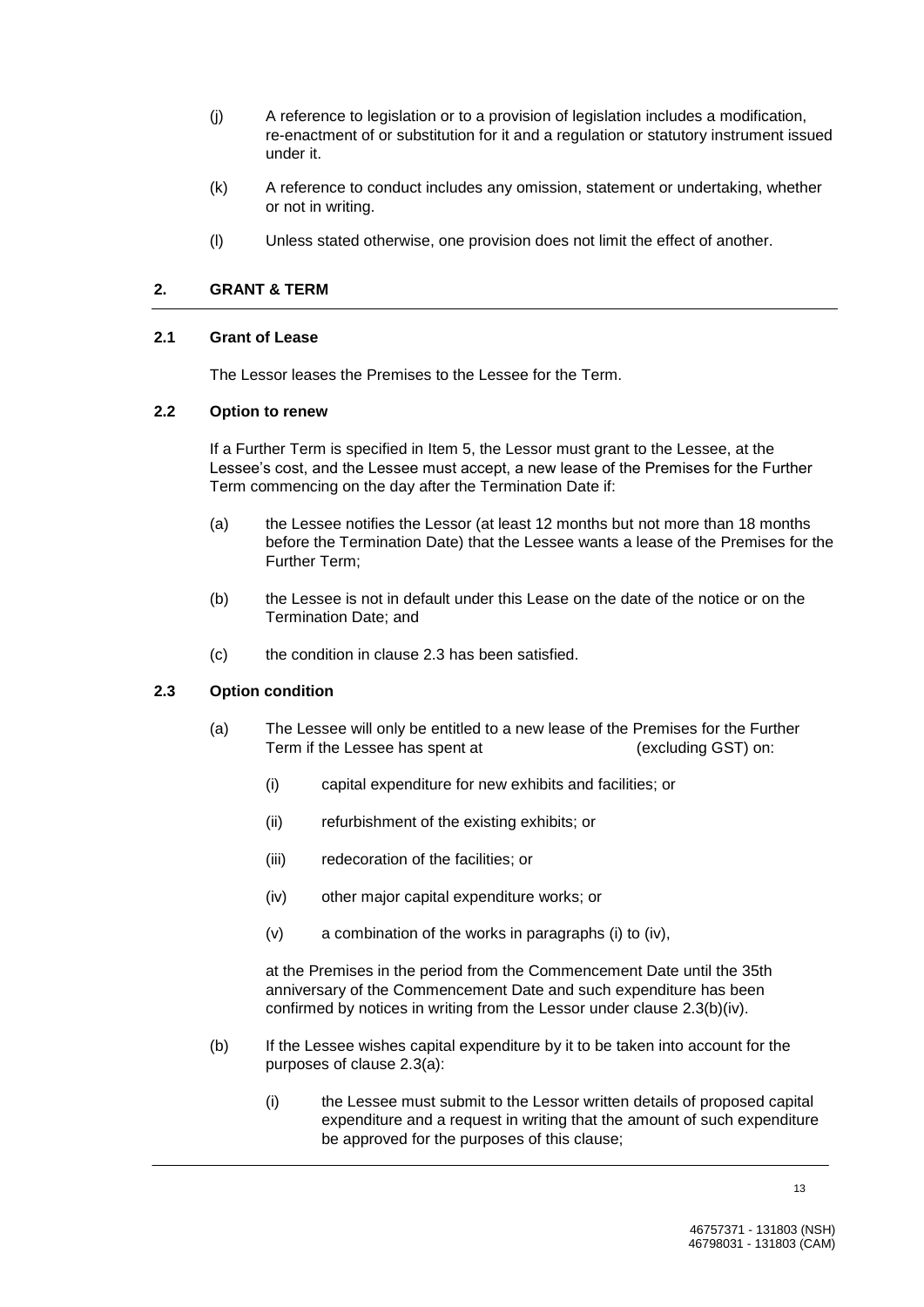- (ii) the Lessor must not unreasonably withhold or delay its approval, and if approved, the Lessor must confirm in writing that such capital expenditure is approved for the purposes of this clause within 20 Business Days of receipt of notification from the Lessee pursuant to paragraph (b)(i);
- (iii) when amounts have been expended by the Lessee, the Lessee must submit reasonable written evidence of such expenditure to the Lessor with a request in writing that the Lessor approve the amount expended for the purposes of this clause. If preliminary approval for the expenditure has been provided pursuant to paragraph (b)(ii), the Lessor must approve the amount expended; and
- (iv) the Lessor must not unreasonably withhold its approval, and if approved, the Lessor must confirm in writing that such capital expenditure has been expended for the purposes of this clause within 20 Business Days of receipt of the evidence supporting the expenditure pursuant to paragraph (b)(iii).
- (c) The Lessee must maintain a register including details of all expenditure confirmed by the Lessor under clause 2.3(b)(iv) including the dates and amounts of all such expenditure, and the notices given by the Lessor under clause 2.3(b)(iv).

## **2.4 Terms of new lease**

The new lease for the Further Term contains the same terms and conditions as this Lease except that:

- (a) appropriate changes are made to the cover page and the Reference Schedule to reflect the term, commencing date, termination date and Base Rent;
- (b) the new lease includes any variations made to this Lease during the Term;
- (c) the amount for public liability insurance specified in Item 8 is replaced with the amount applicable on the last day of the Term, or any other amount the Lessor reasonably requires;
- (d) the new lease includes any term which the Lessor reasonably requires due to any change in Law;
- (e) clauses 2.2, 2.3 and 2.4 and any defined terms which are required only for those clauses are omitted from the new lease; and
- (f) any provisions which in the reasonable opinion of the Lessor are only relevant to this Lease (and agreed by the Lessee) may also be omitted from the new lease.

## **3. PERMITTED USE**

## **3.1 Lessee's Permitted Use**

The Lessee will not use the Premises or allow the Premises to be used for any purpose other than the Permitted Use.

## **3.2 No residence**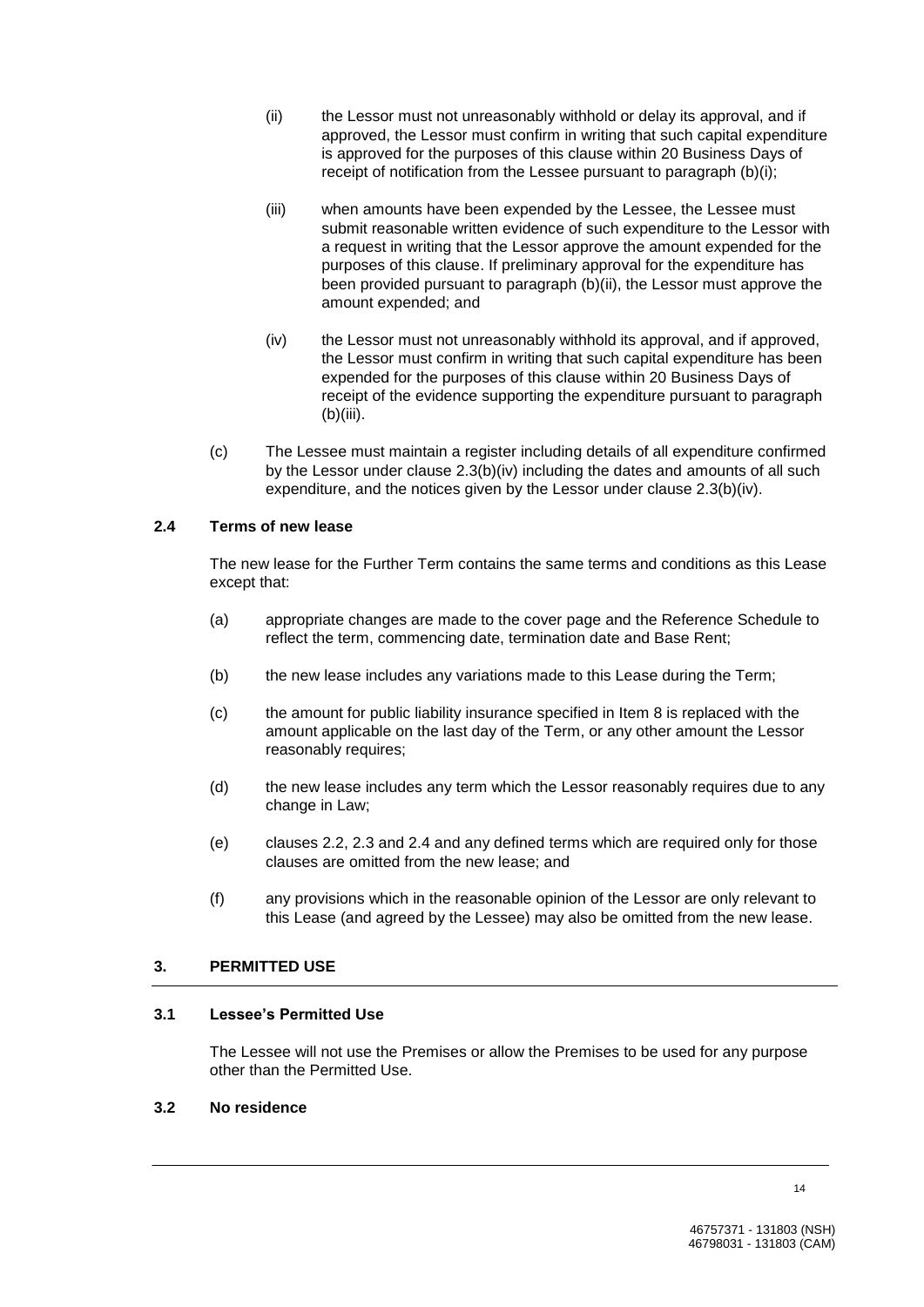Unless expressly permitted under a provision of this Lease, the Lessee will not reside on the Premises or permit any other person to reside on the Premises, except for the use of a caretaker's residence for after-hours security and animal welfare.

# **4. BASE RENT**

#### **4.1 Payment of Base Rent**

- (a) The Lessee must pay the Base Rent to the Lessor without demand and without set-off, deduction or counterclaim.
- (b) The Lessee must pay the Base Rent by equal quarterly instalments in advance.
- (c) The first Base Rent payment is due on the Commencement Date and subsequent payments are due on or before the 1st day of each Quarter during the Term.

#### **4.2 Base Rent Increases**

On each anniversary of the Commencement Date, the Base Rent will increase by %.

## **5. TURNOVER RENT**

#### **5.1 Records**

The Lessee must keep full and accurate accounting records to enable the calculation of Gross Turnover for at least 2 years after the Quarter to which they relate.

## **5.2 Quarterly Statements**

Within 20 Business Days after the end of each Quarter, the Lessee must give to the Lessor, in a form reasonably required by the Lessor:

- (a) a statement of the Gross Turnover for that Quarter together with a certificate signed by a director of the Lessee certifying the amount of the Gross Turnover for the Quarter; and
- (b) a statement signed by a director of the Lessee certifying the director's estimate of Gross Turnover for the current Operating Year including:
	- (i) the amount of Gross Turnover for each completed Quarter in the Operating Year;
	- (ii) estimated Gross Turnover for each remaining Quarter in the Operating Year;
	- (iii) total estimated Gross Turnover for the Operating Year; and
	- (iv) an explanation in reasonable detail of how the estimates for Gross Turnover for each remaining Quarter have been arrived at.

#### **5.3 Payment of Turnover Rent**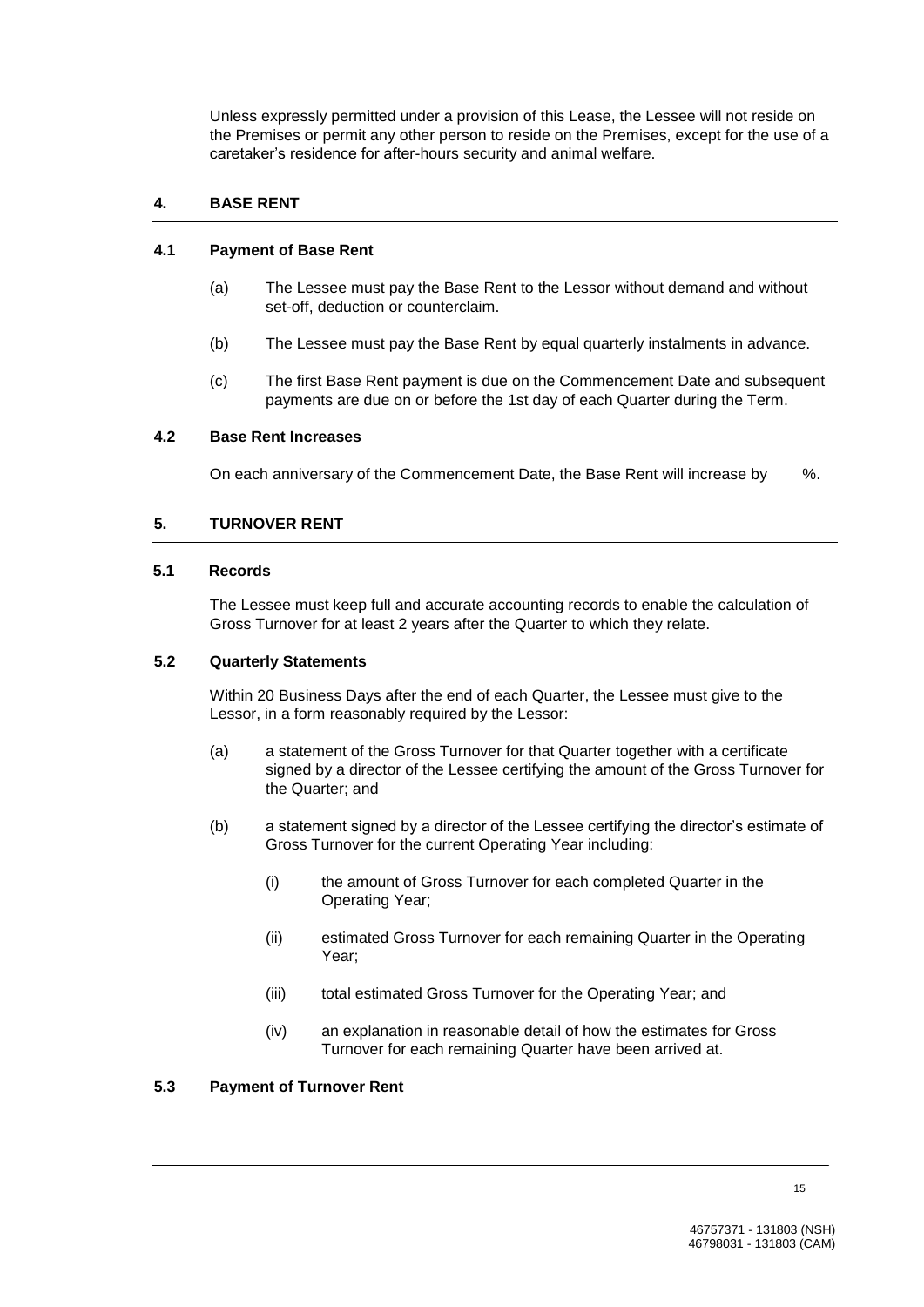(a) Within 14 days after the end of each Quarter, the Lessee must pay to the Lessor on account of Turnover Rent without demand and without setoff, deduction or counterclaim, an amount equal to:

$$
A \times \underbrace{B}_{C}
$$

where:

- $A =$  % of the amount if any by which the total estimated Gross Turnover for the current Operating Year in the most recent statement provided by the Lessee to the Lessor under clause 5.2(b) exceeds the Turnover Threshold
- $B =$  the number of days in the relevant Quarter
- $C =$  the number of days in the current Operating Year
- (b) If the Lessee's Gross Turnover in any Quarter is less than the Turnover Threshold, such that the calculation of Turnover Rent in paragraph (a) would result in a negative amount, then the only Rent payable in that Quarter is the Base Rent.

## **5.4 Annual adjustment**

- (a) As soon as practicable after the end of each Operating Year, and not later than 6 months after the end of each Operating Year, the Lessee must cause to be prepared, and submit to the Lessor audited accounts of the Lessee for that Operating Year including a certificate by an Auditor certifying the Gross Turnover for the Operating Year.
- (b) If the Lessee does not give the Lessor the Auditor's certificate within 6 months after the end of the Operating Year, the Lessor may:
	- (i) notify the Lessee in writing that the certificate by an Auditor certifying the Gross Turnover has not been provided and allow the Lessee 15 Business Days to arrange that Certificate; and
	- (ii) if the certificate referred to in paragraph  $(a)(i)$  has not been provided within 15 Business Days arrange for an Auditor to inspect the records of the Lessee for the Operating Year and determine Gross Turnover for that year.
- (c) The Lessee must promptly pay or reimburse the Lessor for the Auditor's reasonably incurred costs pursuant to paragraph (b)(ii) and the Lessee must make sufficient records available to such Auditor for the Auditor to determine the Gross Turnover.
- (d) When the Gross Turnover for the Operating Year has been determined in accordance with this clause, the Lessee must make such adjustments as may be necessary to ensure that the amount received by the Lessor for Turnover Rent for that Operating Year is % of the amount if any by which Gross Turnover exceeds the Turnover Threshold. Any adjustment required to be made by the Lessee must be made by payment to the Lessor within 20 Business Days of such amount being determined. Any adjustment required to be made by the Lessor may be made by crediting any amount due to the Lessee against future Rent or Turnover Rent payable by the Lessee.

#### **5.5 Lessor may inspect records**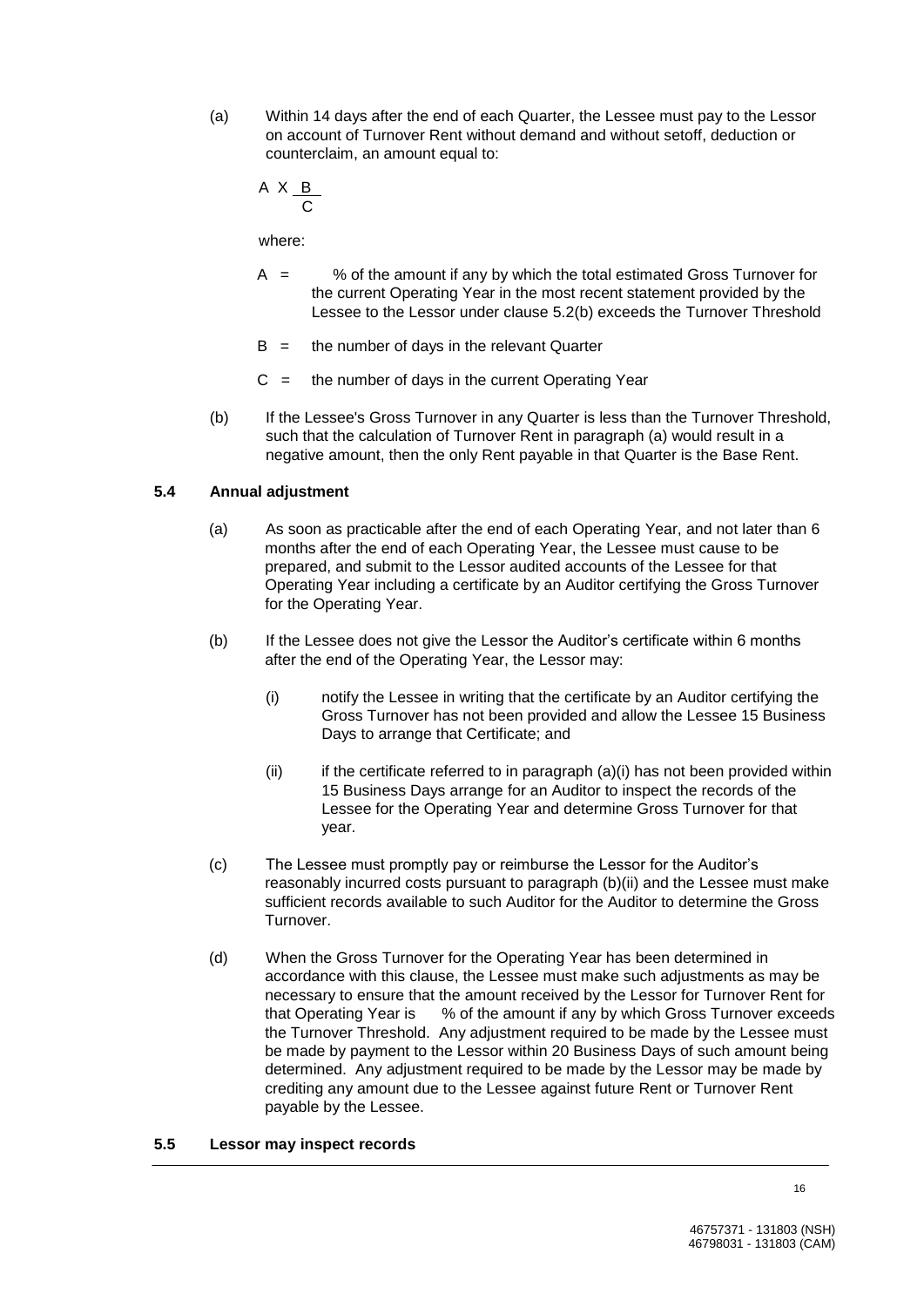If the Lessor gives the Lessee reasonable notice, the Lessor may inspect or audit the accounting records at the Premises or any other place the Lessor reasonably requires. If an audit or inspection shows that the Gross Turnover stated in a certificate under clause 5.2 is understated by more than 3%, the Lessee must pay for the audit. If an audit reveals any error in a certificate under clause 5.2 the Lessor and Lessee must make any necessary adjustment within 15 Business Days of the error being discovered.

## **5.6 Turnover Threshold**

(a) For the purposes of this clause 5, Turnover Threshold for an Operating Year means, subject to clause  $5.6(b)$ , the amount of  $\overline{2000}$ , increased on each anniversary of the earlier of 1 April 2017 and the Commencement Date of the Original Lease in accordance with the following formula:

 $A = B \times D \div C$ 

where:

- A = increased Turnover Threshold
- B = previous Turnover Threshold
- $C = CPI$  for the quarter ending immediately prior to:
	- (a) the earlier of 1 April 2017 and the Commencement Date of the Original Lease; or
	- (b) where an increase under this clause has previously taken place, the date one year before the date of that increase
- $D =$  CPI for the quarter ending immediately prior to the relevant anniversary
- (b) If any Operating Year is less than 365 days the Turnover Threshold for that Operating Year will be:
	- A x B/C

where:

- $A =$  the current Turnover Threshold as provided in clause 5.6(a)
- $B =$  the number of days in the relevant Operating Year
- $C = 365$

## **6. OTHER PAYMENTS**

#### **6.1 Lessee to Pay Outgoings**

The Lessee must pay or reimburse the Lessor for all Outgoings during the Term. Where the Lessor receives invoices or other requests for payment of Outgoings, the Lessor may forward such invoices or other requests direct to the Lessee for payment, in which case the Lessee must promptly pay such invoices or other requests. Alternatively, the Lessor may elect to pay the Outgoings itself, in which case, if the Lessor provides a written request for payment to the Lessee together with reasonable details of the relevant Outgoings, the Lessee must promptly reimburse the Lessor for such payments.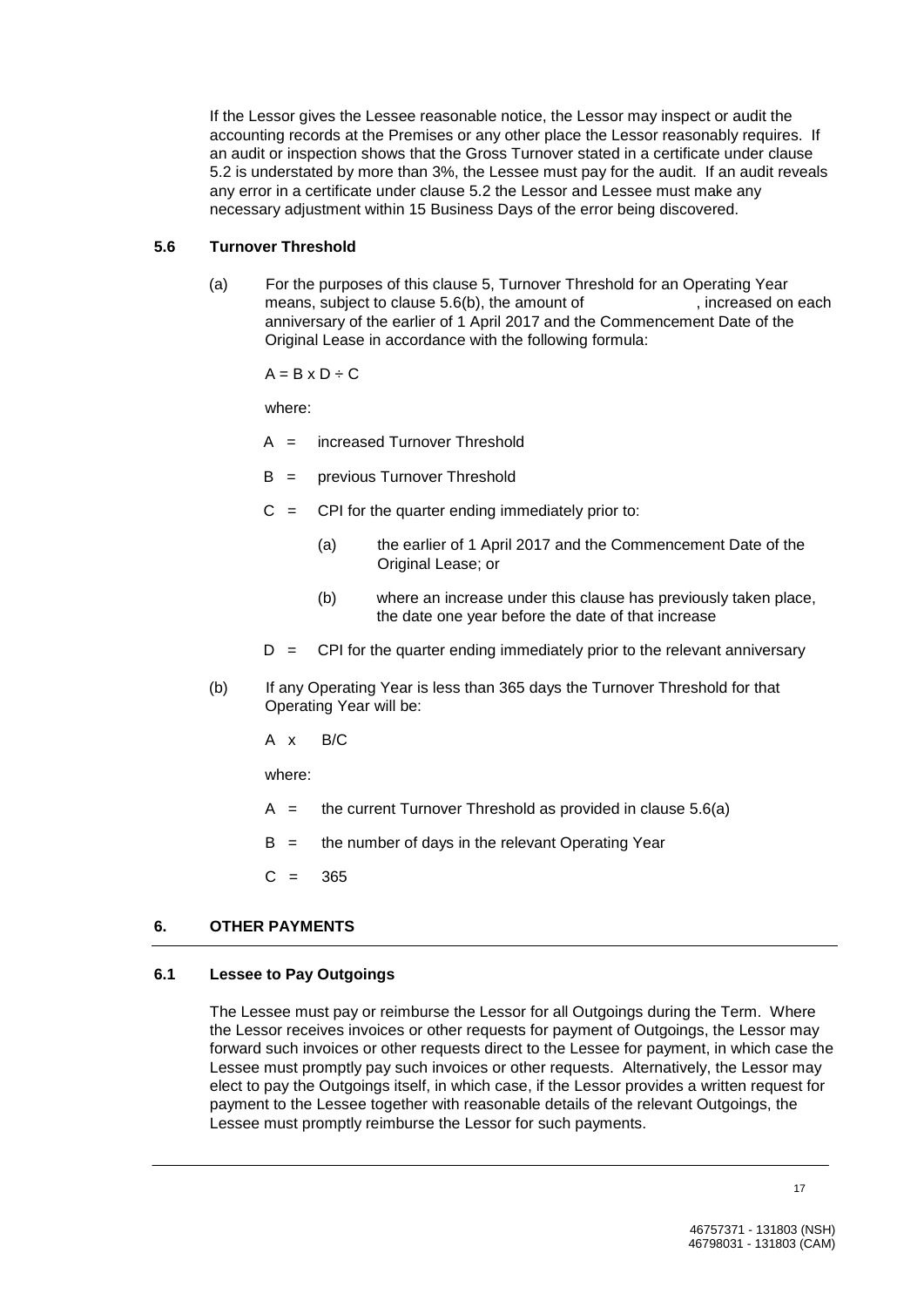## **6.2 Lessee to Pay for Services**

Subject to clause 6.1 and to the extent that the relevant Services charges are not already covered in the definition of Outgoings, the Lessee will as and when the same become due for payment pay to the Lessor or to any other person or body authorised to supply the same all proper charges for gas, electricity, water or other services, either separately metered or otherwise attributed to the Premises, and supplied to the Lessee or consumed in or on the Premises, by the Lessee.

# **6.3 Lessee to Pay for Cost of Works**

Whenever the Lessee is required under this Lease to do or effect any act, matter, work or thing then the doing of such act matter or thing will unless this Lease otherwise provides be at the sole risk, cost and expense of the Lessee.

# **6.4 Manner of Payment of Rent and Other Moneys**

The Rent and other moneys payable in accordance with this Lease must be paid to the address or bank account specified in Item 13 or to such other person or at such other address as the Lessor may from time to time direct by notice in writing served on the Lessee.

# **6.5 Interest on Overdue Payments**

Without prejudice to any other rights, powers or remedies of the Lessor under this Lease, the Lessee must pay to the Lessor interest on any money due to the Lessor under this Lease but unpaid. Such interest will be calculated on a daily basis and on the basis of a year of 365 days from (and including) the due date up to (and excluding) the date of actual payment at the Interest Rate. Interest will be payable monthly in arrears. If such interest is not paid when due, it will itself bear interest in accordance with this clause.

## **6.6 Determination of Outgoings and Rates**

In the event that the Lessee objects to any assessment of rates or Outgoings levied in respect of the Premises by any Authority or any other body which is entitled to raise any tax, charge, levy or fee in respect of the Premises or the use or supply of Services to the Premises, the Lessor shall, upon the written request of the Lessee, authorise the Lessee to raise all objections and bring any appeal including an appeal or proceedings before any tribunal or court of competent jurisdiction in respect of the liability for or the amount of any tax, charge, levy or fee in respect of the Premises or the use or supply of Services to the Premises, provided that the Lessee shall indemnify the Lessor in respect of any liabilities or expenses incurred by the Lessor including any adverse costs orders as a result of any objection and or appeal brought by the Lessee.

# **7. LESSEE'S OBLIGATIONS**

## **7.1 General Obligations**

Without limiting the Lessee's other obligations under this Lease, the Lessee must at all times during the Term, in using, managing, maintaining and repairing the Premises comply with its obligations under this Lease and must:

(a) comply with all Laws, all Environmental Laws, all Approvals and all applicable requirements of any Authority in connection with the Premises or the use and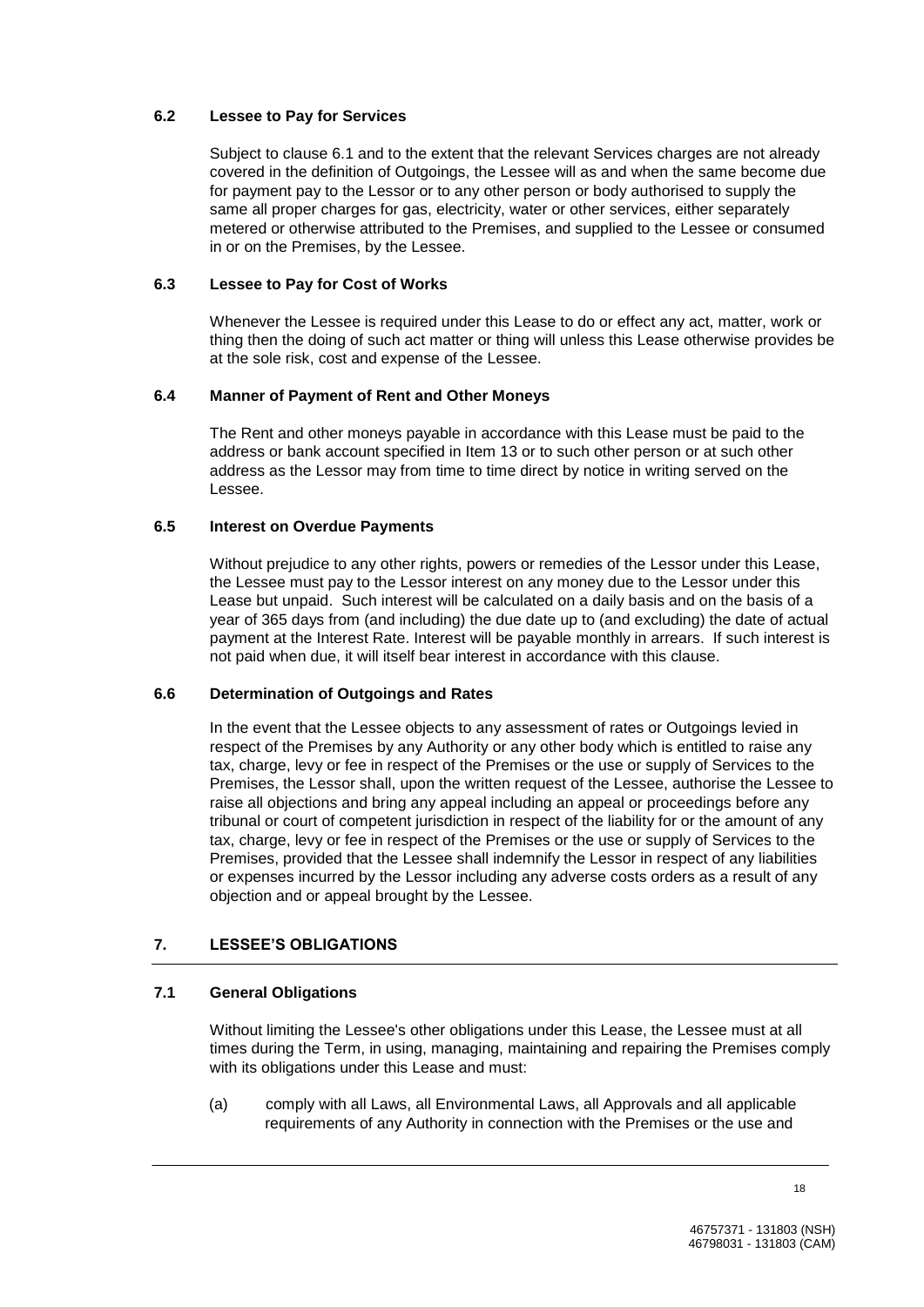occupation of the Premises by the Lessee, including all Laws and Approvals relating to public health and safety;

- (b) ensure that all Approvals necessary to authorise the use of the Premises for the Permitted Use are held and maintained by the Lessee; and
- (c) comply with any conditions imposed by any of the Insurances.

#### **7.2 Management During Term**

The Lessee must, at all times during the Term, and in accordance with the terms and conditions of this Lease:

- (a) manage the Premises in a professional and cost effective manner, in accordance with relevant industry standards including being responsible for contractual arrangements and the collection of money and the payment of all operating expenses relating to the Premises; and
- (b) manage the Premises in accordance with the Lessor's approved operational and environmental management plan in force from time to time in relation to the Premises or the Parklands.

## **7.3 Environmental Conservation**

- (a) The Lessee must take reasonable steps to ensure that its use of the Premises does not pose a threat to any threatened species within or in the vicinity of the Premises and must if requested to do so by the Lessor, provide the Lessor with written details of the reasonable steps taken by it to comply with this requirement.
- (b) The Lessee must comply with any conservation management plan which applies to the Premises or land of which the Premises forms part.
- (c) The Lessee must not damage or remove any vegetation within that part of the Premises which is within or adjoins the area known as the southern green belt, and must if requested to do so by the Lessor, provide the Lessor with written details of steps taken by it to comply with this requirement.

#### **7.4 Staff**

- (a) The Lessee must take reasonable steps to ensure that the Lessee's employees, contractors and agents, and others employed to work at the Premises do not do anything which would be a breach of this Lease if done by the Lessee.
- (b) The Lessee must ensure that an appropriate number of experienced staff are employed at the Premises to enable a high level of customer service to be provided and to reasonably service the public in an appropriate and timely manner.
- (c) The Lessee must ensure that at all times an experienced operations director is employed at the Premises to be responsible for curatorial operations, animal welfare and management.
- (d) The Lessee must ensure that staff at the Premises include an appropriate number of staff who are suitably qualified in animal handling and husbandry, and that ongoing training for staff is provided in relation to these matters.

#### **7.5 Improvements**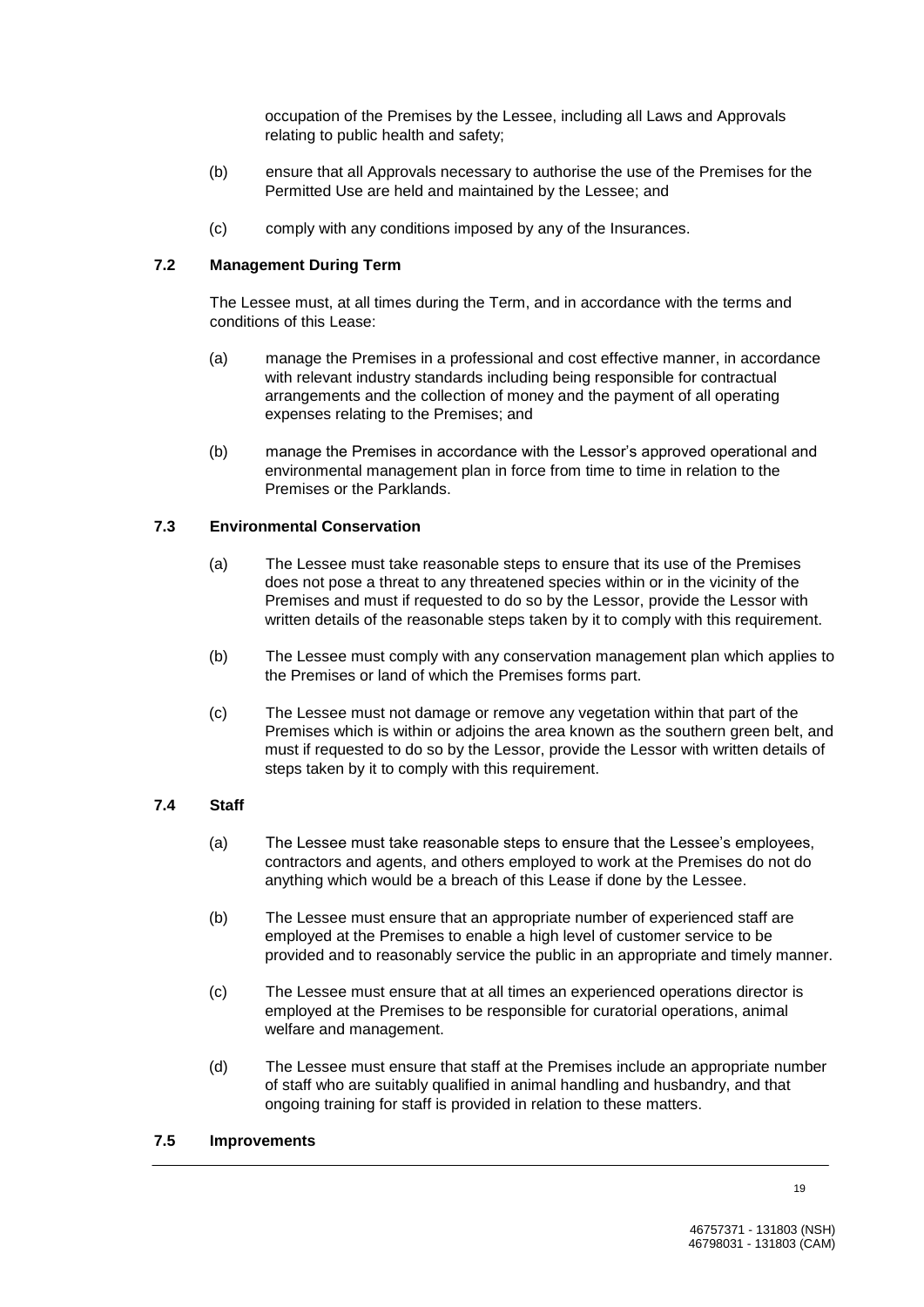The Lessor and Lessee agree that all Improvements for the purposes of any Law relating to the right of the Lessee to claim depreciation benefits and building allowances will be and remain always for all purposes owned by the Lessee.

#### **7.6 Maintenance and repair**

The Lessee must:

- (a) promptly replace any part of the Premises which is worn or damaged with items of similar quality;
- (b) keep the Premises and the Lessee's Fixtures and Fittings in good and substantial repair and structurally sound condition having regard to their condition at the commencement of the Lease, subject to fair wear and tear;
- (c) keep the Premises clean and free from waste and rubbish, including animal waste and refuse, to a standard equivalent to the standard of a well maintained major tourist attraction, removing all rubbish and refuse on each day on which the Premises are open for business;
- (d) store all cleaning products, chemicals and flammable substances in a cool and dry place within the Premises, away from any direct sunlight or an open flame;
- (e) provide adequate and appropriate facilities for the storage and management of animal feed material;
- (f) attend to structural and capital maintenance, replacement and repair of the Premises; and
- (g) repaint those parts of the Improvements as are normally painted to a reasonable standard at least once every 10 years.

## **7.7 Alterations or Additions**

- (a) The Lessee will not at any time:
	- (i) conduct any capital works to the Premises;
	- (ii) make any significant alterations or additions to the Improvements; or
	- (iii) conduct any activities which physically alter the structure of the Premises

and which require Approvals from an Authority, without the prior written consent of the Lessor (such consent not to be unreasonably withheld or delayed).

- (b) The Lessee may conduct minor works to the Improvements or the Premises without Lessor's consent.
- (c) Before the Lessee carries out any works referred to in paragraph (a), it must obtain, at its own cost, all necessary Approvals from the relevant Authorities.
- (d) The provisions of this clause 7.6 apply in relation to any alterations or additions to the Premises including new exhibits and facilities referred to in clause 2.3.

## **7.8 Submission of Plans and Specifications**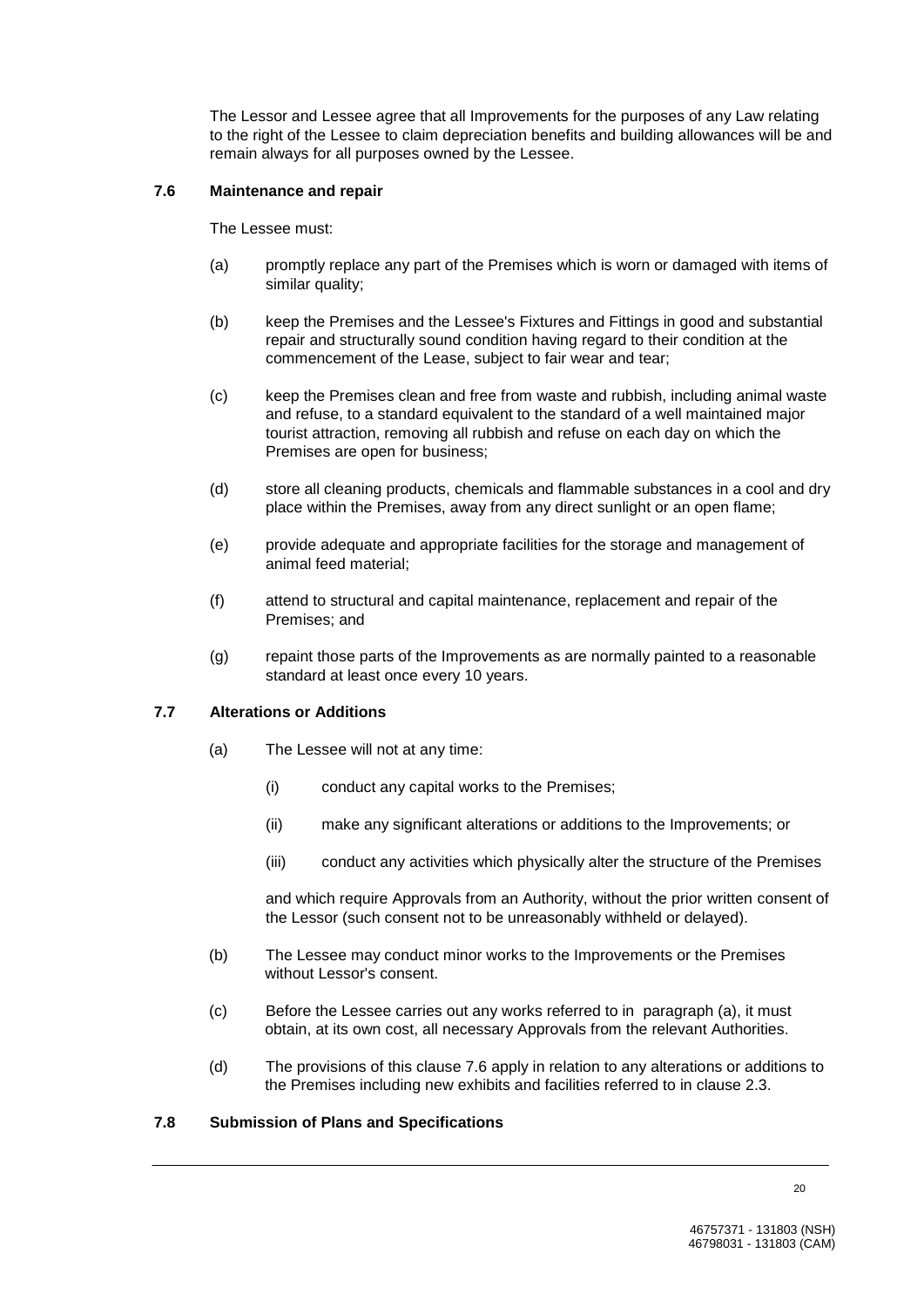- (a) In seeking the consent of the Lessor to works pursuant to clause 7.7(a), the Lessee will submit detailed drawings, plans and specifications in relation to such activity.
- (b) The Lessor may impose such conditions as it reasonably sees fit on any consent issued by the Lessor pursuant to clause 7.7(a), including that:
	- (i) the Lessee shall procure at the Lessee's cost any Approval from any relevant Authority for such work and promptly produce copies of such Approvals to the Lessor upon request by the Lessor to do so; and
	- (ii) upon completion of such work the Lessee shall produce to the Lessor any certificates of compliance or other certificates required by the Lessor and issued or appropriate to be issued by any relevant Authority including private certifiers.

## **7.9 Conduct of Works**

In conducting any works referred to in clauses 7.7(a) or 7.7(b), the Lessee:

- (a) must cause as little inconvenience, nuisance or damage as reasonably possible to any adjoining occupier or adjoining property;
- (b) must not store any Hazardous Substances in or about the Premises except as reasonably necessary for the works and shall not allow any Hazardous Substances to escape from the Premises;
- (c) must not do anything to contravene any Environmental Law in relation to the Premises; and
- (d) must comply with all Laws and the requirements of any Authorities including Laws in relation to animals.

## **7.10 Signage**

- (a) No signs or advertisements are to be placed on any part of the Premises except in accordance with the Signage Policy and in accordance with the requirements of all relevant Authorities.
- (b) Despite clause 7.10(a), the Lessee is not required to obtain the Lessor's consent to the following signs:
	- (i) notices which are required for workplace health and safety purposes or otherwise required by Law;
	- (ii) signs inside structures that are not visible from the exterior of, or outside, those structures; and
	- (iii) usual directional signage and signage of an administrative nature,

provided always that any such signage is consistent with the Signage Policy.

- (c) If the Lessor or the Lessee wishes to vary the Signage Policy, the Party proposing the variation must seek the written consent of the other Party and provide full details of the proposed variation.
- (d) The Parties must: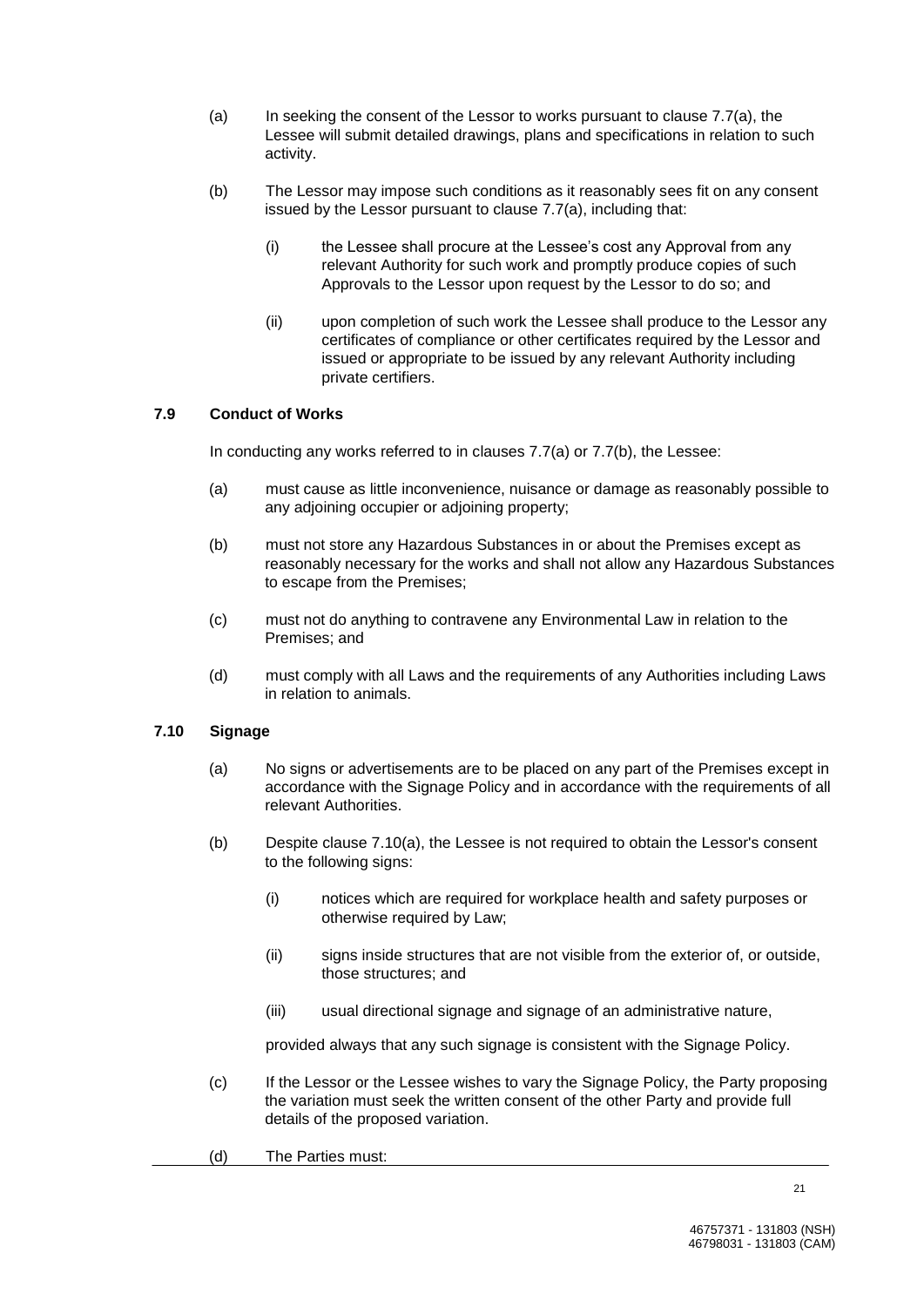- (i) act reasonably; and
- (ii) discuss in good faith any proposals advanced by the other Party,

to agree and finalise any variation to the Signage Policy.

#### **7.11 Infectious illness**

If an infectious illness or disease occurs in the Premises, or to any person using the Premises, the Lessee must promptly:

- (a) notify the relevant Authorities which are required to be advised by Law of that occurrence;
- (b) provide a copy of each notification referred to in clause  $7.11(a)$  to the Lessor; and
- (c) fumigate and disinfect the Premises as required by the relevant Authorities, and comply with their other requirements in respect of the Premises.

## **7.12 Bushfire Management and Risk Mitigation**

- (a) The obligations for bush fire management as defined by the *Rural Fires Act*, 1997 and any associated Acts, Regulations or bush fire planning instruments which specifically relate to the Premises shall be the responsibility of the Lessee.
- (b) The Lessee (acting reasonably) must prepare its own bush fire management plan in relation to the Premises in consultation with the Lessor (acting reasonably) and relevant emergency service organisations.
- (c) The Lessee must, in relation to the Premises, comply with the requirements of the NSW Rural Fire Service Cumberland Zone Bush Fire Management Committee (BFMC) Bush Fire Management Plan (BFMP) and the reasonable requirements of the associated Bush Fire Management Plan prepared by the Lessor for lands under its control as amended from time to time and notified to the Lessee, and any requirements of relevant emergency service organisations.
- (d) The parties agree they will cooperate to create, or allow to be created, and give access thereto to emergency service organisations, such internal access ways, service roads and external entry points and the like as may be reasonably required from time to time by any relevant emergency service organisations provided that any access granted under this paragraph (d) which the Lessee is not required by Law to grant must not adversely affect the Lessee's use of the Premises for the Permitted Use.
- (e) The Lessee must not make any Claim against the Lessor in relation to any costs of complying with its obligations under this clause 7.12.
- (f) The Lessee is not required under this clause to maintain any Asset Protection Zones, Fire Management Trails or Strategic Fire Management Zones (as defined in the BFMP BFMC or its own bush fire management plan) that may lie within or cross the Premises.
- (g) The Lessee is not required under this clause to protect any infrastructure or utility assets within the Premises that belong to third parties, except to the extent that any damage is caused or contributed to by the negligent act or omission of the Lessee or its employees or contractors.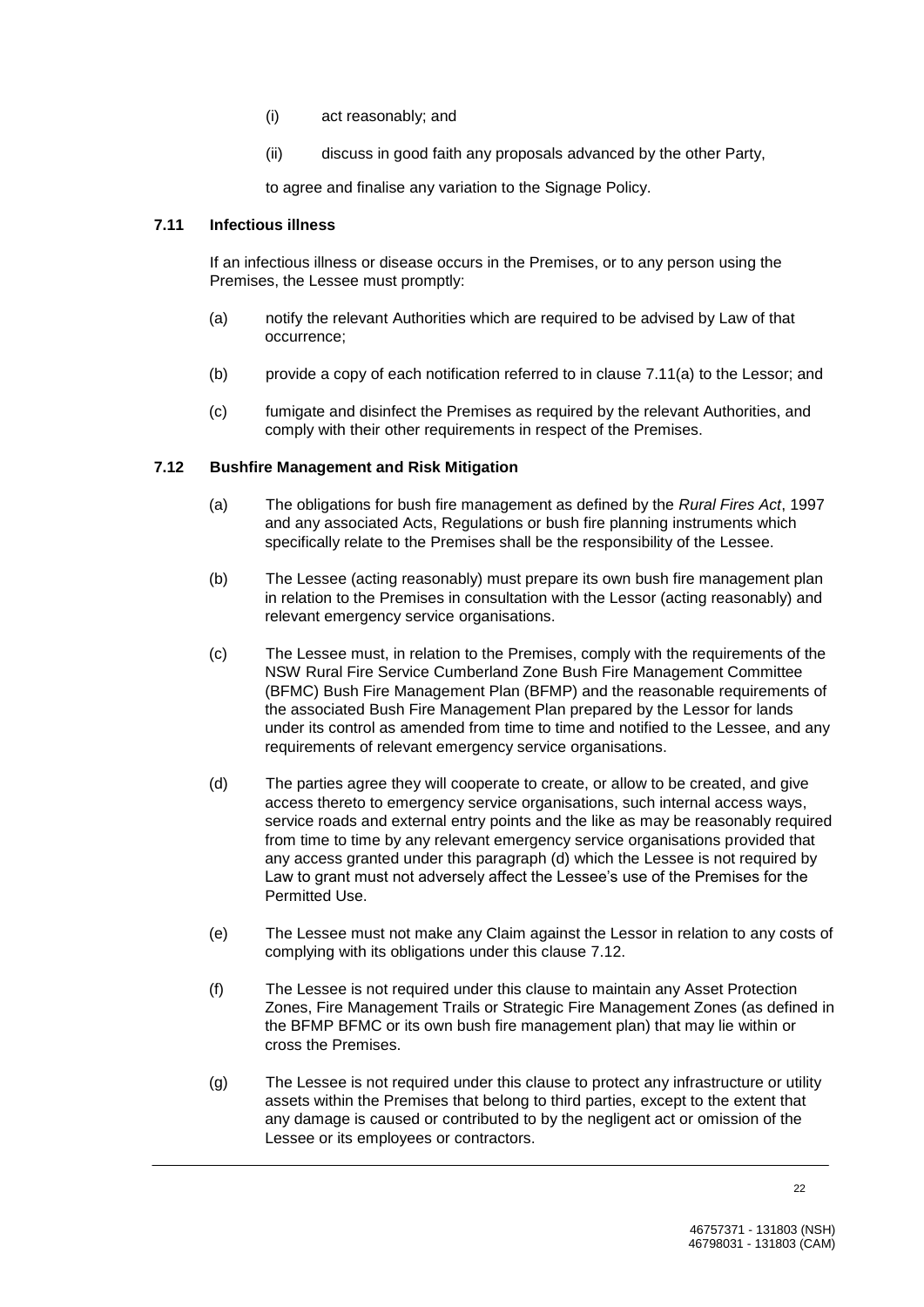# **7.13 Lessee's Obligations**

Without limiting the Lessee's obligations under this Lease, the Lessee must (and where applicable must ensure that its employees, contractors, agents and invitees):

- (a) (notice or order): give the Lessor a copy of any notice or order which may materially affect the Lessor or the Premises, or the use or occupation of the Premises, promptly after the Lessee receives the notice or order;
- (b) (restrictions easement and covenants): comply with the restrictions, easements and covenants, if any, registered on the title to the land;
- (c) (general Parklands regulations): comply with any general regulations imposed by the Lessor from time to time in respect of the Parklands provided that these are not inconsistent with the terms of the Lease;
- (d) (emergency requirements): comply with the directions of the Lessor in relation to security and emergency control at the Parklands;
- (e) (animal security): take all reasonable steps necessary to ensure that animals at the Premises pose no threat to the Lessee's employees, contractors, agents or invitees including members of the public within the Premises or in the vicinity of the Premises; and
- (f) (animal welfare): comply with all government standards and Laws with regard to animal welfare, exhibit specifications and animal housing quality.

## **7.14 Prohibited Acts**

Without limiting the Lessee's obligations under clause 7 the Lessee must not (and where applicable must ensure that its employees and invitees do not):

- (a) (nuisance): operate the business or do anything in or upon the land or the Premises which in the reasonable opinion of the Lessor may become a nuisance, disturbance or obstruction or cause of damage whether to the Lessor or to other users of the Parklands;
- (b) (danger): do anything in or around the Premises which is dangerous;
- (c) (damage or accident): inform the Lessor of any material damage to, or significant accident in, the Premises as soon as reasonably possible after the Lessee becomes aware of it;
- (d) (hazardous substances) bring on to the Premises or keep any Hazardous Substance on the Premises, except as required for the operation of the Lessee's business, without the prior consent of the Lessor, which consent shall not be unreasonably withheld;
- (e) (contamination or pollution): do anything to cause Contamination or Pollution to the Premises or the Parklands; or
- (f) (Authority consent or approval): object to any condition of a consent or approval issued by an Authority which repeats or reinforces a restriction, right, reservation or obligation under this Lease.

#### **7.15 Security**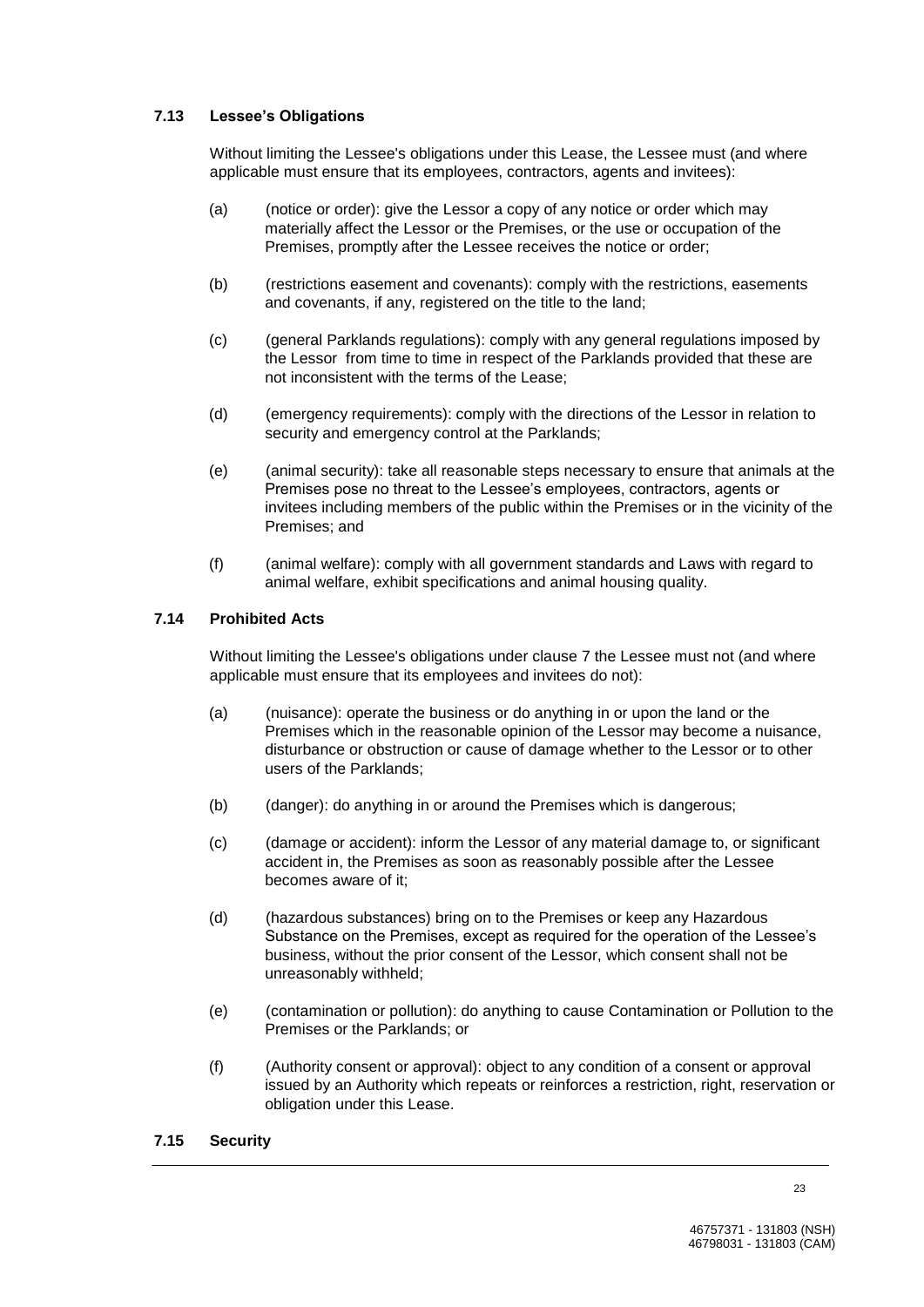- (a) The Lessee is responsible for arranging and maintaining security at the Premises to protect against unauthorised entry during the Term, at its cost.
- (b) The Lessee must comply with General Standards for Exhibited Animals in relation to
	- (i) enclosure design;
	- (ii) animal safety; and
	- (iii) animal security.

## **7.16 Work Health and Safety**

(a) *Work Health and Safety Act 2011*

Without limiting its obligations under any other provision of this Lease, when the Lessee is using and occupying the Premises it must comply with all applicable occupational health and safety legislation, including the *Work Health and Safety Act 2011* (NSW) and the regulations made under that Act which the Lessee acknowledges it will fully and competently do at all times during the Term.

(b) *Lessee's acknowledgement of the Lessor's reliance*

The Lessee acknowledges that the Lessor relies on the Lessee's competency and capability in meeting its obligations under clause 7.16(a) to put in place and control safe systems of work and relevant procedures and that the Lessor has no control over the systems of work or procedures employed by the Lessee while it is using and occupying the Premises or performing its obligations under this Lease.

## **7.17 Lessee to comply with Environmental Laws**

- (a) The Lessor does not warrant or represent:
	- (i) that the Premises are suitable for any use, or for any particular use;
	- (ii) that there are no Environmental Aspects either affecting the Premises or arising as a result of activities on the Premises;
	- (iii) the accuracy of information about the past use of the Premises before they were owned by the Lessor; or
	- (iv) that the Premises are or are not Contaminated, or the nature or extent of any Contamination.
- (b) Subject to clause 7.18, on and from the date on which the Lessee takes possession of the Premises, the Lessee:
	- (i) accepts the Premises in its existing state and condition including:
		- (A) any existing Contamination of the Premises; and
		- (B) the condition of any existing structures located on the Premises.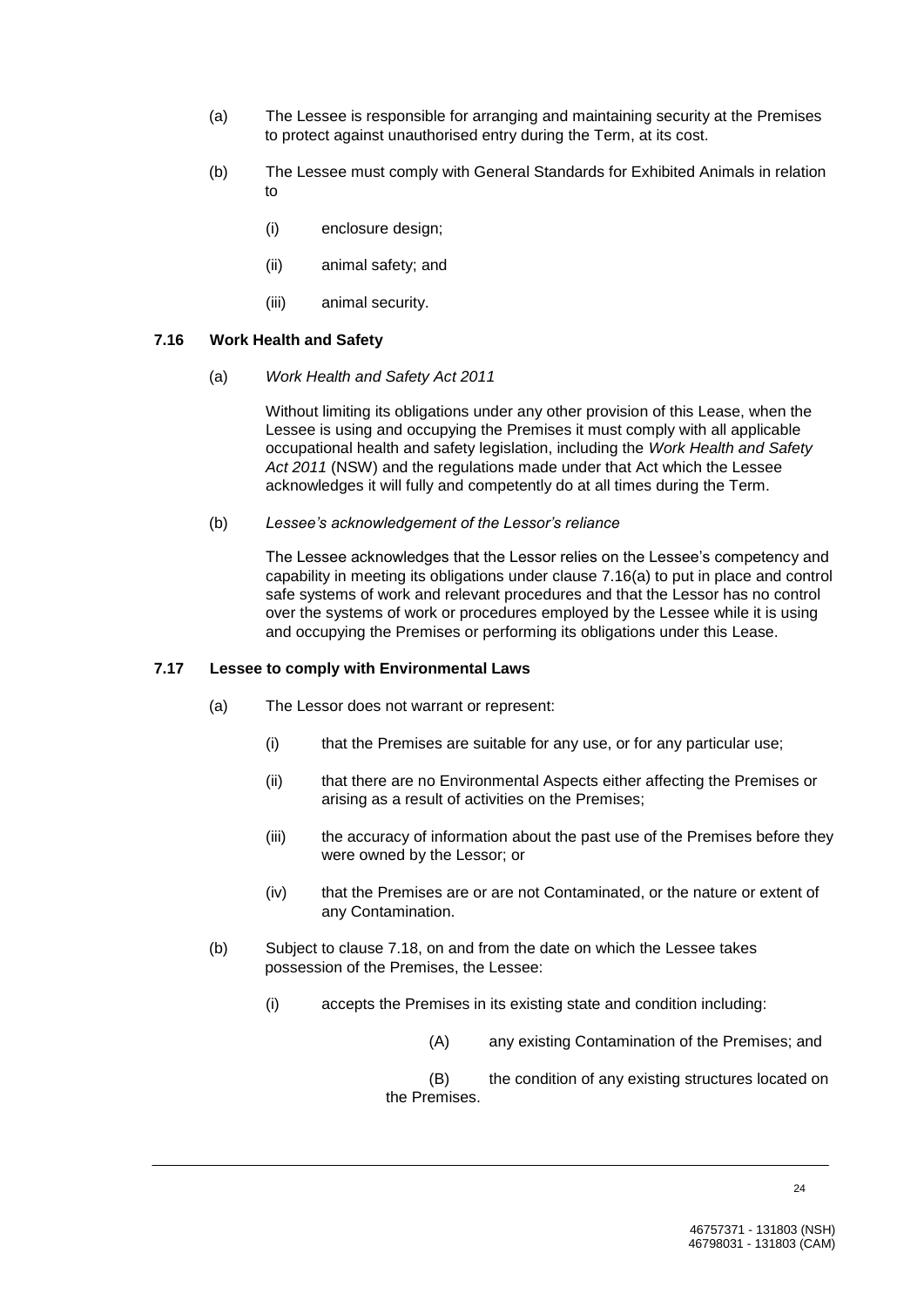- (c) Subject to clause 7.18, the Lessee shall, as and from the Commencement Date, be responsible for, and will release the Lessor from any Claims in relation to, any Contamination it causes on the Premises during the Term.
- (d) Subject to clause 7.18, to the extent that remediation is necessary to enable the Permitted Use to be carried out, the Lessee agrees to pay for the cost of remediation of any Contamination.
- (e) The Lessee must:
	- (i) not Contaminate the Premises;
	- (ii) not cause any Pollution of or from the Premises;
	- (iii) subject to the other provisions of this Lease regarding the Lessor's access to the Premises, allow the Lessor and the Lessor's employees, contractors and agents access to the Premises at reasonable times (provided written notice is first given to the Lessee) to carry out environmental audits, assessments and investigations of any part of the Premises; and
	- (iv) at the Lessee's cost remediate any Contamination of or from the Premises to the extent caused by the Lessee or the Lessee's employees, contractors, agents or invitees.
- (f) In relation to its use of the Premises, the Lessee must, during the Term, and in relation to the Premises:
	- (i) comply with relevant Environmental Laws;
	- (ii) use its reasonable endeavours to prevent a breach of any Environmental Law;
	- (iii) report any breach of Environmental Law to the extent that the Lessee is aware such a breach has occurred; and
	- (iv) provide to the Lessor as soon as reasonably practicable details of notices received by or proceedings commenced against the Lessee pursuant to an Environmental Law:
		- (A) relating to a breach or alleged breach by the Lessee of an Environmental Law; or
		- (B) requiring the Lessee to carry out works to decrease the affectation of the Premises by any Hazardous Substance; and
	- (v) before carrying out any remediation works, provide full written details of the Contamination and the proposed remediation works, and obtain the approval in writing of the Lessor (such approval not to be unreasonably withheld) and all Approvals required from relevant Authorities for the carrying out of such remediation works.
- (g) Without prejudice to any other indemnity granted by this Lease, but subject to clause 7.18, the Lessee shall indemnify and keep the Lessor indemnified against all Claims arising from a breach by the Lessee of any Environmental Law which breach is in relation to the Premises or any Contamination caused by the Lessee in relation to the Premises. This clause shall not merge on expiration or other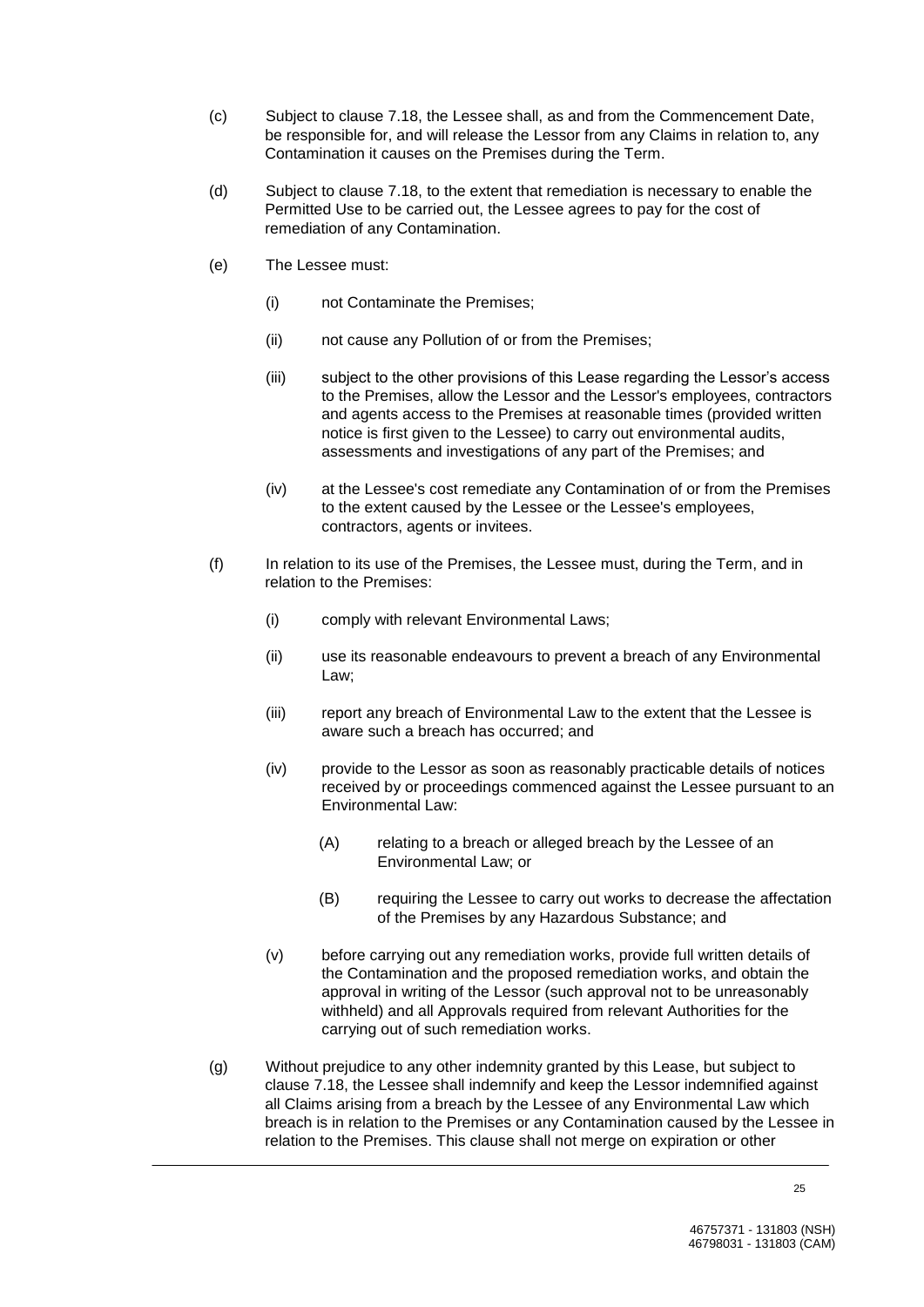determination of this Lease in respect of any act, deed, matter or thing happening before such expiration or determination.

## **7.18 Contamination Responsibility**

Notwithstanding anything to the contrary in this Lease, the Lessee is not obliged to remediate or take any other action in relation to Contamination which:

- (a) first affected the Premises after the date of the Environmental Investigation Report; and
- (b) was not caused by the Lessee, or by any activity or occurrence on the Premises on or after the Commencement Date.

Where paragraphs (a) and (b) apply, and the Contamination in question was caused by a particular third party or third parties, the Lessor must if requested to do so by the Lessee take such steps as may be reasonably required on its part to assist the Lessee in taking action against such third party or third parties to prevent further Contamination and to have existing Contamination remediated.

## **7.19 Compliance with particular Legislation**

- (a) Notwithstanding anything to the contrary in this Lease, including without limitation, the description of the Permitted Use, the Lessee must comply with the provisions of the *State Environmental Planning Policy (Western Parklands)* 2009 and any Plan of Management or Precinct Plan for the Premises prepared and administered under the *Western Sydney Parklands Act* (2006).
- (b) When accessing or utilising the Premises and/or administering any installation or maintenance as permitted under this Lease, the Lessee must observe and comply with all Laws relating to the Premises and/or the Permitted Use.

## **7.20 Safety Management System**

- (a) The Lessee must prepare and submit to the Lessor for approval details of a safety plan for the Premises to provide for the safety of the Lessee's employees, contractors, agents and invitees, and members of the public. The Lessee must consult with the Lessor in relation to the safety plan, and must incorporate in the safety plan all reasonable requirements of the Lessor. The Lessee must ensure that its employees, contractors, agents and invitees comply with the safety plan.
- (b) The Lessee must comply with all applicable safety Laws.

## **7.21 Trading hours**

- (a) Subject to paragraph (b), the Lessee may not trade from the Premises outside the Maximum Trading Hours.
- (b) Following a request by the Lessee, the Lessor may at its discretion (exercised reasonably) permit extended trading hours particularly in relation to the Function Centre operations, subject to compliance with after-hours security access control arrangements and any other reasonable conditions imposed by the Lessor. The Lessee may not trade outside of the hours stipulated in any relevant Approval.

#### **7.22 Bio-filtration system**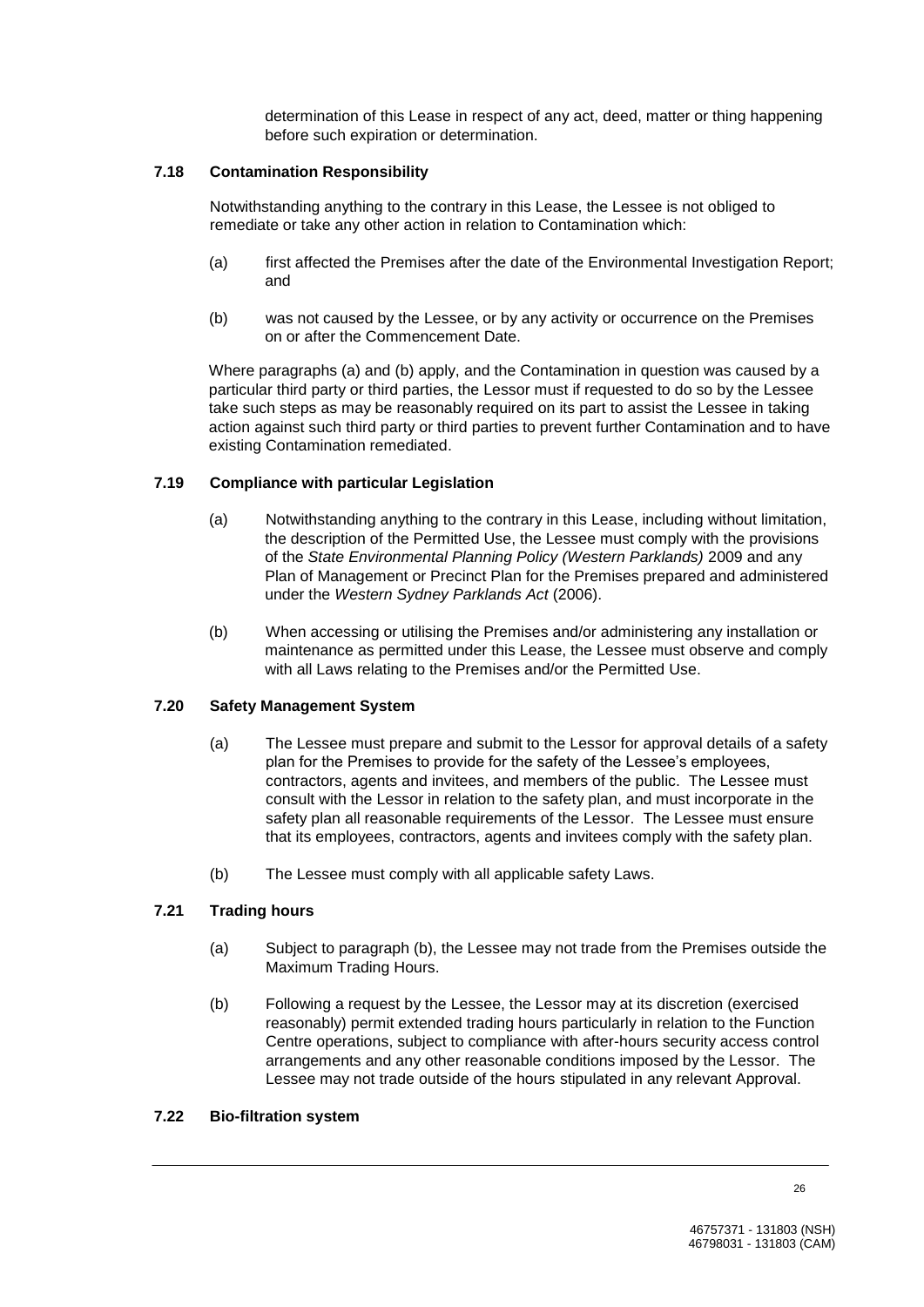If the Lessee elects to install a proposed bio-filtration system including wetlands and retention dams for the treatment of liquid animal waste during the term of this Lease then the Lessee must at its own expense maintain the bio-filtration system at the Premises:

- (a) in accordance with the relevant Authority requirements and Laws; and
- (b) the relevant Approvals (if any).

#### **7.23 Concept Plan**

- (a) The Concept Plan must provide for:
	- (i) development of a high quality, family oriented zoological park;
	- (ii) themed around 'on-safari', natural experiences providing educational and entertaining interactions with animals;
	- (iii) management of issues of conservation, habitat protection and indigenous culture preservation;
	- (iv) a minimum species list, exhibits and attractions, such as exotic animals and Australian fauna;
	- (v) complementary visitor services, restaurant and gift shop;
	- (vi) ancillary activities such as a function centre and retail veterinary clinic; and
	- (vii) educational facilities and interpretative activities.
- (b) The Lessee must regularly review the Concept Plan and submit to the Lessor for approval written details of any proposed changes to the Concept Plan that it considers appropriate from time to time.
- (c) The Lessor must not unreasonably withhold or delay its approval of any such changes.
- (d) The Lessee must ensure that the Concept Plan is at all times consistent with the requirements of the General Standards for Exhibiting Animals.
- (e) The Lessee must use reasonable endeavours to comply with the requirements of the Concept Plan.

#### **7.24 Education and Activities Program**

- (a) The Lessee must use reasonable endeavours to provide at the Premises an education and activities program in accordance with the Concept Plan.
- (b) The education and activities program must satisfy the requirements of the General Standards for Exhibiting Animals.

## **7.25 Conservation Program**

(a) The Lessee must use reasonable endeavours to undertake conservation programs in accordance with the Concept Plan.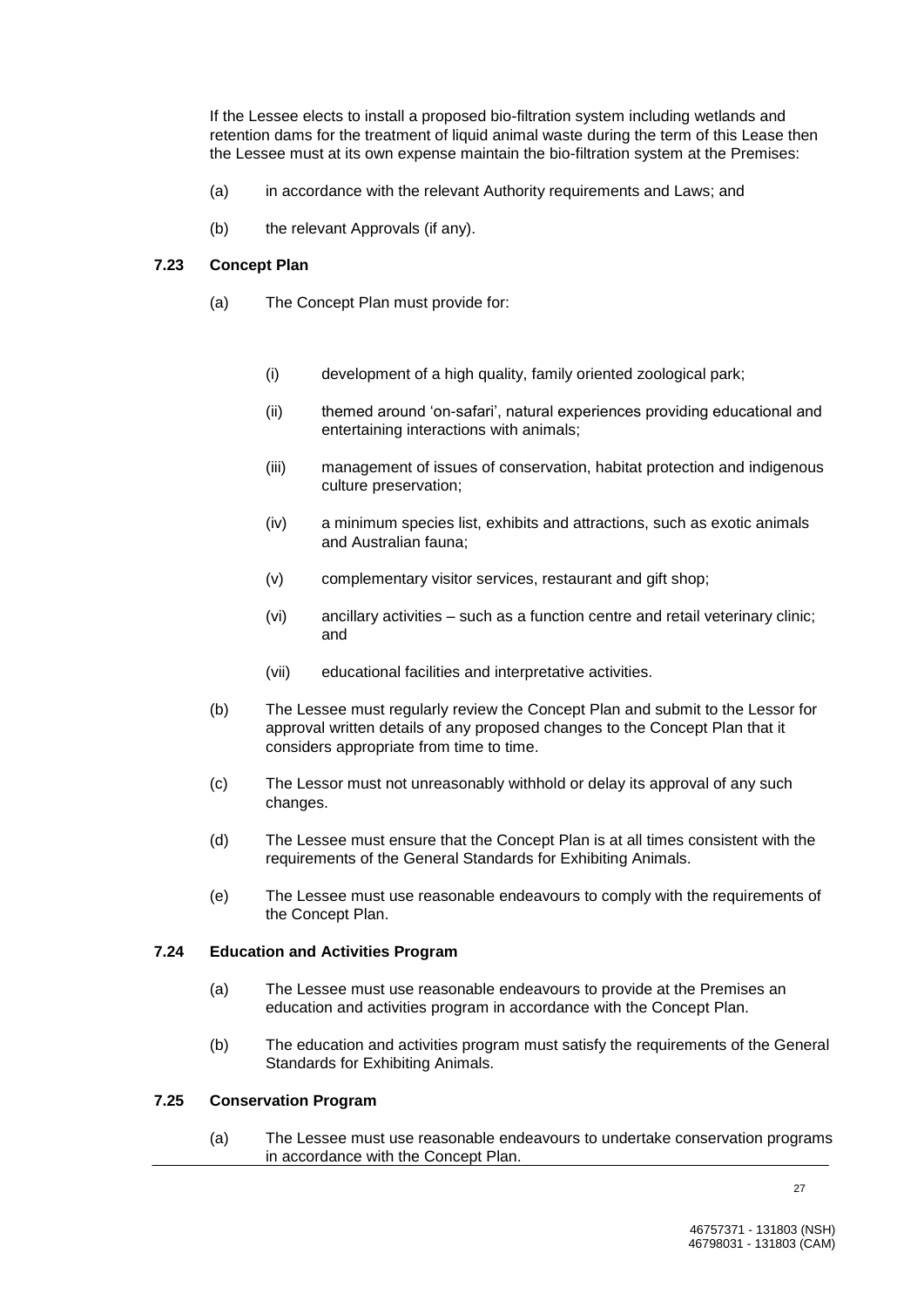- (b) The conservation program may include a mix of activities such as breeding programs, animal rescue, veterinary clinic services, animal husbandry, animal welfare and research.
- (c) The conservation program must satisfy the requirements of the General Standards for Exhibiting Animals.

## **7.26 Destocking**

- (a) Not less than 2 years prior to the end of the Term the Lessee must submit to the Lessor for approval a program for the orderly relocation of animals from the Premises to suitable alternative accommodation prior to the Termination Date or the termination date of any Further Term.
- (b) The relocation plan must have regard to the good industry practice for such arrangements.
- (c) The Lessor must not unreasonably withhold its approval of the relocation plan.
- (d) The Lessee must comply with the relocation plan as approved by the Lessor (acting reasonably).
- (e) The Lessee is not obliged to comply with this clause 7.26 if not less than 2 years prior to the end of the Term it gives notice in writing to the Lessor that it intends to exercise its option to renew the Original Lease. If the Lessee gives such notice, and does not exercise its option to renew the Original Lease, this clause will apply as if the reference in paragraph (a) to 2 years was 1 year. If the Lessee does exercise its option to renew the Original Lease, this clause will apply to the Further Term.

# **8. OTHER DEVELOPMENT IN BUNGARRIBEE**

- (a) The Lessee acknowledges that during the Term there will be further development of other land owned by the Lessor in the vicinity of the Premises and in the Parklands.
- (b) The Lessee must not object to any such further development or activities on such other land or make any Claim in relation to such further Development, or activities on such other lands.

# **9. LIQUOR LICENCE**

## **9.1 Lessee Obligations**

- (a) If the Lessee wishes to provide liquor at the Premises the Lessee must:
	- (i) ensure that in providing liquor at the Premises it does not breach its obligations under any other provision of this Lease;
	- (ii) at its own expense, procure that it or the Nominated Licensee obtains a Liquor Licence;
	- (iii) at its own expense, procure that the Liquor Licence is kept current at all times during which it intends to provide liquor at the Premises;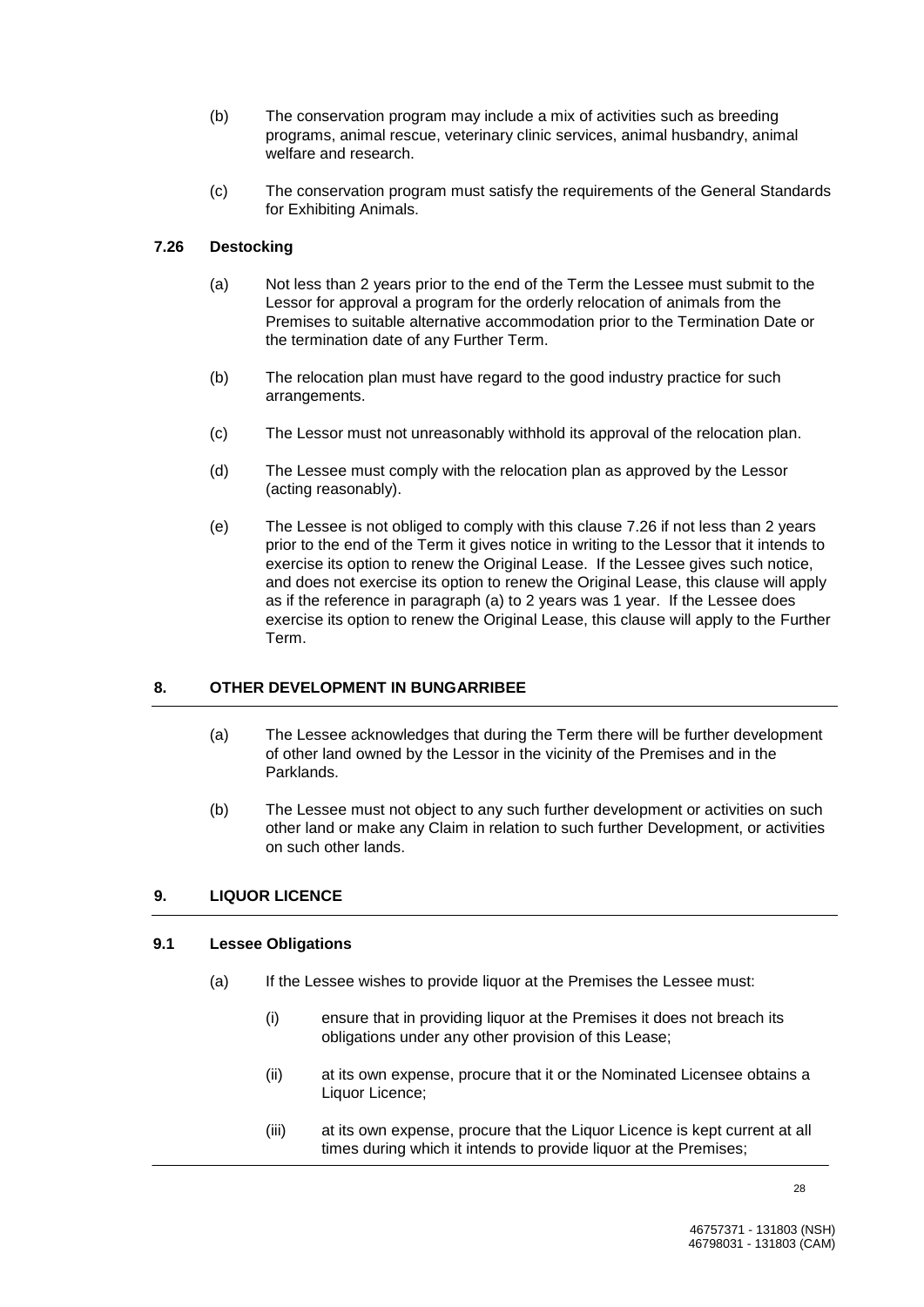- (iv) comply with the conditions of the Liquor Licence, as applicable from time to time;
- (v) not do or permit (to the extent such actions are within the control of the Lessee any act, matter or thing in or around the Premises that may cause the Liquor Licence to be varied, suspended or cancelled;
- (vi) give notice to Lessor within 48 hours of the receipt by the Lessee or the Nominated Licensee of:
	- (A) every complaint, summons and conviction against either the Lessee or the Nominated Licensee affecting the Premises, the Lessee or the Nominated Licensee under any statute; and
	- (B) every notification received by either the Lessee or the Nominated Licensee from any magistrate, licensing inspector or licensing or other court, tribunal or other competent Authority; and
- (vii) keep all records to the extent required by the Liquor Act and its regulations.
- (b) The Lessee and the Nominated Licensee must comply with all of Lessor's general policies applying to all venue operators in Western Sydney Parklands for the authorised sale of liquor at the Premises, as notified by the Lessor from time to time.
- (c) The Lessee must not, and must ensure that the Nominated Licensee does not, object to or oppose the grant or issue of a liquor licence under the Liquor Act relating to any premises in the Parklands outside the Premises without the prior written consent of Lessor.
- (d) The Lessee must not, and must ensure that the Nominated Licensee does not, apply for or seek to obtain or obtain a hotel licence for the Premises at any time during the Term.
- (e) The Lessee will ensure that whenever a declaration of liquor purchases in respect of the Premises is delivered to the Liquor Authority or other duly appointed Authority, a true copy is also delivered to Lessor.
- (f) Any provision under the Liquor Act or any other statute at any time during the Term relating to the postponement of the dates for payment by a licensee (as defined by the Liquor Act or any statute amending or consolidating the same) of any rent or other moneys payable by a licensee for the Premises or in any way limiting the powers or remedies of Lessor or its successors and assigns under this Lease are expressly excluded to the extent permitted by Law.

## **9.2 Appointment of Manager**

The Lessee may appoint a manager and such other persons in respect of the Premises as may be required by the licensing laws. The manager or other persons will be individuals who are acceptable to Lessor (which acceptance will not be unreasonably withheld) and the Lessee will not without Lessor's prior written consent (which consent will not be unreasonably withheld) substitute any such manager or other persons or appoint or permit any other persons to manage, superintend or carry on the business of the sale of liquor as authorised by the licensing laws PROVIDED that Lessor's consent will be deemed to have been given in respect of any manager approved by the Liquor Authority as a person authorised to manage, superintend or carry on the business of the sale of liquor.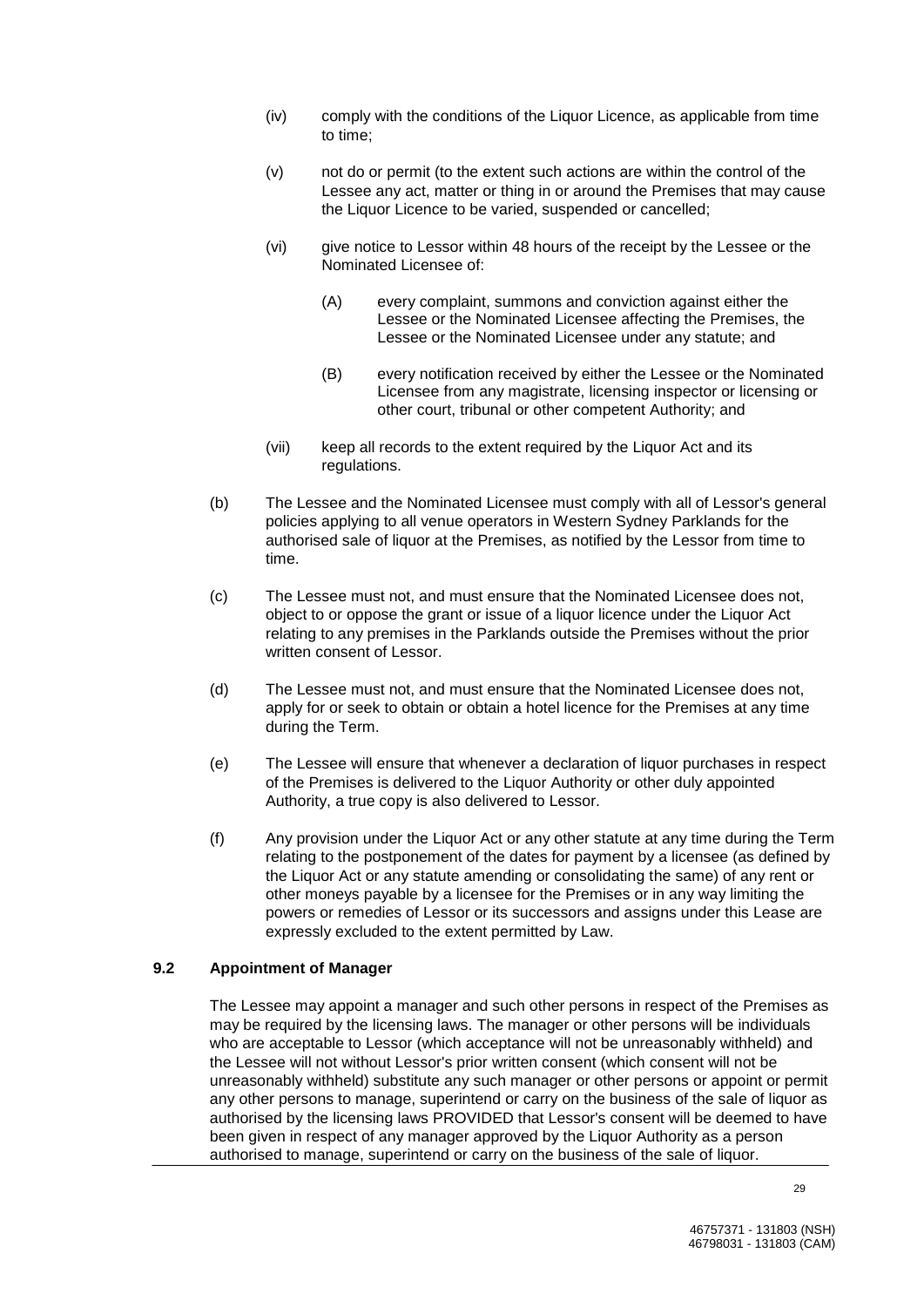#### **9.3 Restriction on use of Liquor Licence**

Except where clause 7.21(b) applies, the Lessee must obtain the Lessor's prior written consent to use the Liquor Licence at the Premises outside the Maximum Trading Hours, for which consent Lessor has absolute discretion.

#### **10. INDEMNITIES**

#### **10.1 Indemnity for use of Premises**

The Lessee will indemnify and keep indemnified the Lessor from and against any Claims:

- (a) which the Lessor may be or becomes liable, in respect of or arising directly from any loss, damage or injury to property or persons caused or contributed to by:
	- (i) any wilful or negligent act or omission;
	- (ii) any default under this Lease; or
	- (iii) the occupation, operation or use of the Premises,

by or on the part of the Lessee or the Lessee's employees, agents, contractors or invitees except to the extent that any such Claims arise from or are caused or contributed to by the negligence or wilful act or omission on the part of Lessor or Lessor's employees, agents or contractors.

#### **10.2 Indemnity Continues After Expiration of Lease**

The rights of the Lessor and obligations of the Lessee under this clause 10 continue after the expiration or other determination of this Lease in respect of any act, deed, matter or thing happening before such expiration or determination.

#### **10.3 Release of Lessor from Liability**

- (a) The Lessee shall occupy, use and keep the Premises at the risk of the Lessee.
- (b) The Lessee hereby releases the Lessor from any Claims resulting from:
	- (i) any accident, damage, injury or death occurring in the Premises;
	- (ii) the Lessee's use, occupation or operation of the Premises; and
	- (iii) the Premises not complying with any law or the requirements of Authorities,

except to the extent any such Claims arise from or are caused or contributed to by the negligence or wilful act or omission on the part of the Lessor or Lessor's employees, agents or contractors.

#### **10.4 No Liability for Failure of Services**

The Lessor will not be under any liability for any loss, injury or damage sustained by the Lessee or any other person at any time as a result of or arising in any way out of the failure of the electricity, telephones, gas, water supply, sewerage, drainage or any other Services or facilities provided by the Lessor or enjoyed by the Lessee in conjunction with the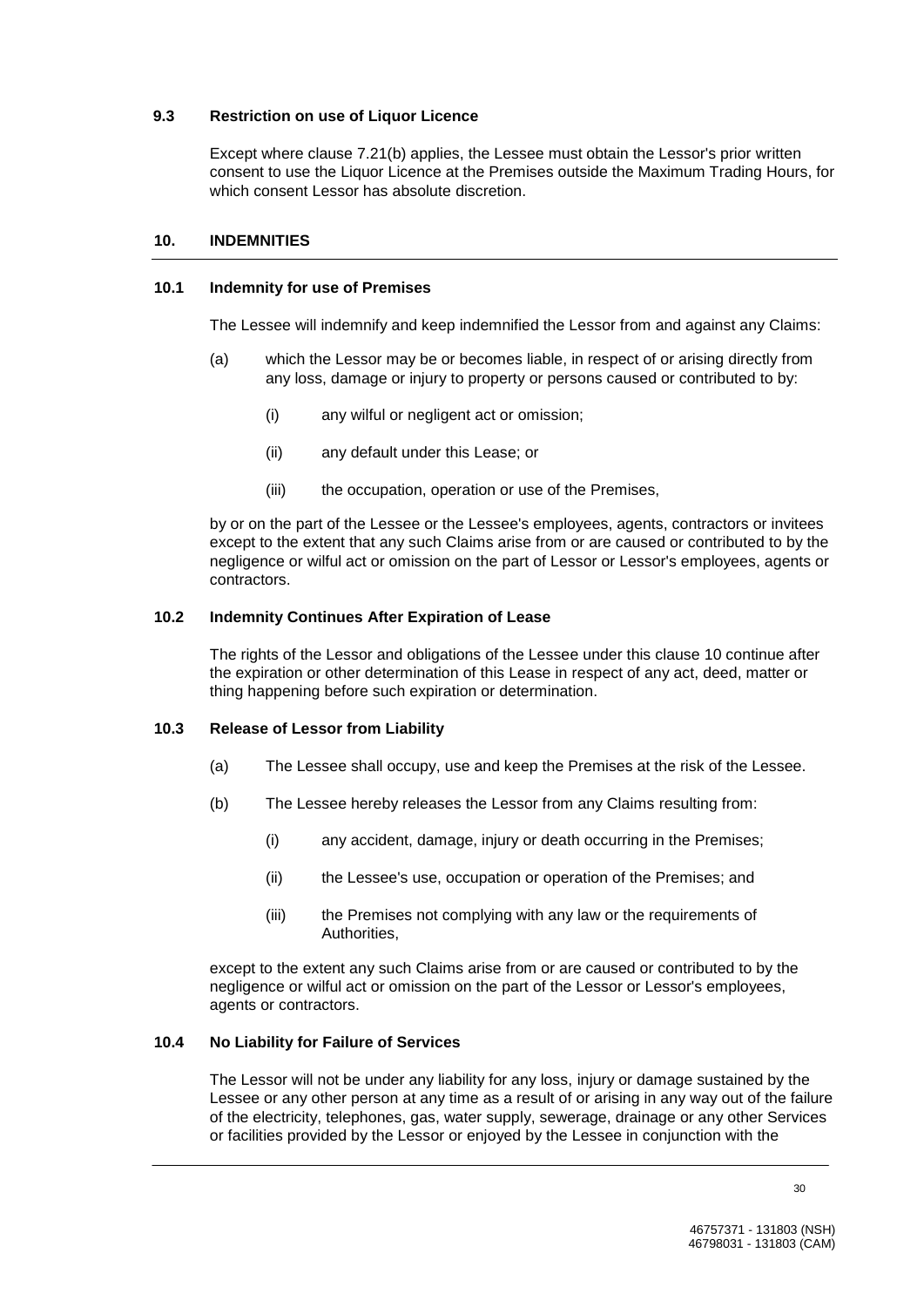Premises or this Lease provided that such failure is not due to the delay, negligent or wilful act or omission of the Lessor its servants or agents.

## **10.5 Lessee's Failure to Comply with Statutory Requirements**

- (a) Where the Lessee breaches any Law in relation to its use of the Premises it is taken to breach a condition of this Lease.
- (b) The Lessee will indemnify and keep indemnified the Lessor from and against any Claims arising from the non-compliance by the Lessee with any New South Wales or Commonwealth legislation that may apply to the Lessee's use and occupation of the Premises and access thereto and the Lessee's operation of their business from the Premises and access thereto.

#### **11. INSURANCES**

#### **11.1 Public Liability Insurance**

The Lessee will effect and maintain throughout the Term, with a reputable and solvent insurer with respect to the Premises and the activities carried on in the Premises public liability insurance for an amount not less than the amount set out in Item 8 (or such other amount as the Lessor may from time to time reasonably require) as the amount payable in respect of liability arising out of any one single accident or event. The public liability insurance must cover the Lessee's obligations to indemnify the Lessor under clause 10.1.

#### **11.2 Building Insurance**

The Lessee will effect and maintain with a reputable and solvent insurer, an insurance policy, on such terms as is usual for policies of this type (having regard to the Permitted Use), insuring the Premises against loss, damage or destruction from any insurable risk (which must include loss, damage or destruction by fire, water, wind, hail, lightning, explosion, storm, tempest, smoke, riot, strikes, civil commotion, malicious damage, sprinkler leakage, impact by vehicles, flood, earthquake, theft, attempted theft and vandalism and such other insurable risks of a nature and in an amount usually insured by prudent building owners) for not less than their full insurable value on a full replacement or reinstatement basis and including, in the event of reinstatement, consequential loss provisions covering removal of debris and design professional fees and approval fees. If any loss or damage occurs which is covered by any insurance, the Lessee is required to maintain under this Lease, the Lessee must apply for the insurance proceeds promptly and (unless the Lease is terminated under clause 16.3) use the proceeds to restore, replace, repair or reinstate the loss or damage.

#### **11.3 Employers' Liability and Workers Compensation Insurance**

The Lessee will effect and maintain with a reputable and solvent insurer with respect to the Premises and the activities carried on in the Premises employers' liability and workers compensation insurance.

#### **11.4 Provisions Re Insurance Policies**

(a) All insurance policies required to be effected by the Lessee pursuant to this Lease are specified in this Clause 11 and must be in place prior to the Lessee occupying the Premises.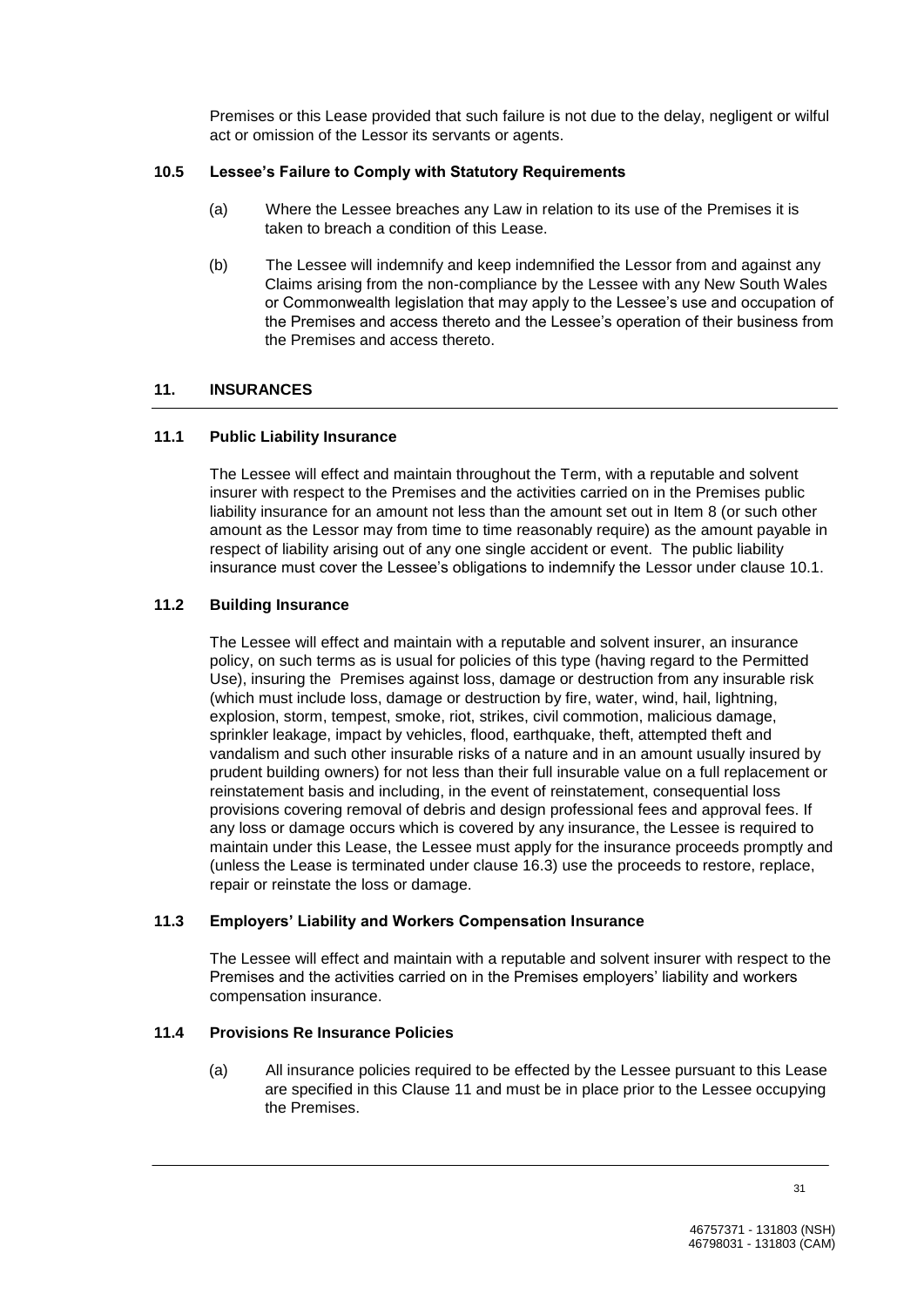- (b) The Lessee must produce to the Lessor, once per calendar year or once per period of insurance (whichever first occurs), a certificate of insurance and/or a certificate of currency in respect of the insurance policies required to be effected by the Lessee pursuant to this Lease. The Lessee must ensure that the certificate (and if not the certificate, a copy of the policy or other document acceptable to the Lessor) for the public liability insurance policy shows that the policy complies with the requirements of clause 11.1.
- (c) The Lessee must not at any time during the Term do any act or omit to do any act which it ought reasonably believe may render void or voidable any policy of insurance. If the Lessee does any act or fails to do any act whereby the rate of premium on such insurance shall be liable to be increased, the Lessee must obtain insurance cover for such increased risk and pay all additional premiums required on account of the additional risk caused by the use to which the Premises are put by the Lessee.
- (d) The Lessee must use all reasonable endeavours to ensure that full, true and particular information is given to the office or company with which the insurances are effected of all matters and things the non-disclosure of which might in any way prejudice or affect any such policy or policies of insurance or the payment of all or any moneys there under.
- (e) The Lessee must ensure that all insurance policies note the interest of the Lessor as the owner of the Premises.

# **12. EASEMENTS**

## **12.1 Easements**

- (a) The Lessor may grant rights of support or easements to or enter into any agreement with any person interested in any land or improvement near the Premises, or any Authority, to provide services for or access to the Premises or such other land or improvement or support any structure at any time on the Premises or such other land or improvement or for any other purpose provided that the grant of the easement, right of support or right of access does not materially adversely affect the Lessee's ability to use the Premises for the Permitted Use and the Lessee's Fixtures and Fittings for the Permitted Use.
- (b) Before granting any rights pursuant to paragraph (a), the Lessor must to consult with the Lessee and take into account any of the Lessee's concerns regarding the grant.

## **12.2 Documents**

Subject to clause 12.1, the Lessee must at the Lessor's request promptly execute any consents or other documents to enable the Lessor to exercise its rights under clause 12.1. The Lessor and the Lessee will act reasonably in creating easements on the Premises for such purposes as may be necessary from time to time.

# **13. LESSOR'S OBLIGATIONS**

## **13.1 Quiet Enjoyment**

(a) The Lessor warrants that subject to: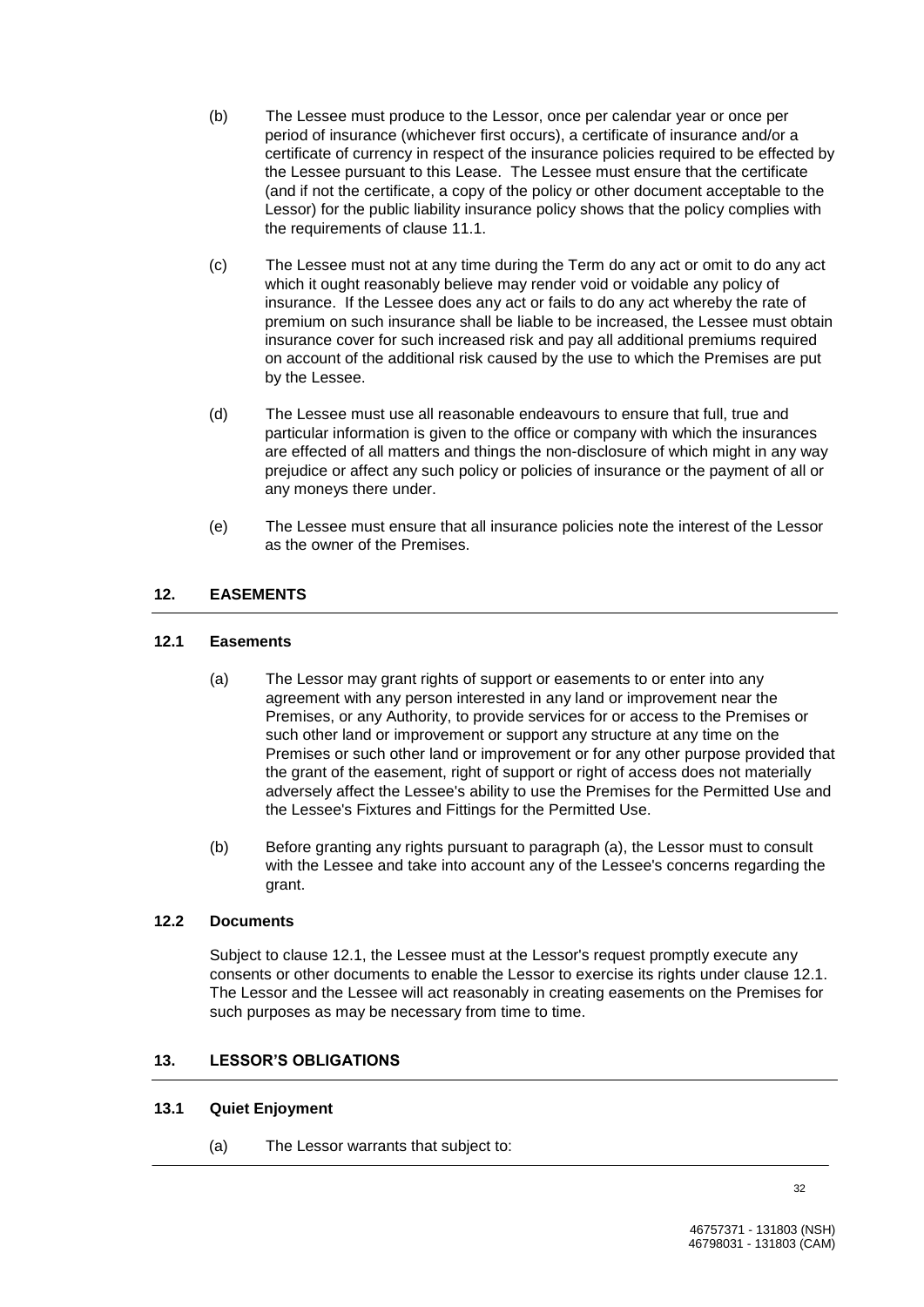- (i) the Lessor's rights under this Lease;
- (ii) the Lessee complying with its obligations under this Lease;

the Lessee may hold and occupy the Premises without undue interference by the Lessor.

#### **13.2 Access Road**

In this clause, the word Access Road means an access road from the Great Western Highway signalised intersection to the boundary of the Premises. The Lessor must at its own cost and expense maintain the Access Road in a reasonable condition appropriate as a means of access to the Premises from the Great Western Highway. As soon as practicable after the Commencement Date, the Lessor must create a right of access easement in favour of the Lessee over the Access Road for the Term and register the easement at the time to the Premises.

#### **13.3 Services**

The Lessor must use reasonable endeavours to ensure that the supply of Services to the boundary of the Premises is not interrupted, except where required for maintenance and repairs, or required by any Authority, provided that the Lessor uses reasonable endeavours to provide the Lessee with prior notice of any such interruption.

#### **13.4 Access**

The Lessee and the Lessee's employees, agents and contractors may access the Premises 24 hours a day 7 days a week.

#### **14. ASSIGNMENT, SUBLEASING AND PARTING WITH POSSESSION**

#### **14.1 General Prohibition**

Subject to clauses 14.3 – 14.7 inclusive, the Lessee must not during the Term assign, transfer, sub-lease, licence or otherwise deal with its interest under this Lease.

## **14.2 Change of Control**

- (a) The Lessee must ensure that there is no Change of Control of the Lessee. For the purposes of this clause 14.2, any of the following transactions is a Change of Control:
	- (i) where the Lessee is a body corporate (other than a body corporate whose shares are listed on any Australian stock exchange), a transfer of shares with the result that:
		- (A) a person or group of persons cease to have voting power of more than 50% in the Lessee; or
		- (B) a person or group of persons who on the Commencement Date did not have voting power of more than 50% in the Lessee are to have voting power of more than 50% in the Lessee;
	- (ii) where the Lessee is the trustee of a unit trust (other than a unit trust whose units are listed on any Australian stock exchange), a transfer of the units in that trust with the result that: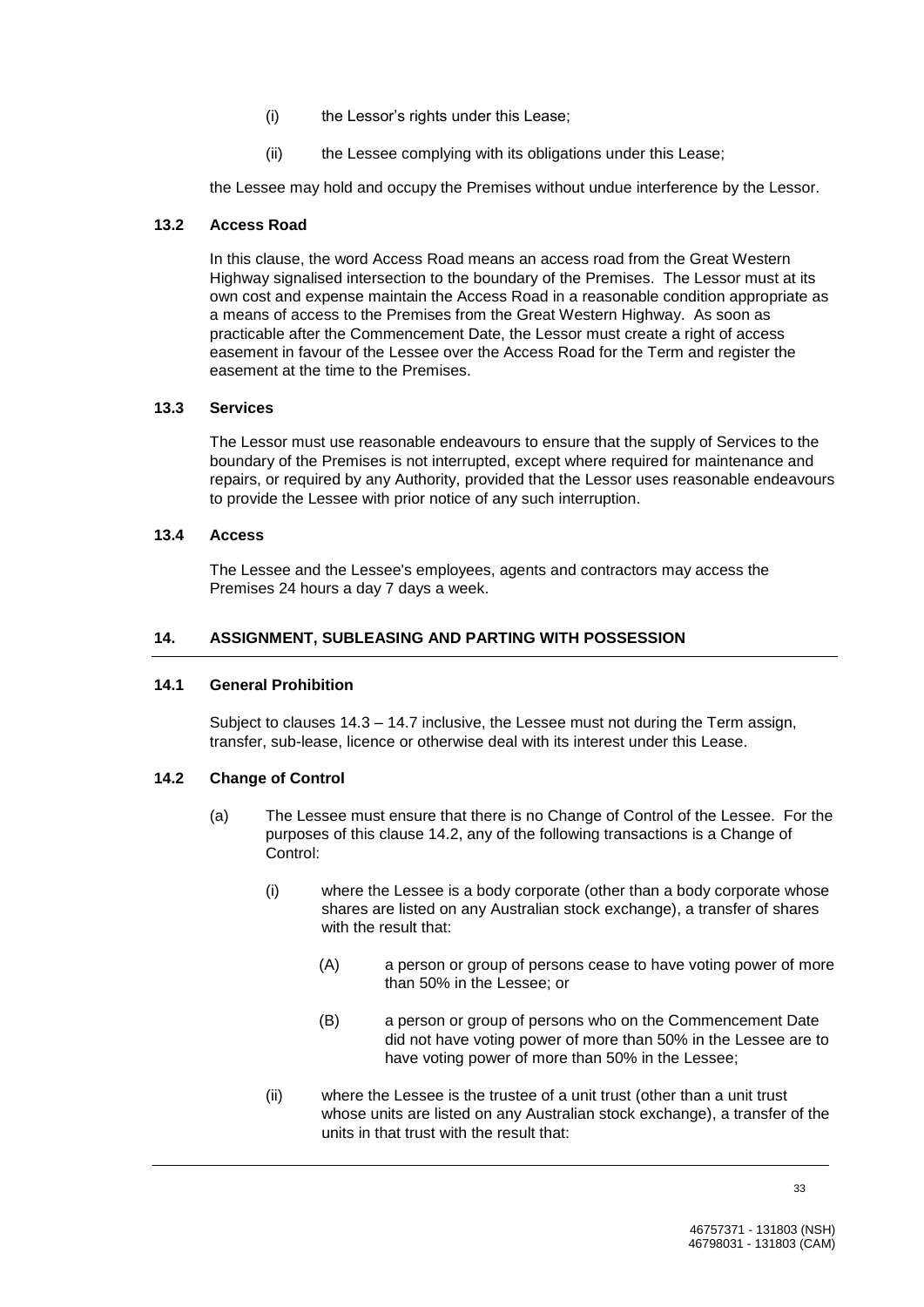- (A) a person or group of persons cease to have the power to control the outcome of decisions made by the Lessee; or
- (B) a person or group of persons who on the Commencement Date did not have the power to control the outcome of decisions made by the Lessee are to have that power; or
- (iii) any declaration by the Lessee that it holds its interest in this Lease on trust for any person or persons, with the effect that:
	- (A) a person or group of persons cease to have voting power of at least 50% in the Lessee; or
	- (B) a person or group of persons who on the Commencement Date did not have voting power of more than 50% in the Lessee are to have voting power of more than 50% in the Lessee.
- (b) For the purposes of this clause 14.2, voting power means the voting rights attaching to the shares in the Lessee (where the Lessee is a body corporate) or the units in a unit trust (where the Lessee is the trustee of unit trust).

# **14.3 Assignment**

An assignment of this Lease or a Change of Control shall be deemed not to be a breach of clause 14.1 or 14.2 if:

- (a) the Lessee has given the Lessor at least one month's notice in writing of the proposed assignment or Change of Control together with details of the parties and a copy of all proposed documentation and all other relevant information reasonably requested by the Lessor; and
- (b) the Lessee is not in default under this Lease, unless the default is waived by the Lessor; and
- (c) the Lessee establishes to the Lessor's satisfaction that any proposed assignee or New Controller is of good repute and has not been the subject of significant adverse publicity or the subject of any formal adverse finding by any Authority that would cause a reasonable person to have concerns about reputational risk to the Lessor or the fitness or ability of the Lessee to perform its obligations:
- (d) the Lessee establishes to the Lessor's satisfaction that any proposed assignee:
	- (i) is solvent; and
	- (ii) has funding available to fund its obligations under this Lease; and
	- (iii) (or a Related Body Corporate) has demonstrable experience in successfully carrying on a business of the kind permitted under the Permitted Use.
- (e) the Lessor is given any additional guarantee, indemnity or other security it requires in relation to the proposed transaction, to be prepared by the Lessor's solicitors at the Lessee's cost; and
- (f) the Lessee and assignee enter into a deed in the form reasonably required by the Lessor under which (amongst other things):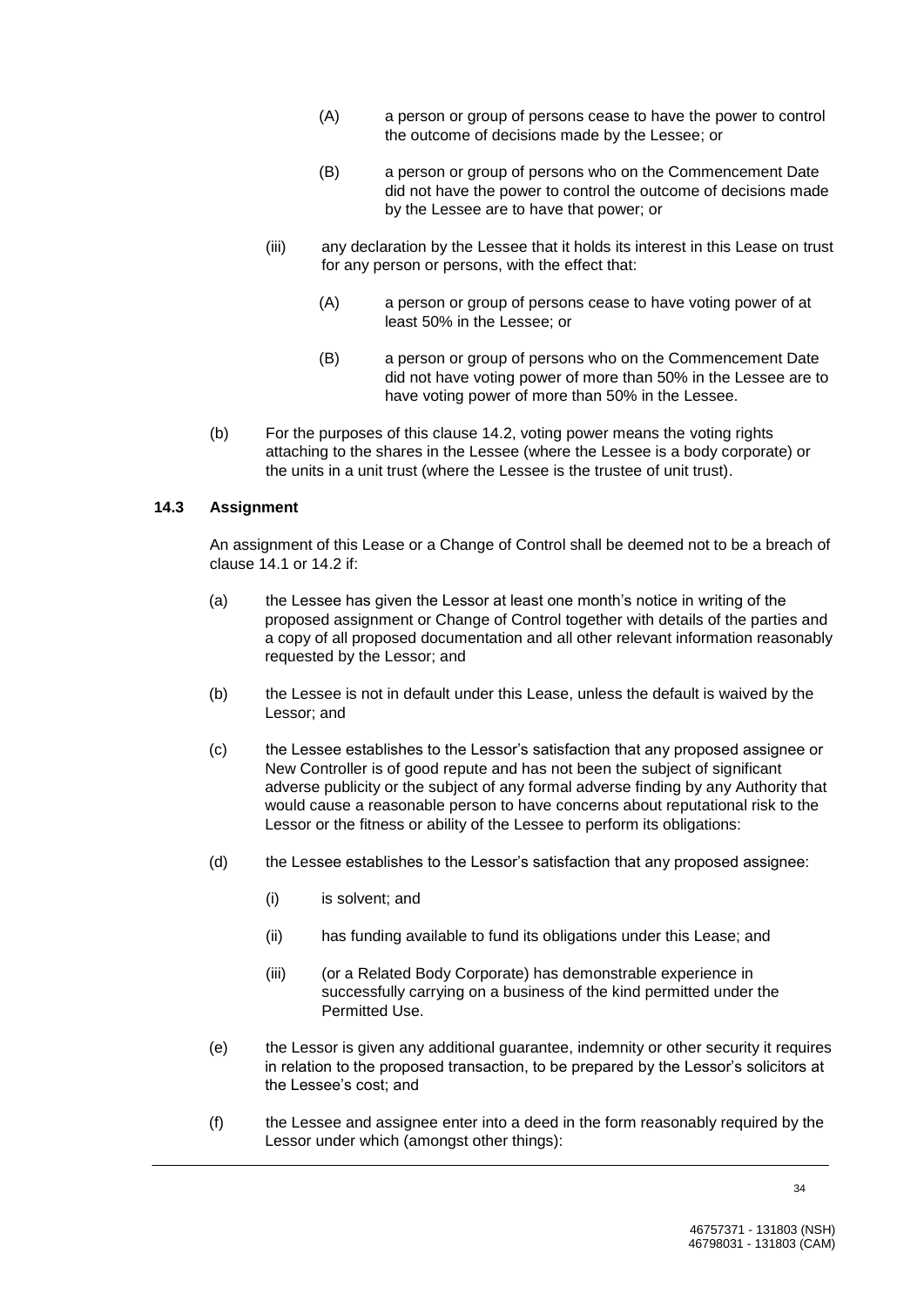- (i) the assignee agrees to perform all of the Lessee's express and implied obligations under this Lease, including the obligation to indemnify the Lessor; and
- (ii) the Lessee releases the Lessor from all obligations under this Lease from the date of assignment except any Claim(s) that have arisen before the date of assignment.
- (g) the Lessee gives the Lessor a signed stamped and registrable transfer of this Lease; and
- (h) the Lessor has given its written consent to the proposed assignment or Change of Control (such consent not to be delayed or unreasonably withheld or delayed).

## **14.4 Subleasing and Licensing**

- (a) A sublease and or licence of part of the Premises shall be deemed not to be a breach of clause 14.1 if:
	- (i) the Lessee has given the Lessor at least one month's notice in writing of proposed sublease or licence together with details of the proposed transaction and a copy of all proposed documentation and all other relevant information; and
	- (ii) the Lessee is not in default under this Lease, unless the default is waived by the Lessor; and
	- (iii) the Lessee establishes to the Lessor's satisfaction that any proposed sublessee or licensee:
		- (A) is solvent;
		- (B) has funding available to fund its obligations under the sublease or licence;
	- (iv) the sublease or licence contains a provision to the effect that the sublease or licence terminates immediately on termination of this Lease;
	- (v) where the whole of the Premises is to be subleased or licensed, the total rent or licence fee payable is equal to or greater than the Base Rent;
	- (vi) where part of the Premises is to be subleased or licensed, the rent or licence fee payable is equal to or greater than the proportion of the Base Rent calculated in accordance with clause 14.4(b);
	- (vii) the Lessee and the sublessee or licensee enter into a deed in the form reasonably required by the Lessor under which (amongst other things):
		- (A) the Lessee acknowledges its continuing obligations under this Lease;
		- (B) the sublessee or licensee agrees that the sublease or licence terminates immediately on termination of this Lease; and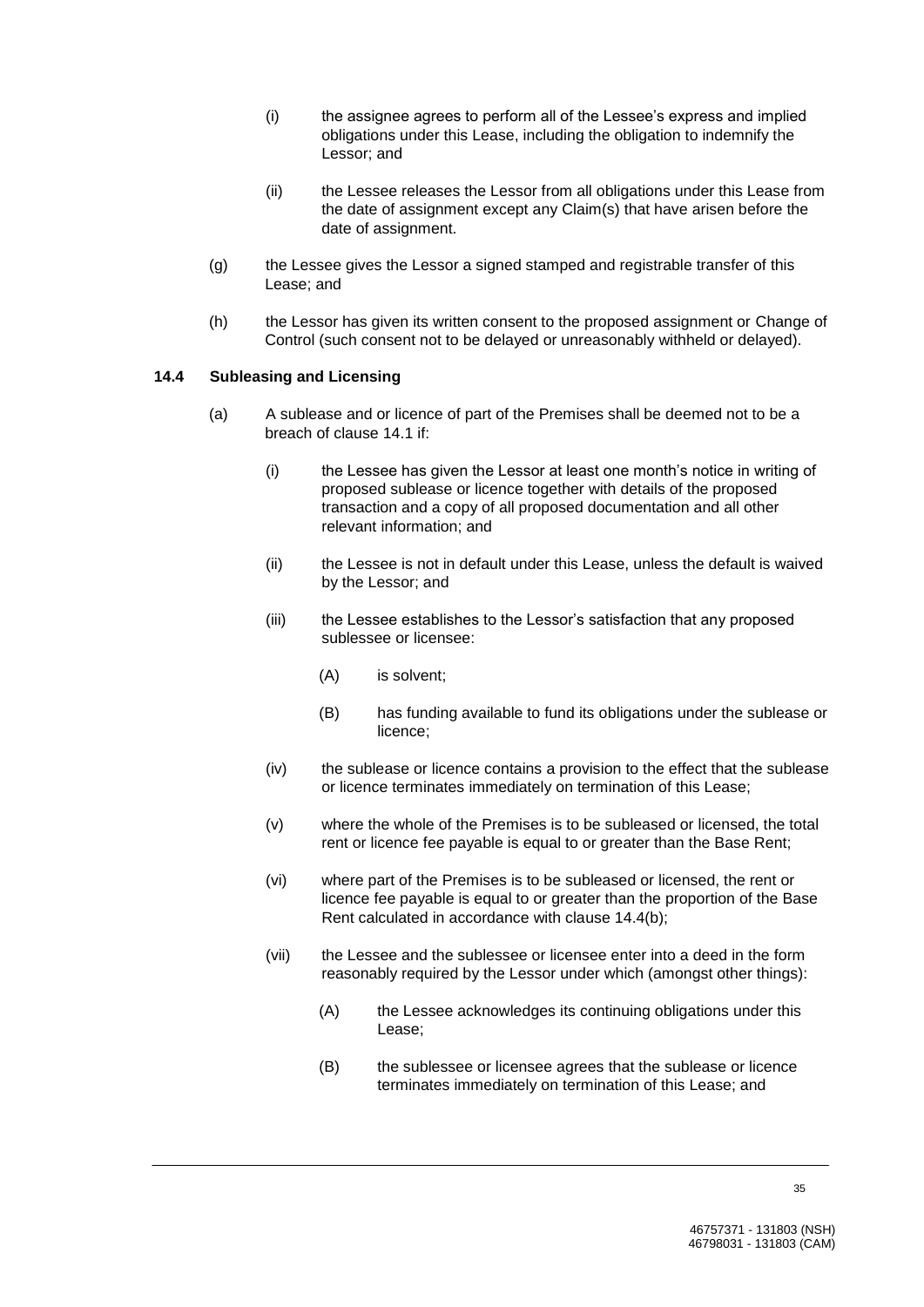- (C) the sublessee or licensee agrees that it must not grant a sublease or licence, transfer its sublease or licence or part with or share possession of the subleased or licensed premises; and
- (viii) the Lessor has given its written consent to the proposed sublease or licence (such consent not to be unreasonably withheld or delayed).
- (b) If any sublease contains a provision requiring the sublessee to pay to the Lessee or any Related Body Corporate of the Lessee or any person otherwise associated with the Lessee a premium or rent in advance, the sublease must require the sublessee to pay annual rent to the Lessee, in addition to any premium or any rent in advance, of not less than the amount calculated in accordance with the following formula:

 $R \times (A/B)$ 

where:

- $R =$  the annual Base Rent payable under this Lease at the time that the sublease is entered into.
- $A =$  the total area subleased pursuant to the sublease
- $B =$  the total area leased pursuant to this Lease

In this paragraph (b), references to sublease include licence and references to rent include licence fees.

(c) No sublease or licence can extend for a term longer than the term of this Lease and must be structured so that a plan of subdivision is not required.

## **14.5 Assignment to a Related Body Corporate**

While the Lessee is Sydney Zoo Pty Ltd:

- (a) the Lessee may at any time transfer its interest in, assign, sublet, license or part with possession of all or any part of the Premises to a Related Body Corporate in which case:
- (b) clauses  $14.3(d)$ ,  $14.3(h)$ ,  $14.4(a)$ (iii) and  $14.4(a)$ (viii) do not apply but the remaining provisions of this clause 14 do apply.

#### **14.6 Mortgage and Charge**

- (a) The Lessee must not agree to create or allow to exist any charge, mortgage, lien or any other security or encumbrance in favour of any person (Mortgagee) over any interest it may have under this Lease without the prior written consent of the Lessor to be given or withheld in accordance with paragraph (b).
- (b) the Lessor must not withhold its consent to a security where:
	- (i) the security is to a financier of the Lessee to enable the Lessee to procure the funds to undertake the development of the Premises;
	- (ii) the Mortgagee has consented to entering into an agreement with the Lessor containing terms and conditions which are reasonably acceptable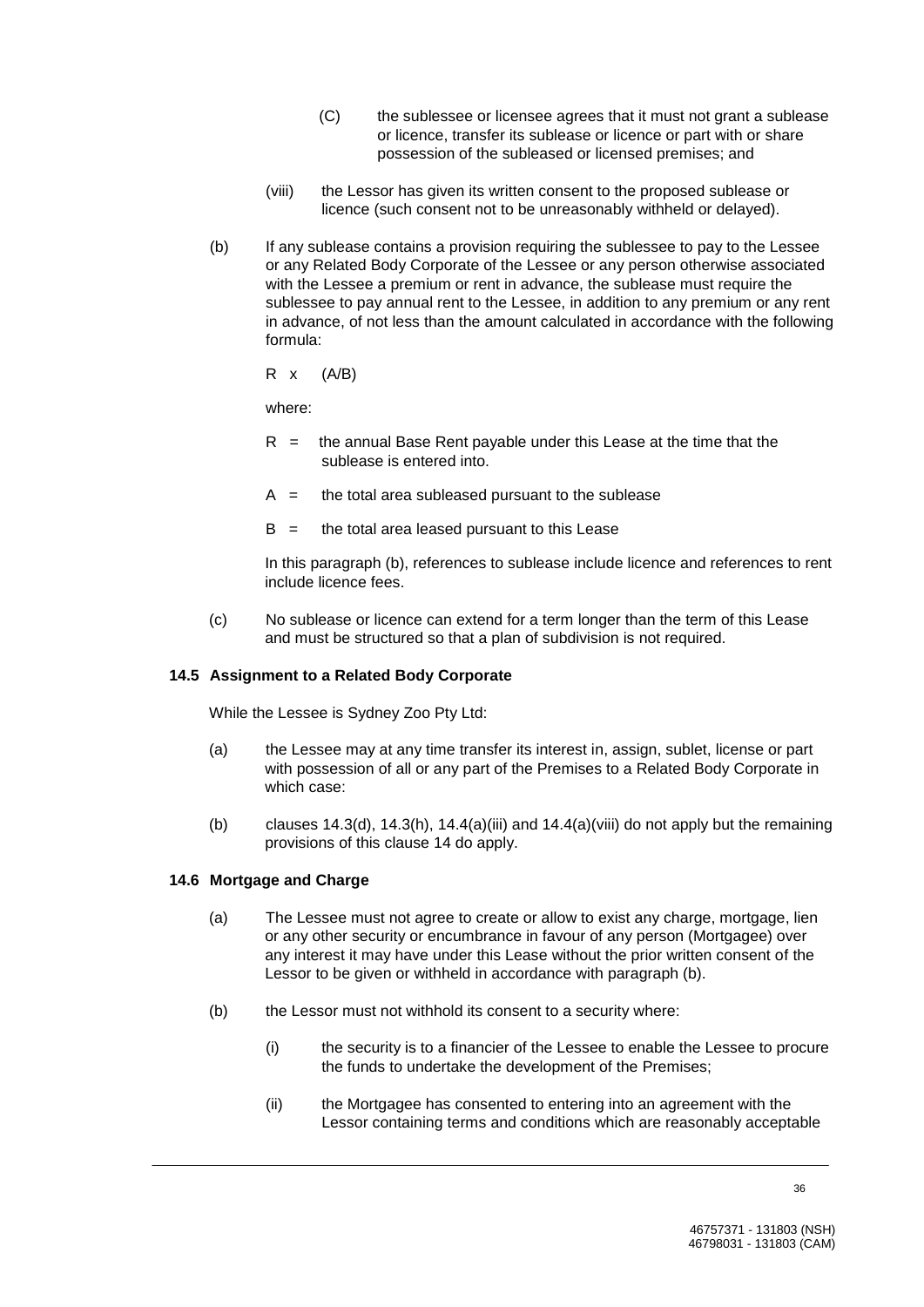to the Lessor consistent with normal market practice and includes provisions that:

- (I) require the Mortgagee to promptly notify the Lessor if the Lessee is in default under the security;
- (II) give the Mortgagee the right (subject to compliance with the terms of this Lease) but not the obligation to carry out the obligations of the Lessee under this Lease; and
- (III) prohibit the Lessor from terminating this Lease for breach without prior notice to the Mortgagee, that allows the Mortgagee a reasonable period (having regard to the nature of the breach) to have rectified the breach.

the parties acknowledge and agree that execution of a financier tripartite deed substantially in the form of the deed in Schedule 3, with any changes reasonably requested by the Mortgagee, will comply with the requirements set out in this paragraph (b)(ii).

- (iii) the Lessor acting reasonably is satisfied that the Lessee will be able, after the security is granted, to comply with its obligations (including its financial obligations) under this Lease.
- (c) The Lessee will pay the Lessor's reasonable costs and expenses of and incidental to matters the subject of this clause including, but not limited to, its legal costs and expenses.
- (d) To the extent that the provisions of paragraph (a) apply and paragraphs (b) and (c) are satisfied then the Lessor will enter into the agreement as contemplated by paragraph (b)(ii).
- (e) If the Lessee agrees to create or allow to exist a security or encumbrance over any interest it may have under this Lease in accordance with this clause 14.6 and if requested by the Lessee, the Lessor must promptly enter into the form of financier tripartite deed substantially in the form of the deed attached as Schedule 3, with any changes reasonably requested by the Mortgagee, in respect of that security or encumbrance.

## **14.7 Lessor's Costs Consent to Assignment, change of Control, Subleasing and Licensing**

The Lessee must:

- (a) Provide the Lessor with such information as the Lessor may reasonably require concerning the financial standing and business experience of the proposed assignee, New Controller, sublessee or licensee including information as to the proposed assignee's, New Controller's, sublessee's or licensee's business skills and the business skills of the directors of the assignee, New Controller, sublessee or licensee, if the assignee or New Controller is a company to the extent the Lessee has access to such information; and
- (b) pay the Lessor is reasonable costs, charges and expenses of and incidental to any assignment, Change of Control, sublease or licence including any inquiries which may be made by or on behalf of the Lessor as to the respectability, responsibility, solvency, fitness and suitability of the proposed assignee, New Controller, sublessee or licensee.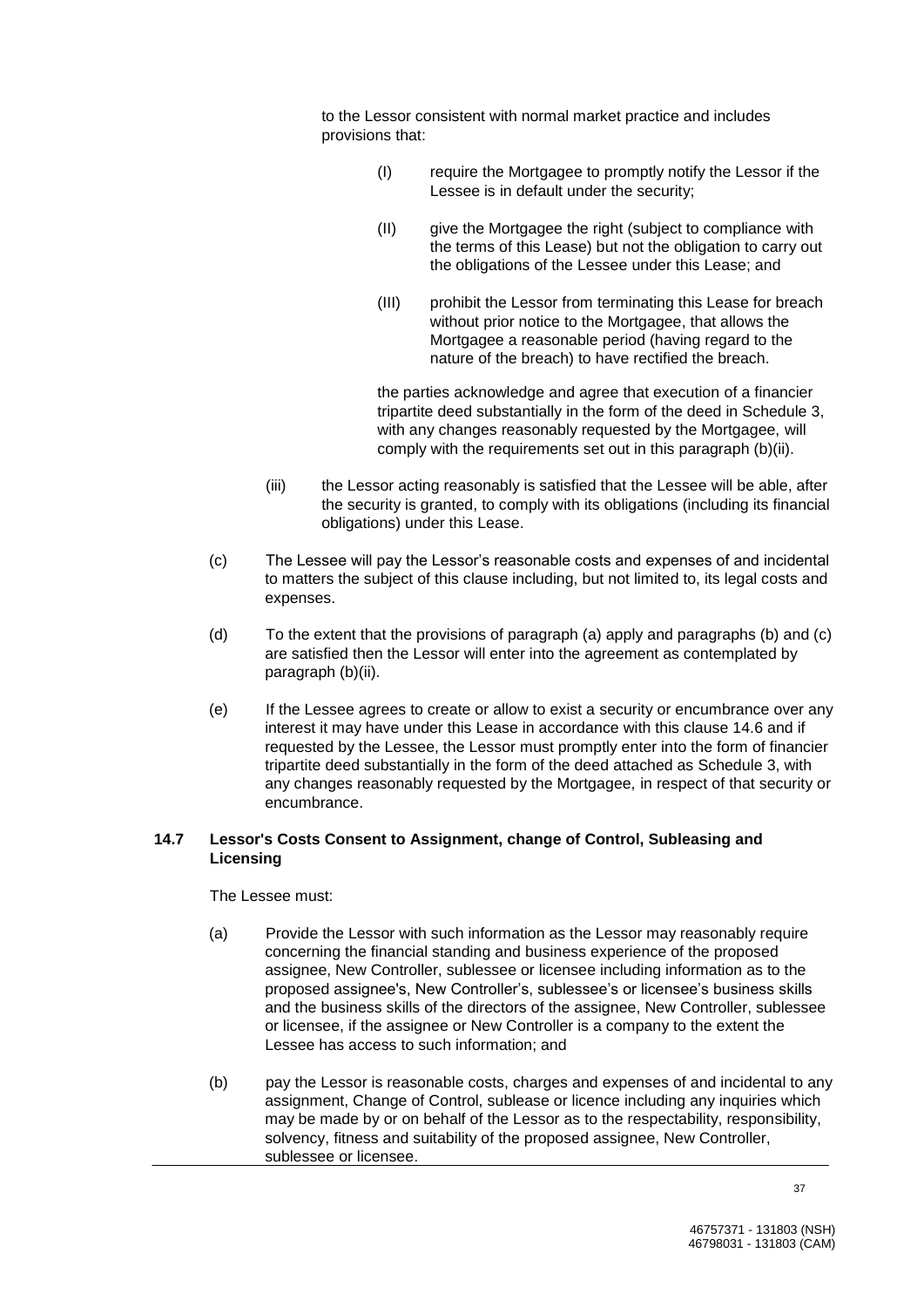## **15. LESSEE'S DEFAULT**

## **15.1 Events of Default**

Each of the events set out in this clause 15.1 is an Event of Default, whether the cause is beyond the control of the Lessee or any other person:

- (a) any money payable by the Lessee under this Lease has not been paid for 10 Business Days after its due date or, if payable on demand, has not been paid within 10 Business Days of the making of a demand for payment; or
- (b) the Lessee commits, permits or suffers to incur any breach or default in the due and punctual observance and performance of any of the covenants, obligations and provisions to be performed by the Lessee under this Lease (other than an obligation to pay money)
- (c) an Event of Insolvency occurs in relation to the Lessee; or
- (d) the Lessee repudiates its obligations under this Lease.

#### **15A.1 Notice of Breach**

Before exercising any rights under clause 15.2, the Lessor must give notice to the Lessee:

- (a) setting out details of the relevant Event of Default; and
- (b) where the relevant Event of Default is capable of being remedied, specifying the Cure Period; and
- (c) where the relevant Event of Default is not capable of being remedied, stating whether or not the Lessor considers that clause 15A.3(a)(ii) applies.

## (*Default Notice*).

#### **15A.2 Cure Period**

- (a) The Lessee will be permitted to remedy the Event of Default within the Cure Period.
- (b) The Lessee may only remedy a Financial Default by payment of the amount then owing in respect of the Financial Default.

## **15A.3 Breach cannot be cured**

- (a) Where:
	- (i) the Lessor has served a Default Notice; and
	- (ii) the Default Notice relates to an Event of Default which cannot be remedied, but the Lessor could be reasonably compensated by payment of compensation,

the Lessee may remedy the Event of Default by paying compensation to the Lessor for the Event of Default.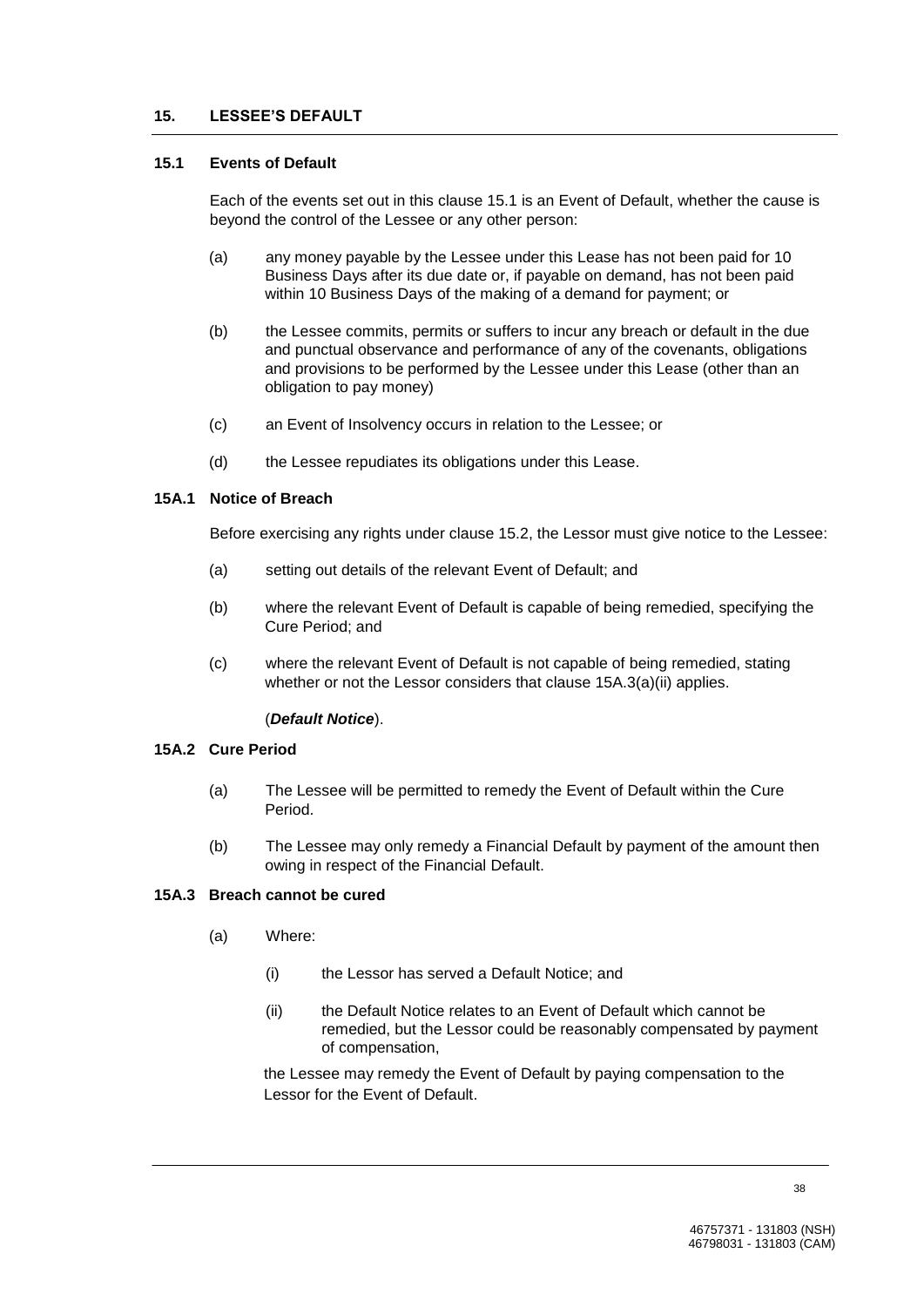- (b) Where the Parties cannot within 10 Business Days of receipt of the Default Notice agree whether paragraph (a)(ii) applies, either party may refer the matter to an independent expert for determination in accordance with clause 25.4.
- (c) If paragraph (a) applies and the Parties cannot within 10 Business Days of receipt of the Default Notice agree on the compensation payable by the Lessee, either party may refer the matter to an independent expert for determination in accordance with clause 25.4. If the Parties cannot within such 10 Business Day period agree whether paragraph (a) applies, either party may also refer that issue to the independent expert for determination at the same time as the amount of compensation is determined.
- (d) If applicable, the Lessee must pay the Lessor the compensation:
	- (i) where the parties agree the amount of compensation, within 15 Business Days of reaching agreement; or
	- (ii) where the amount of compensation is determined by an independent expert in accordance with clause 25.4, within 10 Business Days of the expert's determination.
- (e) If applicable, the Lessee will be deemed to have remedied the Event of Default upon payment of the compensation.

# **15.2 Rights upon Event of Default**

- (a) The Lessor may at any time after the occurrence of any one or more of the Events of Default and that the Lessor has complied with its obligations under clause 15A, without prejudice to any other actions or remedies which the Lessor has or may have or otherwise could have had for any such event, failure to perform or nonobservance of any provision of this Lease:
	- (i) terminate this Lease by re-entering and taking possession of the Premises, using reasonable force to secure possession; or
	- (ii) by notice in writing to the Lessee terminate this Lease and from the date of giving such notice this Lease will be terminated; or
	- (iii) institute proceedings for possession of the Premises against the Lessee.
- (b) The termination of this Lease will not prejudice or affect any rights or remedies of any party against any other party on account of any antecedent claim or antecedent breach or non-observance by any party of any covenant or provision of this Lease.

## **15.3 Breach of Essential Term**

The Lessor may treat the Lessee's breach of an Essential Term of this Lease as a repudiation of this Lease and may terminate this Lease for breach of the essential term and for repudiation provided that that the Lessor has complied with its obligations under clause 15A. The Lessor is then entitled to immediate possession of the Premises.

# **15.4 Lessor's Entitlement to Damages**

(a) If the Lessee: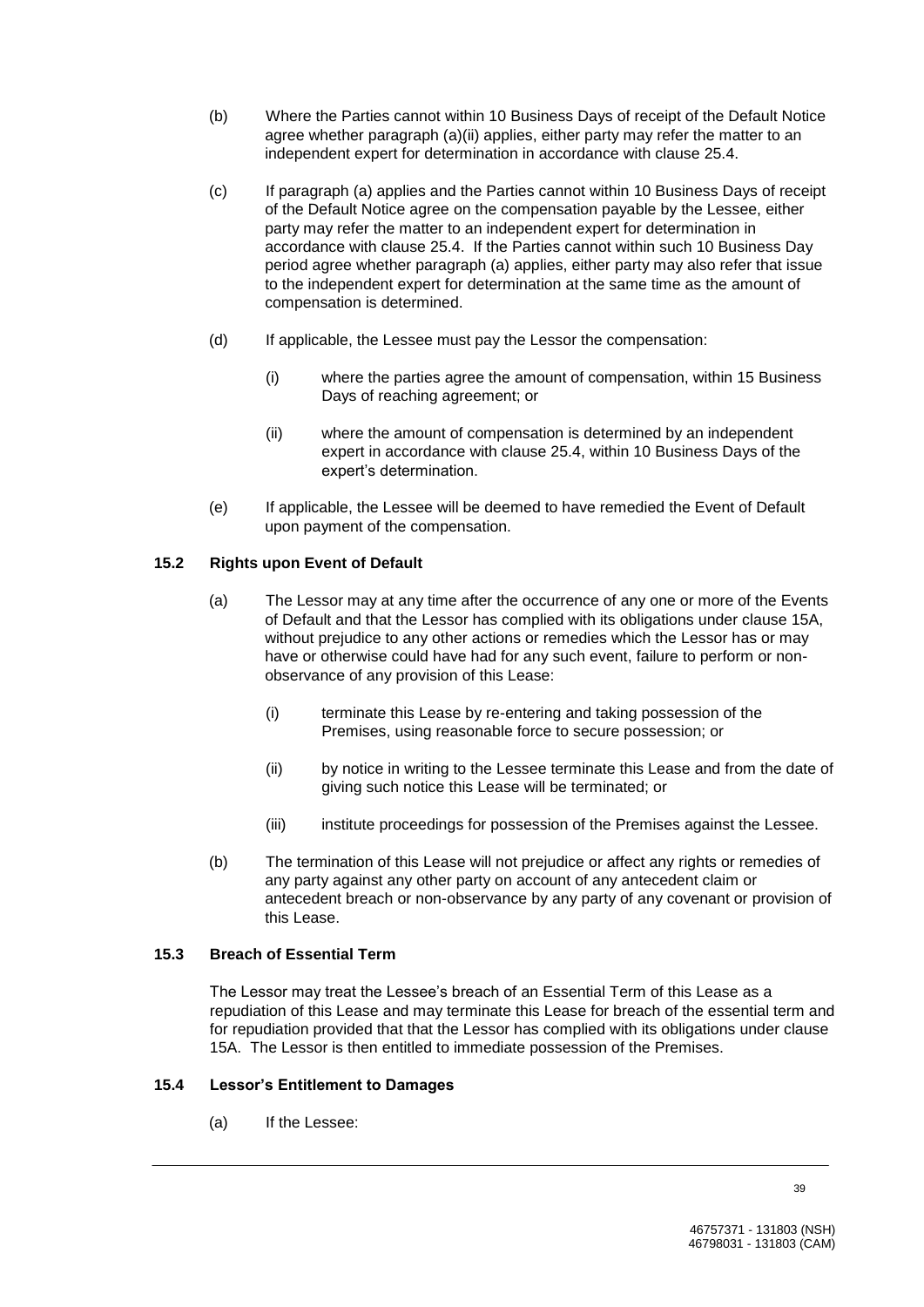- (i) repudiates this Lease;
- (ii) breaches an Essential Term under this Lease; or
- (iii) defaults under this Lease in any other way,

the Lessee must compensate the Lessor for the loss or damage suffered by the Lessor as a consequence of the repudiation, breach or other default, provided that the Lessee has not already compensated the Lessor pursuant to clause 15A.3.

- (b) The compensation payable by the Lessee under paragraph (a) extends to the loss or damage suffered by the Lessor during the Term, including the periods before and after termination of this Lease.
- (c) The Lessee's obligation to compensate the Lessor for loss or damage is not affected if:
	- (i) the Lessee abandons or vacates the Premises;
	- (ii) the Lessor elects to re-enter or to terminate this Lease;
	- (iii) the Lessor accepts the Lessee's repudiation; or
	- (iv) the parties' conduct constitutes a surrender by operation of law.
- (d) The Lessor's entitlement to damages is in addition to any other remedy or entitlement, including termination of this Lease.

#### **15.5 Waiver**

A waiver by the Lessor of a particular breach or default will not be deemed to be a waiver of the same breach or default if it occurs again or of any subsequent breach or default nor will the Lessor's failure to take action on any breach or default be, or be construed as, a waiver of that breach or default.

#### **15.6 Mitigation of Loss**

The Lessor acknowledges that it has a general duty to mitigate the loss in the event of termination of this Lease due to an Event of Default.

#### **16. DAMAGE OR DESTRUCTION**

#### **16.1 No abatement or termination rights**

For the avoidance of doubt, if the whole or a substantial part of the Premises is damaged or destroyed so that the Lessee's access to or ability to use the Premises is lost or restricted, Rent and other amounts payable by the Lessee under this Lease do not abate and the Lessee cannot terminate this Lease.

#### **16.2 Lessee's obligations**

Subject to clause 16.3, if the whole of a substantial part of the Premises is damaged or destroyed:

(a) the Lessee must remove debris and rubble from the Premises and do all things reasonably required by Law to make the Premises safe; and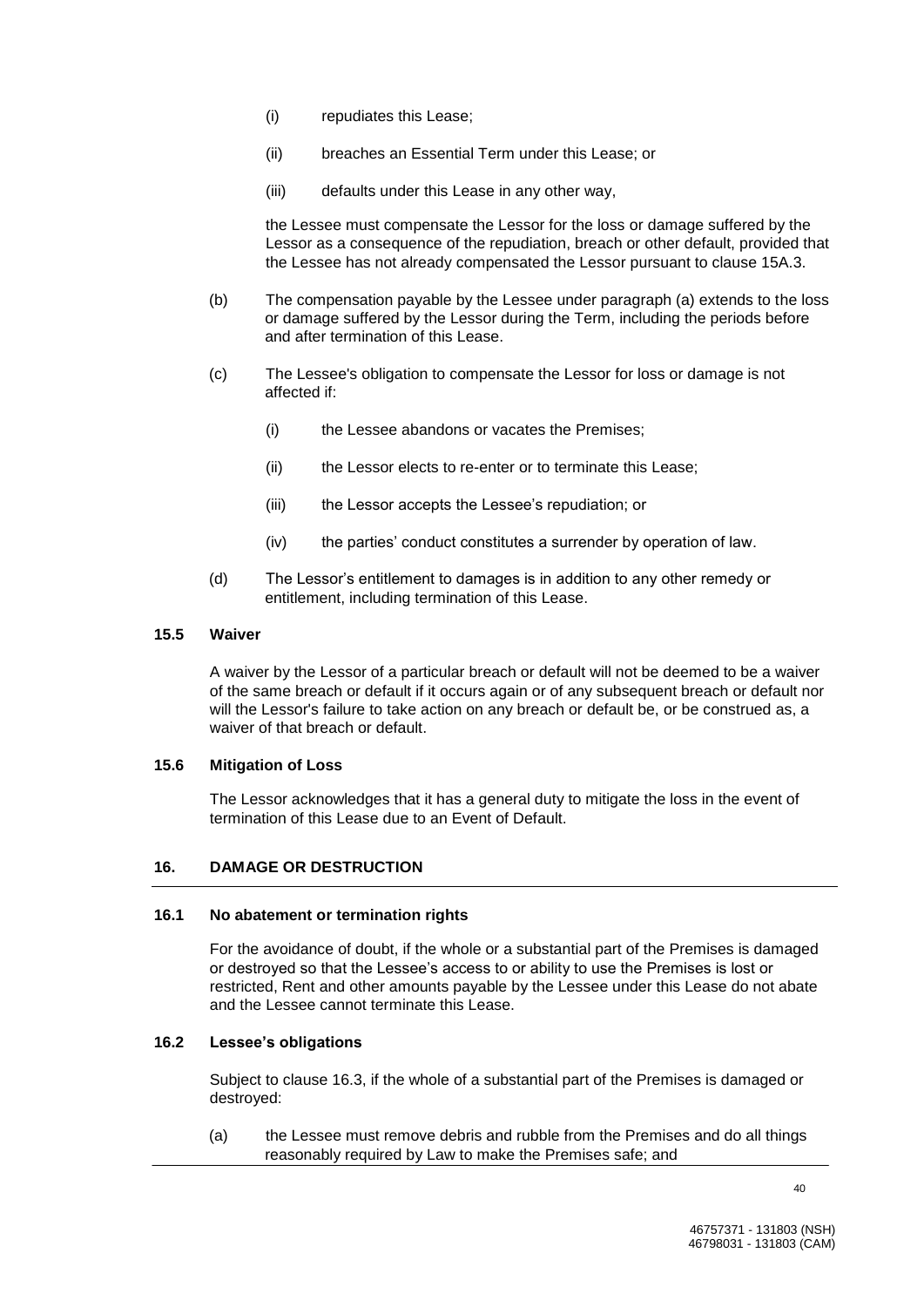- (b) the Lessee must, in consultation with the Lessor, and after obtaining all necessary Approvals, reinstate or replace the damaged Premises; and
- (c) if work to reinstate or rebuild the Premises is not expected to be substantially commenced within 6 months after the damage or destruction, the Lessee must landscape the Premises and maintain the Premises in a clean and presentable condition.

#### **16.3 After 35 years**

If the whole or a substantial part of the Premises is destroyed or damaged after the  $35<sup>th</sup>$ anniversary of the Commencement Date of the Original Lease:

- (a) the Lessee must comply clause 16.2(a);
- $(b)$  the Lessee is not obliged to comply with clause 16.2(b); and
- (c) if the Lessee gives notice to the Lessor that it does not intend to comply with clause 16.2(b), or does not substantially commence reinstatement or replacement of the damaged Premises within 6 months after the damage or destruction, either Party will be entitled to terminate this Lease by notice in writing to the other without any obligation to pay damages or compensate the other Party for such termination, but without prejudice to the rights of either Party in relation to any preceding breach of this Lease.

# **17. RIGHTS AND OBLIGATIONS ON TERMINATION ON EXPIRY**

#### **17.1 Lessee to Cooperate**

In the 6 months prior to expiry of the Term (unless the Lessee has exercised any option to renew this Lease), the Lessee is required to co-operate with the Lessor with respect to any process conducted by the Lessor for the granting of a new Lease of the Premises.

## **17.2 Removal of Lessee's Fixtures and Fittings**

- (a) At the expiry of the Term, or within 120 Business Days of the sooner determination of this Lease, the Lessee is to remove all of the Lessee's Fixtures and Fittings from the Premises, if required by the Lessor but not otherwise. The Lessor will, if necessary, provide access to the Premises for this purpose. On such removal, the Lessee must not cause or contribute to any damage to the Premises. The Lessee must make good any damage.
- (b) In relation to removal of any of the Lessee's Fixtures and Fittings, the Lessee must make good those parts of the Premises affected by such removal so that any rubbish or debris is removed, the ground surface is at the same level as immediately surrounding ground, and necessary fill is of suitable quality and in regard to surrounding ground, and free from Contamination and any other foreign objects, and the ground surface is sewn with native grasses and/or otherwise treated so that it conforms to adjoining ground surfaces in the immediate vicinity, and any Services in connection with such removed Lessee's Fixtures and Fittings are disconnected, removed and made safe in accordance with the requirements of relevant Authorities.
- (c) Subject to clauses 17.2(a)and (b), the Lessee must leave the Premises in good condition, clean and tidy.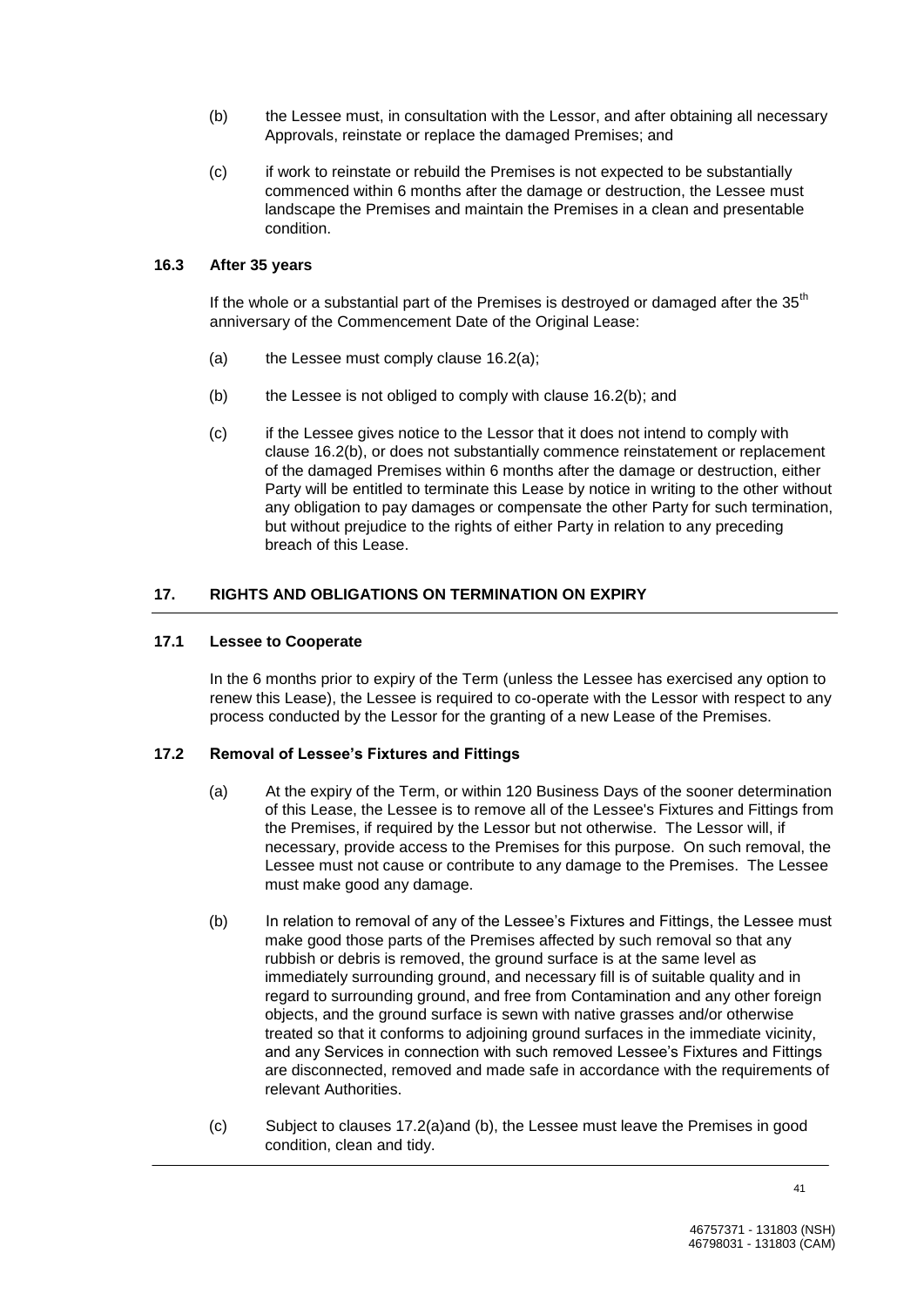- (d) If the Lessee fails to remove any of the Lessee's Fixtures and Fittings in accordance with clause 17.2(b), the Lessor may, at its option:
	- (i) cause such items to be removed and destroyed or stored in such manner as the Lessor in its absolute discretion deems fit at the risk and at the cost of the Lessee; or
	- (ii) treat such items as if the Lessee had abandoned its interest in them and they had become the property of the Lessor and deal with the same in such manner as the Lessor thinks fit without being liable in any way to account to the Lessee.

## **17.3 Environmental matters**

- (a) The Lessee must at the expiration of the Term or within 40 Business Days after the sooner determination of this Lease at its own expense arrange for a suitably qualified environmental consultant to prepare an environmental report in relation to the Premises addressed to the Lessee and the Lessor and provide a copy to the Lessor.
- (b) Subject to clause 7.18 and paragraph (d), if the environmental report identifies or recommends the remediation of Contamination on the Premises, then the Lessee must at its own expense carry out such remediation works as are required so that the environmental consultant can issue a further report addressed to the Lessee and the Lessor confirming that the Contamination has been remediated to the standards reasonably set out in the environmental report, and the Lessee must cause such report to be prepared and delivered to the Lessor.
- (c) If the Lessee fails to comply with its obligations under this clause 17.3, the Lessor may perform such obligations and recover the costs from the Lessee.
- (d) Notwithstanding anything to the contrary in this clause 17.3, if the environmental report identifies or recommends the remediation of Contamination on the Premises which was identified in the Environmental Investigation Report as being in existence on the date of the Environmental Investigation Report, the Lessee is only required to carry out any remediation works under paragraph (b) in relation to that Contamination if:
	- (i) the Lessor gives notice in writing to the Lessee requiring that such remediation works be carried out; and
	- (ii) the Lessor reimburses the Lessee's costs of carrying out such remediation works.

## **17.4 Lessee May Hold Over**

- (a) If the Lessee continues to occupy the Premises after the Termination Date with the consent of the Lessor, clause 17.4(b) will apply.
- (b) The Lessee holding over under this clause is a monthly tenant of the Lessor:
	- (i) determinable by either party on one month's written notice given at any time; and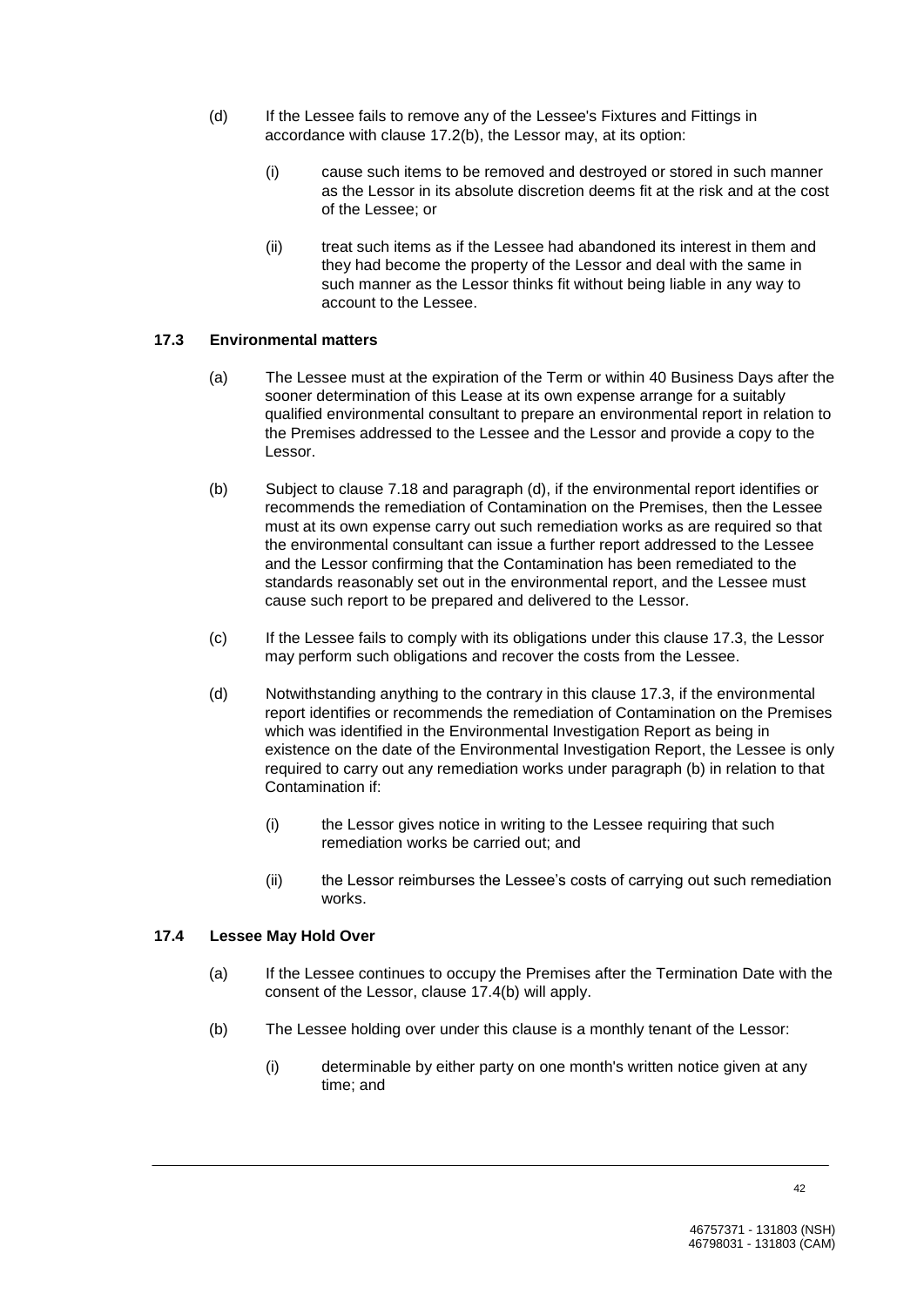(ii) on the same terms as this Lease (with any changes appropriate to a monthly lease) with a monthly Rent that is one twelfth of the annual Rent on the Termination Date.

## **18. RIGHTS RESERVED BY THE LESSOR**

## **18.1 Inspection and right of entry**

The Lessee grants to the Lessor and its agents the right at any time during the Term to enter the Premises on reasonable notice (if at least two Business Days notice is provided) during business hours to inspect and observe the Lessee's operation, maintenance and repair of the Premises and compliance by the Lessee with this Lease provided that the Lessor is accompanied by a representative of the Lessee.

#### **18.2 Further rights**

The Lessor reserves the right to enter the Premises with all necessary material and equipment at all reasonable times (except in the case of an emergency in which case the Lessor may enter at any time):

- (a) to carry out repairs or other works to the Premises or any Services in the Premises which the Lessor wishes to carry out, which is deemed necessary or desirable by the Lessor or which the Lessee is required to carry out in accordance with this Lease but has failed to carry out despite written notice being provided by the Lessor to do so;
- (b) for the purpose of complying with the terms of any law affecting the Premises or of any notice served on the Lessor or the Lessee by any Authority; and
- (c) if the Premises are destroyed or damaged, and the Lessor elects to rebuild or reinstate the Premises.

# **19. BANK GUARANTEE**

#### **19.1 Bank Guarantee**

In this Lease, Bank Guarantee means:

- (a) an unconditional undertaking to pay to the Lessor on demand an amount not less than the amount specified in Item 10 or such other amount as may be provided for in this clause 19.
- (b) issued by an Australian Trading Bank acceptable to the Lessor, acting reasonably;
- (c) having no expiry date, or an expiry date which is in accordance with this clause 19.

#### **19.2 Lessee must provide**

- (a) On or before the date of this Lease the Lessee must provide the Bank Guarantee to the Lessor for the amount specified in Item 10.
- (b) Prior to each  $5<sup>th</sup>$  anniversary of the Commencement Date during the Term, the Lessee must provide a replacement Bank Guarantee so that the amount of the Bank Guarantee is an amount equal to at least 6 months' Base Rent, Outgoings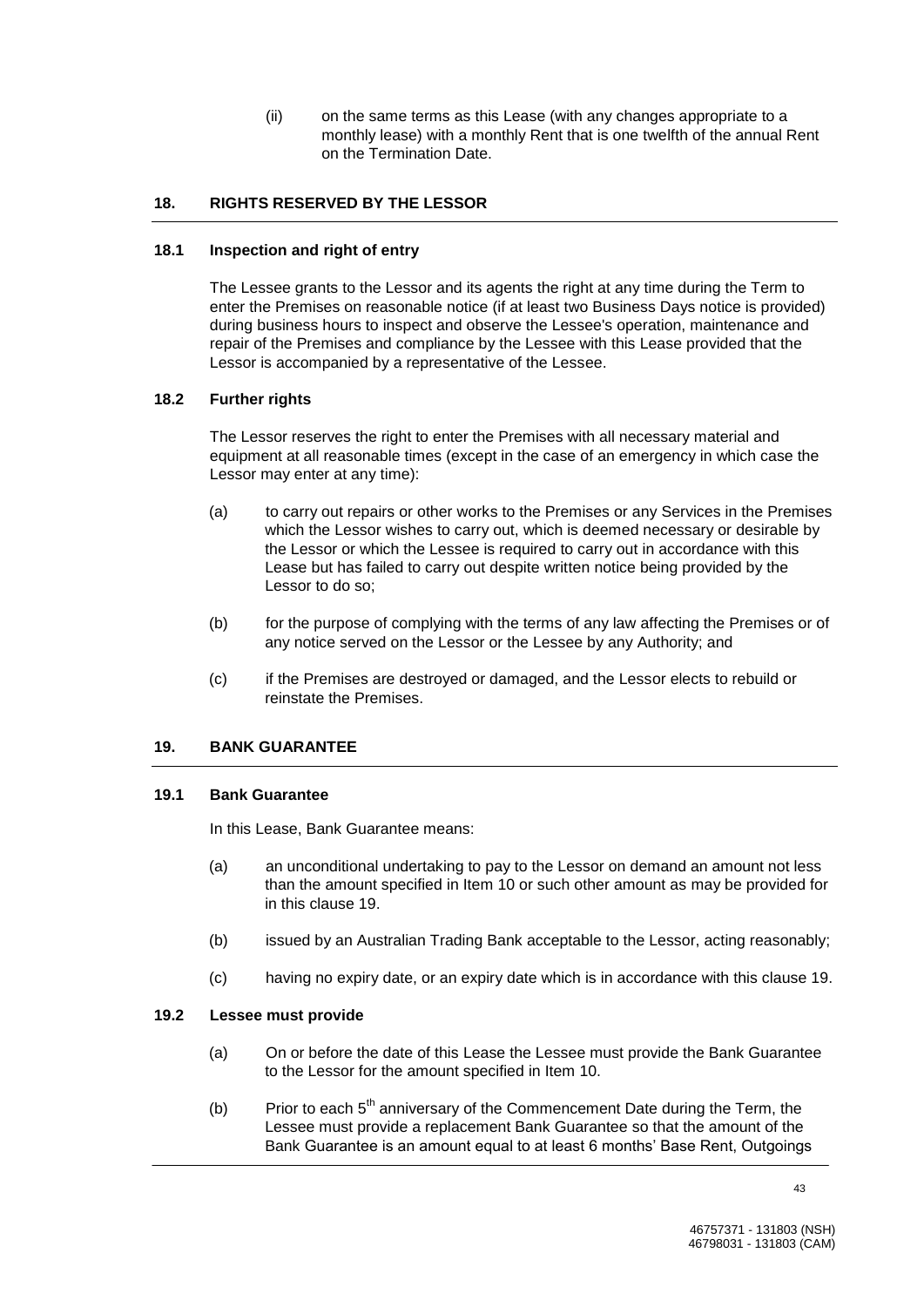and GST payable under this Lease taking into account any previous increases in the Base Rent under this Lease and any increase in the Base Rent to take effect on that 5<sup>th</sup> anniversary. The Lessor must return the previous Bank Guarantee on receipt of the replacement Bank Guarantee.

- (c) If the Lessor calls on all or part of the Bank Guarantee provided under this clause 19, the Lessee must give the Lessor an additional or replacement Bank Guarantee so that the amount of the Bank Guarantee held by the Lessor is equal to at least 6 months' Base Rent, Outgoings and GST then payable under this Lease.
- (d) A Bank Guarantee provided under paragraph (a) may have an expiry date which is not earlier than 5 years after the later of the Commencement Date and the date that the Bank Guarantee is provided to the Lessor. A bank guarantee provided under this clause 19.2 otherwise than under paragraph (a) may have an expiry date as set out in paragraph (e).
- (e) If a Bank Guarantee provided under this clause 19 has an expiry date, the Lessee must provide a replacement Bank Guarantee without an expiry date, or with an expiry date not earlier than 5 years after the expiry date of the Bank Guarantee which is to be replaced, not later than 10 Business Days before the expiry date of the Bank Guarantee which is to be replaced.
- (f) The Lessor must return the previous Bank Guarantee provided under this clause 19 on receipt of the replacement Bank Guarantee.
- (g) Notwithstanding the provisions of this clause 19.2, any Bank Guarantee which is to apply during the last 5 years of the Term must have no expiry date, or an expiry date not earlier than 6 months after the Termination Date.
- (h) If the Lessee fails to provide a replacement Bank Guarantee as required by this clause 19.2, the Lessor may, after giving 5 Business Days' written notice to the Lessee, call on the existing Bank Guarantee and hold the amount received in lieu of the Bank Guarantee and the provisions of this clause 19 will apply in relation to such amount as if such amount was the Bank Guarantee. When the Lessee provides the replacement Bank Guarantee, the Lessor must return the amount received from its call of the previous Bank Guarantee to the Lessee.

## **19.3 Purpose**

The Bank Guarantee is to be provided to the Lessor to secure the Lessor against any failure of the Lessee to perform and observe the terms and conditions of this Lease.

## **19.4 Lessor's Rights**

If in the reasonable opinion of the Lessor a failure described in clause 19.3 occurs, the Lessor must provide notice to the Lessee and a 10 Business Day period to remedy the breach before calling upon the Bank Guarantee. If the Lessee does not remedy the breach within such 10 Business Day period, the Lessor will be entitled to call upon the Bank Guarantee wholly or in part, and to apply any money paid under that Bank Guarantee to any loss or damage sustained by or to the Lessor arising from the relevant breach without prejudice to the Lessor's rights of reimbursement from the Lessee for any loss or damage sustained and the Lessor's rights to claim payment for any deficiencies.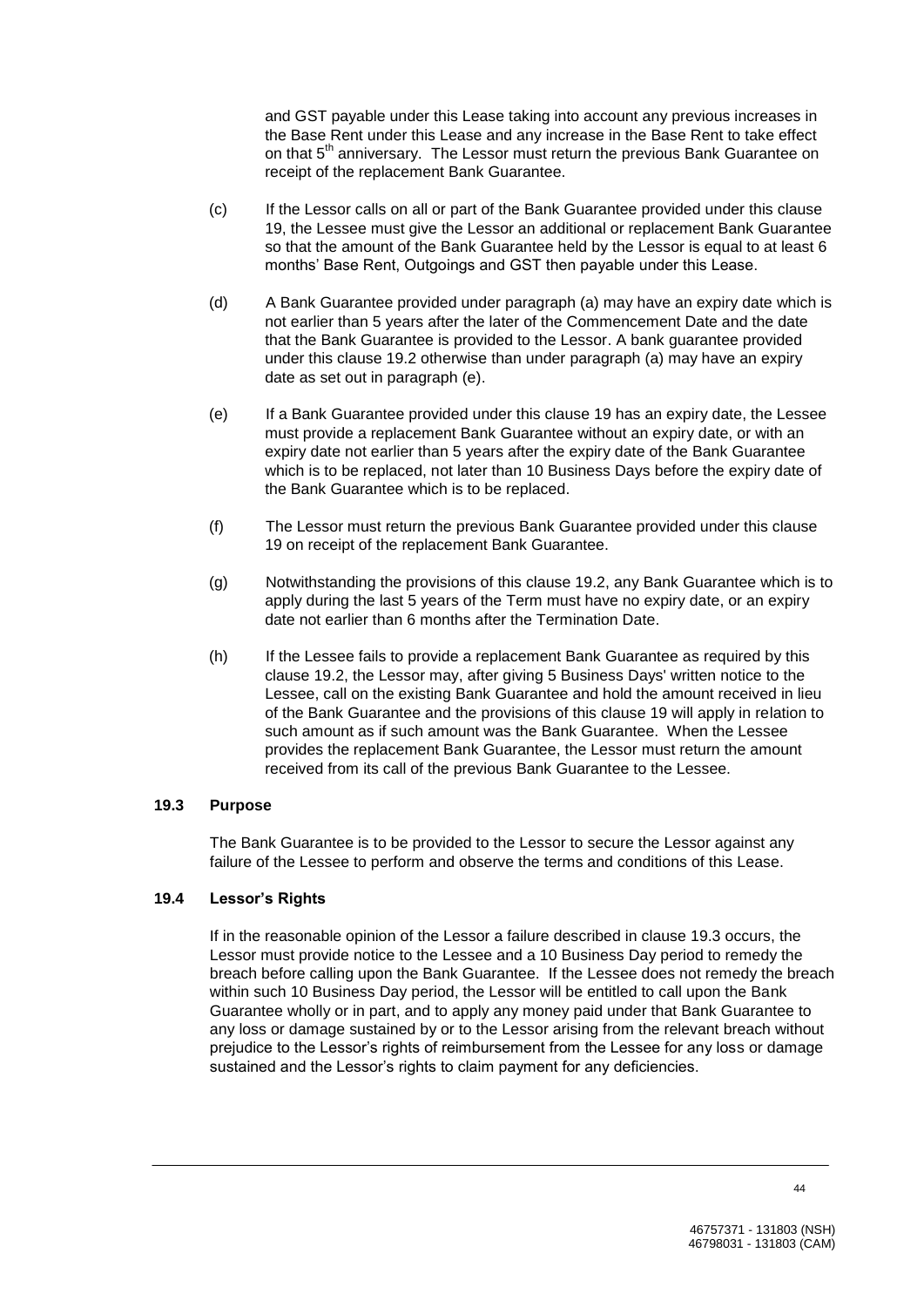#### **20. REPRESENTATIONS NEGATIVED**

#### **20.1 Representation warranty or undertaking**

- (a) The Lessee acknowledges and agrees that no representation, warranty or undertaking has been given by the Lessor relating to:
	- (i) the suitability of the Premises for the Permitted Use, or any other uses;
	- (ii) the condition or state of repair of the Premises;
	- (iii) the Premises and amenities found in the Premises;
	- (iv) the suitability of the Services available at the Premises; or
	- (v) whether the Permitted Use are uses which may lawfully be made of the Premises.
- (b) The Lessee will make its own enquiries in relation to the matters referred to in this clause 20.1 and all other matters relating to the Premises generally and this Lease.

## **21. NOTICES**

#### **21.1 Service of Notice on Lessee**

Any notice served by the Lessor on the Lessee must be in writing and will be sufficiently served if served personally or left addressed or forwarded by prepaid post addressed to the Lessee at the address stated in Item 11 or such other address as the Lessee notifies in writing to the Lessor.

#### **21.2 Service of Notice on Lessor**

Any notice served by the Lessee on the Lessor must be in writing and will be sufficiently served if served personally or left addressed or forwarded by prepaid post addressed to the Lessor at the address stated in Item 12 or such other address as the Lessor notifies in writing to the Lessee.

#### **21.3 Notices**

- (a) Any notice served by a Party under this Lease will be effective if signed by the party personally if an individual a director or secretary or the solicitors for the party giving the notice or any other person or persons nominated in writing from time to time respectively by the Lessor or by the Lessee to the other. In addition, any notice may be signed on behalf of the Lessor by any officer for the time being of the Lessor.
- (b) Any notice sent by prepaid post will be deemed to be served at the expiration of 2 Business Days after the date of posting.
- (c) Any notice sent by facsimile machine will be deemed to be served on the first Business Day after the date of transmission (provided that the sending Party receives a facsimile machine verification report indicating that the notice has been transmitted).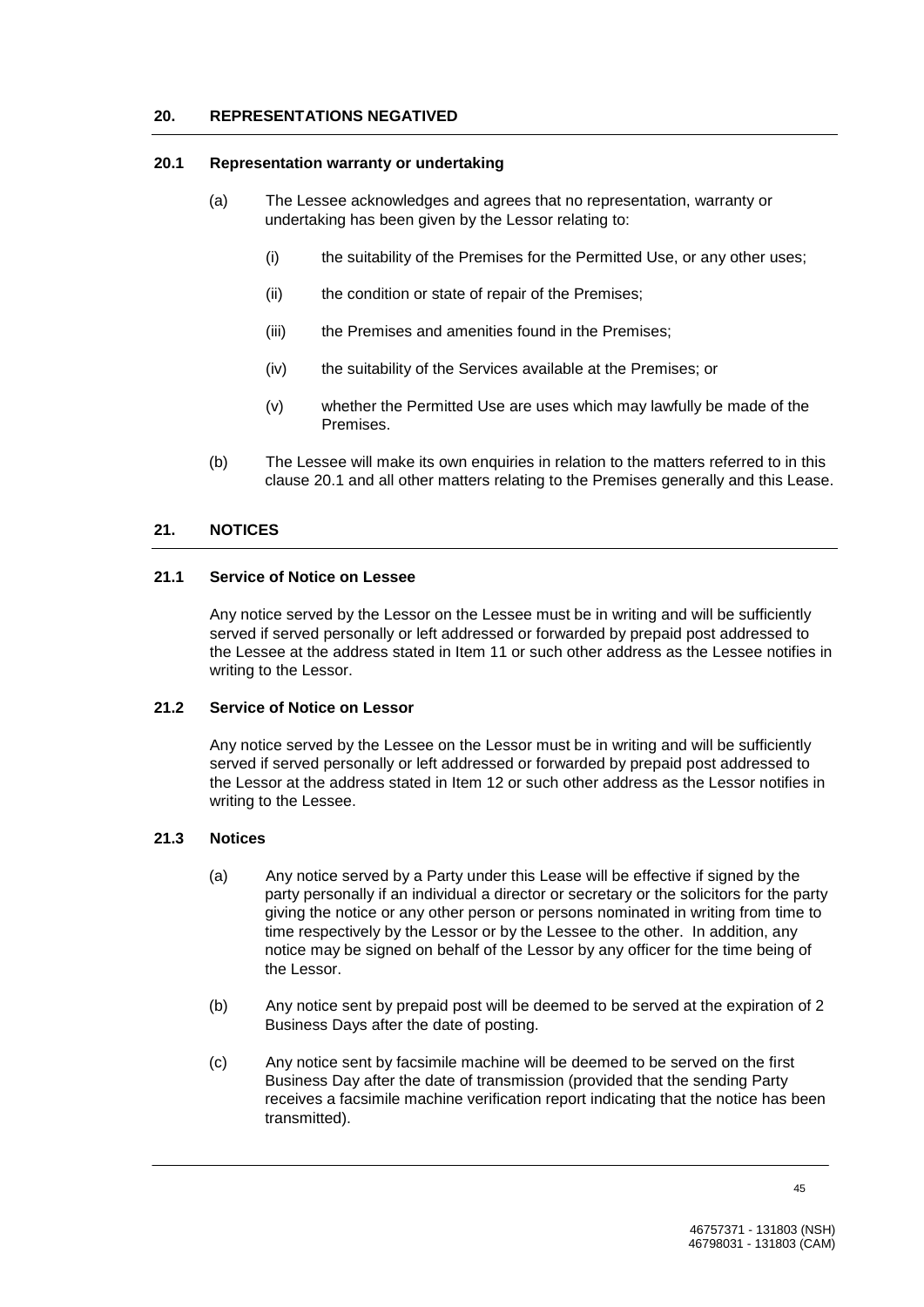#### **22. EXPENSES AND STAMP DUTIES**

#### **22.1 Liability for Expenses**

The Lessee must indemnify the Lessor against, and must pay to the Lessor on demand the amount of all costs and expenses incurred in connection with:

- (a) any request for the consent or approval of the Lessor, the Lessor's mortgagee or any head lessor required in order to grant the Lease;
- (b) any assignment, Change of Control, sublease, licence, mortgage, charge or other encumbrance referred to in clause 14;
- (c) any default by the Lessee under this Lease and the enforcement or protection, or attempted enforcement or protection of any other right under this Lease;
- (d) any amendment to, or waiver of or under, or surrender of, this Lease or any Further Lease; or
- (e) the cost of preparing any plan needed for any Further Lease,

including legal expenses on a full indemnity basis, administration costs of the Lessor and expenses incurred in engaging consultants in respect of any Further Lease.

#### **22.2 Stamp Duties**

The Lessee must pay all stamp duties and similar taxes, including fines and penalties, which may be payable to or required to be paid by any appropriate authority or determined to be payable in connection with the execution, performance or enforcement of this Lease.

#### **23. GOODS AND SERVICES TAX**

- (a) For the purposes of this Lease, "GST", "taxable supply", "consideration" and "tax invoice" have the meanings given to those terms in *A New Tax System (Goods and Services Tax) Act 1999*.
- (b) Subject to paragraph (d), all payments to be made or other consideration to be provided under this Lease are GST exclusive unless otherwise expressly stated. If any payment or consideration to be made or provided by either Party is for a taxable supply under this Lease that payment or consideration must be increased by the amount equal to GST imposed on that taxable supply and GST will be payable at the same time and in the same manner as the consideration for that taxable supply.
- (c) Subject to paragraph (d), if a clause of this Lease requires a Party to reimburse, indemnify or otherwise pay another Party for any expense, loss or outgoing (**reimbursable expense**), the amount required to be paid by the first party will be the amount of the reimbursable expense inclusive of any GST paid when the expense, loss or outgoing was incurred less the amount of any input tax credits (if any) to which the other party is entitled in respect of a reimbursable expense.
- (d) A Party is not obliged to pay any amount under paragraphs (b) or (c) unless a tax invoice is first provided.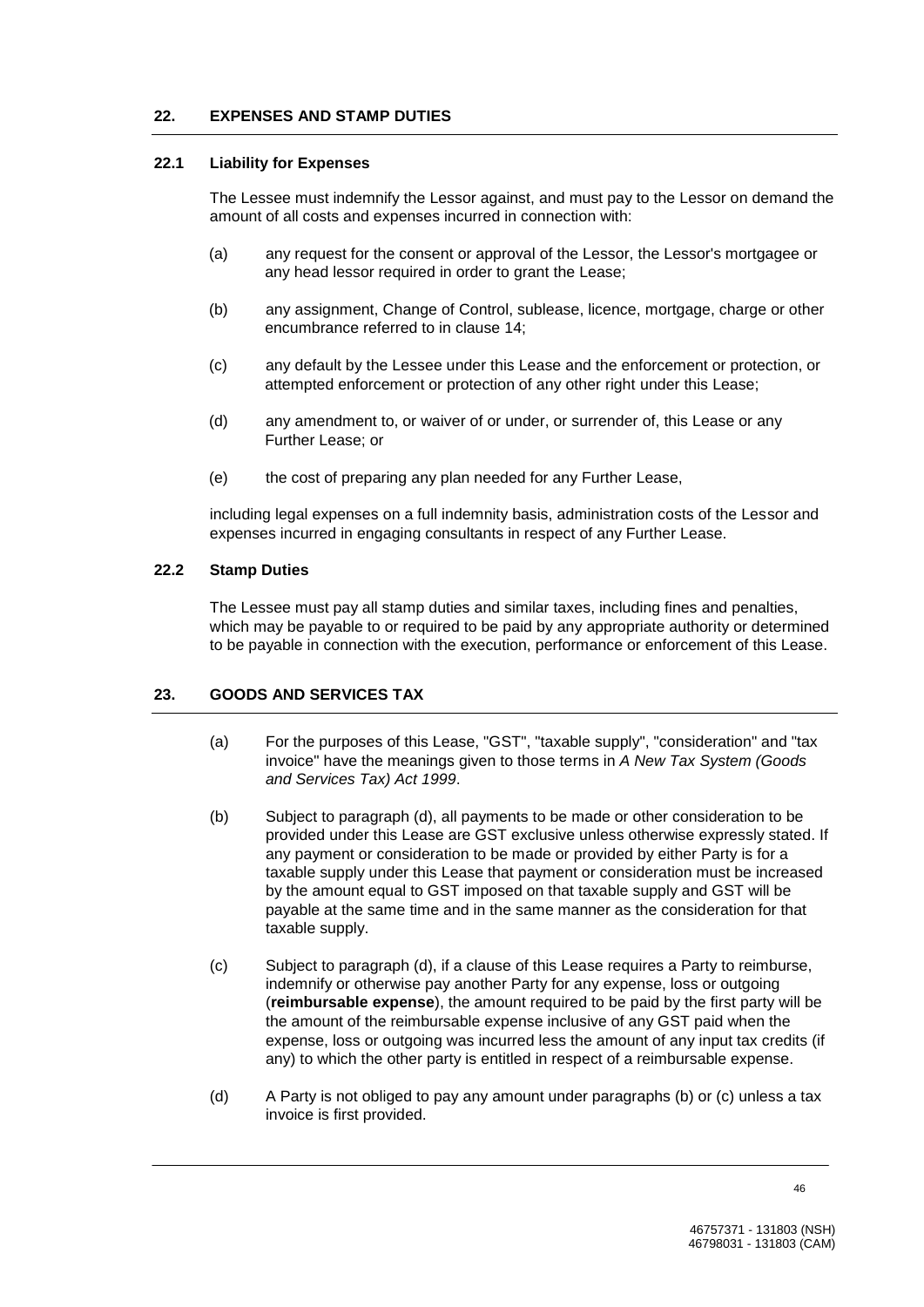- (e) The Parties agree that they are respectively liable to meet their own obligations under the GST Law. The GST Amount must not include any amount incurred in respect of penalty or interest or any other amounts payable by a Party as a result of default by that Party in complying with the GST Law.
- (f) Each separate or periodic component of a taxable supply as referred to in section 156-5 of the GST Law is taken to be a separate taxable supply.
- (g) This clause 23 will continue to apply after expiration or termination of this Lease.

## **24. MISCELLANEOUS**

## **24.1 No Moratorium**

Any present or future legislation which operates to vary obligations between the Lessee and the Lessor, except to the extent that such legislation is expressly intended to apply to this particular Lease or that its exclusion is prohibited, is excluded from this Lease.

## **24.2 Further assurances**

Each Party must do everything necessary to give full effect to this Lease.

## **24.3 Relationship of Lessor and Lessee**

Nothing contained or implied in this Lease will be deemed or construed to create the relationship of partnership or of principal and agent or of joint venture between the Lessor and the Lessee. Specifically, the Parties understand and agree that neither the method of computation of Rent, nor any other provision, nor any acts of the Lessee and the Lessor or either of them will be deemed to create any relationship between them other than the relationship of Lessor and Lessee upon the terms and conditions only as provided in this Lease.

## **24.4 No Waiver**

No waiver by a Party of any breach of any covenant obligation or provision in this Lease either express or implied shall operate as a waiver of another breach of the same or of any other covenant obligation or provision in this Lease contained or implied. None of the provisions of this Lease shall be taken either at law or in equity to have been varied, waived, discharged or released by a Party unless by express consent in writing.

#### **24.5 No Merger**

Nothing in this lease merges, postpones, extinguishes, lessens or otherwise prejudicially affects the rights and remedies of the Parties under this Lease or under any other agreement.

## **24.6 Contact Person**

The Lessor and the Lessee each must nominate a person to contact about matters arising under this Lease. The person so nominated is the person referred to in Items 12 and 11 of or such other person as the Lessor nominates in writing to the Lessee and the Lessee nominates in writing to the Lessor from time to time.

#### **24.7 Applicable Law**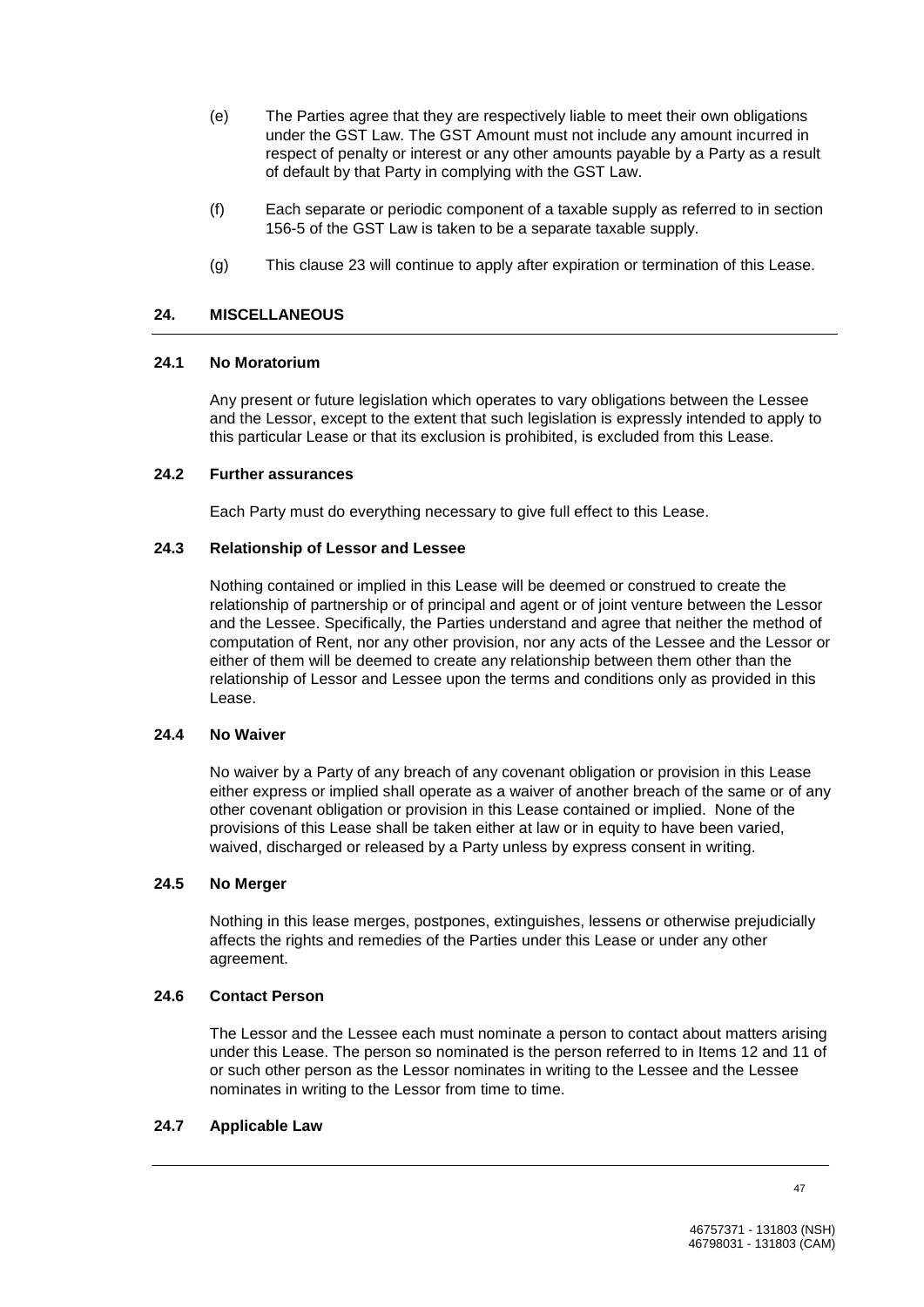This Lease shall be construed and interpreted in accordance with the law of New South Wales.

## **24.8 No Holding Out**

The Lessee will not in connection with the Premises or otherwise directly or indirectly hold out or not permit to be held out to any member of the public any statement, act, deed, matter or thing indicating that the Premises or the business conducted or operated thereon or any parts or parts thereof are or is being carried on or managed or supervised by the Lessor nor shall the Lessee act as or represent itself to be the servant or agent of the Lessor.

#### **24.9 Whole Agreement**

- (a) The provisions contained in this Lease expressly or by statutory implication cover and comprise the whole of the agreement between the Parties.
- (b) No further or other provisions whether in respect of the Premises or otherwise will be deemed to be implied in this Lease or to arise between the Parties hereto by way of collateral or other agreement by reason or any promise representation warranty or undertaking given or made by any Party hereto to another on or prior to the execution of this Lease.
- (c) The existence of any such implication or collateral or other agreement is hereby negatived.

#### **24.10 Severability**

Any provision of this Lease which is prohibited or unenforceable in any jurisdiction shall as to such jurisdiction be ineffective to the extent of such prohibition or inability to enforce without invalidating the remaining provisions of such provisions in any other jurisdiction.

#### **24.11 Essential Terms of Lease**

The Lessor and the Lessee agree that the clauses specified in Item 14 are essential conditions of this Lease. Other provisions of this Lease may also be essential conditions.

## **24.12 Counterparts**

- (a) A Party may execute this lease by signing any counterpart.
- (b) All counterparts constitute one document when taken together.

## **25. DISPUTE RESOLUTION**

#### **25.1 Procedure to settle disputes**

- (a) If a Party to this Lease considers that the other Party is in breach of this Lease or a dispute or difference arises between the parties in relation to this Lease, the parties are to be considered in dispute and either party may give to the other a Dispute Notice.
- (b) If a Dispute Notice has been served, the parties must use reasonable endeavours acting in good faith to settle the dispute as soon as practicable.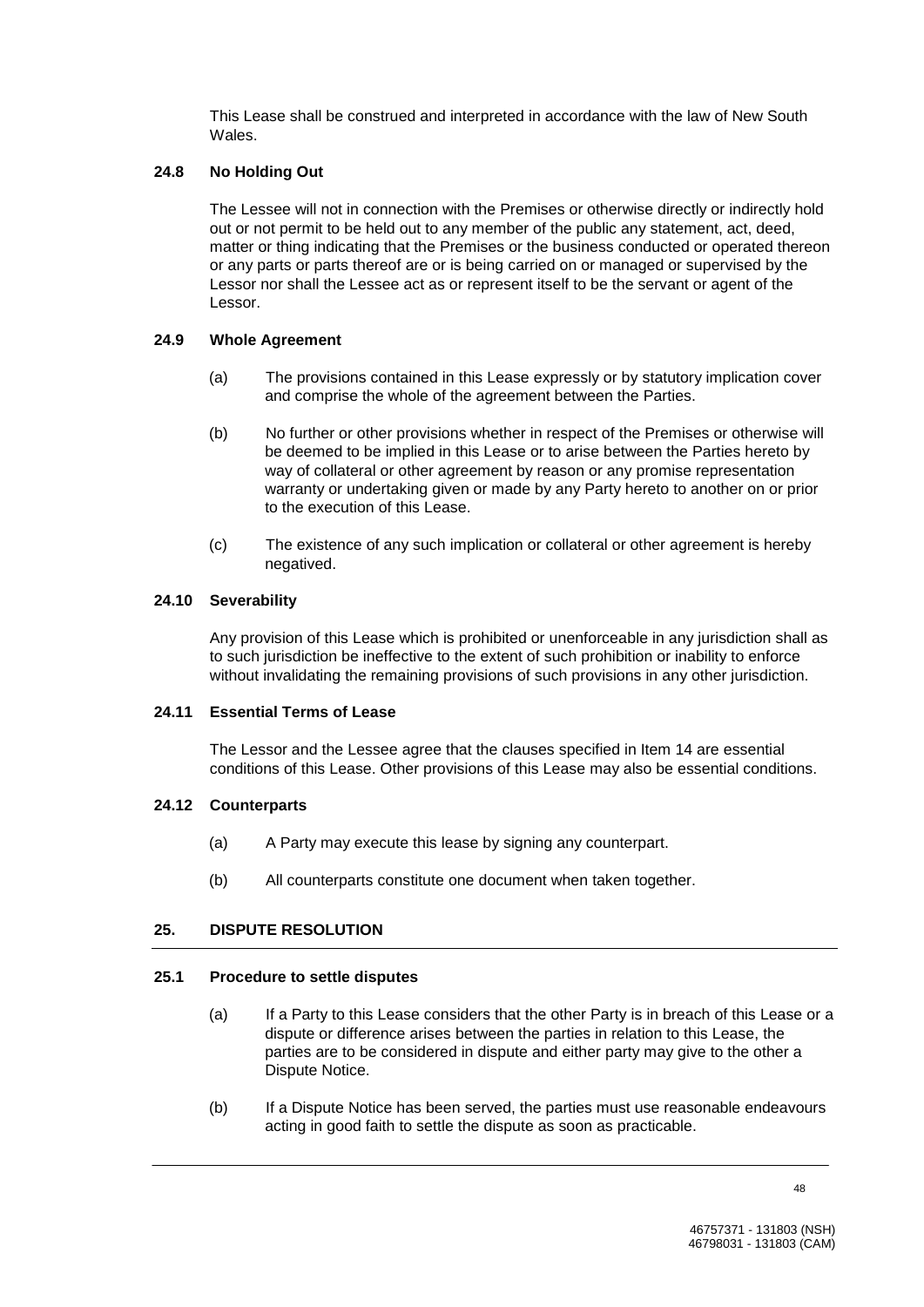- (c) The procedure that is to be followed to settle a dispute arising under this Lease is as follows:
	- (i) first, negotiation of the dispute under clause 25.2; and
	- (ii) second, mediation of the dispute under clause 25.3,

unless the Parties agree that the dispute is best resolved by an independent expert in accordance with clause 25.4 or clause 25.4 otherwise applies.

(d) A Party may not commence court proceedings in relation to a dispute arising in connection with this Lease until it has exhausted the procedures in this clause, unless the Party seeks appropriate injunctive or other interlocutory relief to preserve property or rights or to avoid losses that are not compensable in damages.

# **25.2 Negotiation**

If there is a dispute between the Parties relating to or arising out of this Lease (other than a dispute to which clause 25.4 applies), then within 10 Business Days of service of the Dispute Notice, senior representatives from the Parties to the dispute must meet and use reasonable endeavours, acting in good faith, to resolve the dispute by joint discussions.

# **25.3 Mediation**

If a dispute arising under this Lease is not resolved under clause 25.2 within 10 Business Days of service of the Dispute Notice, the Parties will submit the matter to mediation on the following terms:

- (a) the mediator will be chosen by the Parties within 15 Business Days of service of the Dispute Notice and appointed within a further 5 Business Days;
- (b) in the absence of agreement by the Parties as to the mediator within 15 Business Days of service of the Dispute Notice, the mediator will be appointed on the application of any Party by the President of LEADR within 10 Business Days of the application;
- (c) the Parties must endeavour to procure that a mediator appointed under paragraph (a) or (b):
	- (i) assists the parties to reach a resolution of the dispute by agreement;
	- (ii) acts impartially and ensures that each Party has a clear understanding of the other party's points of view to enable proposals to be formulated for settlement of the dispute;
	- (iii) does not make his or her personal or professional views known to the parties or give any professional advice to one of the Parties;
	- (iv) is entitled to terminate the mediation if, after consultation with the Parties, the mediator forms the view that the mediation process is exhausted; and
	- (v) does not impose a solution on the Parties and any suggestion made during the course of the mediation by the mediator will not be binding on the parties;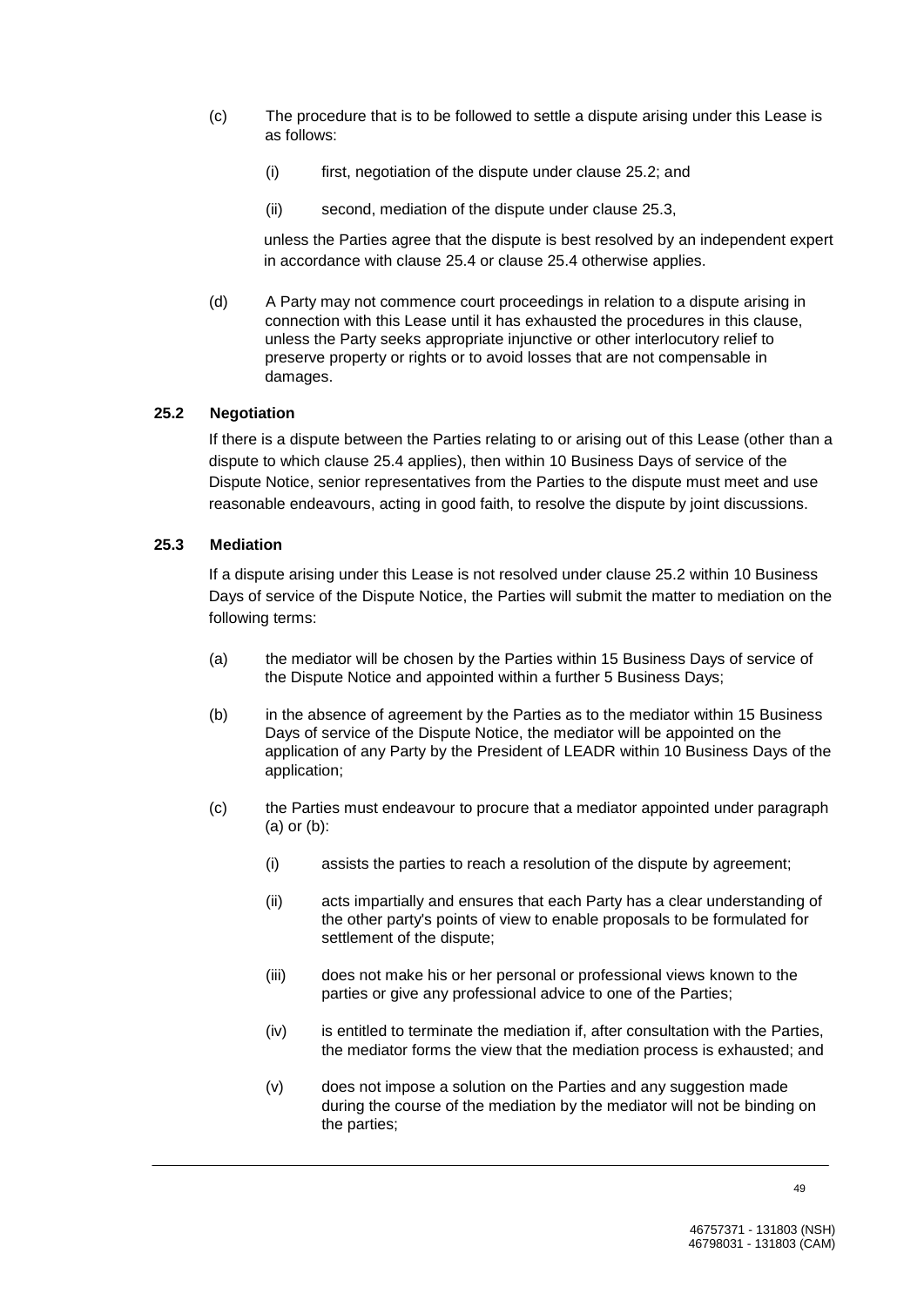- (d) each Party may appoint a person, including a legally qualified person, to represent it or assist it in the mediation;
- (e) each Party will bear its own costs relating to the preparation for and attendance at the mediation;
- (f) the costs of the mediator will be borne equally between the Parties to the mediation; and
- (g) the mediation process will cease if the dispute has not been settled within 20 Business Days of the mediator being appointed, or such longer time as may be agreed by the Parties.

## **25.4 Independent Expert**

If the Parties agree the dispute is best resolved by an independent expert, or this Lease requires the dispute to be determined under this clause 25.4, the Party serving the Dispute Notice will specify that this clause 25.4 applies and the Parties will submit to the following procedure prior to any other course of action being taken to resolve the dispute:

- (a) the Parties will jointly choose and appoint an independent expert;
- (b) in the absence of agreement by the parties as to the independent expert within 2 Business Days of notice of a dispute, the independent expert will be appointed on the application of any Party to the dispute by the President of the Institute of Arbitrators Australia;
- (c) the independent expert must make a determination or finding on the issues in dispute as soon as practicable and in any event within 15 Business Days, or such longer period as may be agreed between the parties to the dispute;
- (d) the independent expert will act as an expert and not as an arbitrator and may adopt such procedures as he or she sees fit;
- (e) the independent expert's decision will be final and binding on the Parties to the dispute; and
- (f) the costs of the independent expert will be borne by the Parties equally or as the independent expert may otherwise determine and each Party will bear its own costs relating to the independent expert's decision.

## **25.5 Amalgamation of Disputes**

The parties may by agreement permit a dispute being dealt with under this clause 25 to be amalgamated with any other dispute or disputes involving the parties.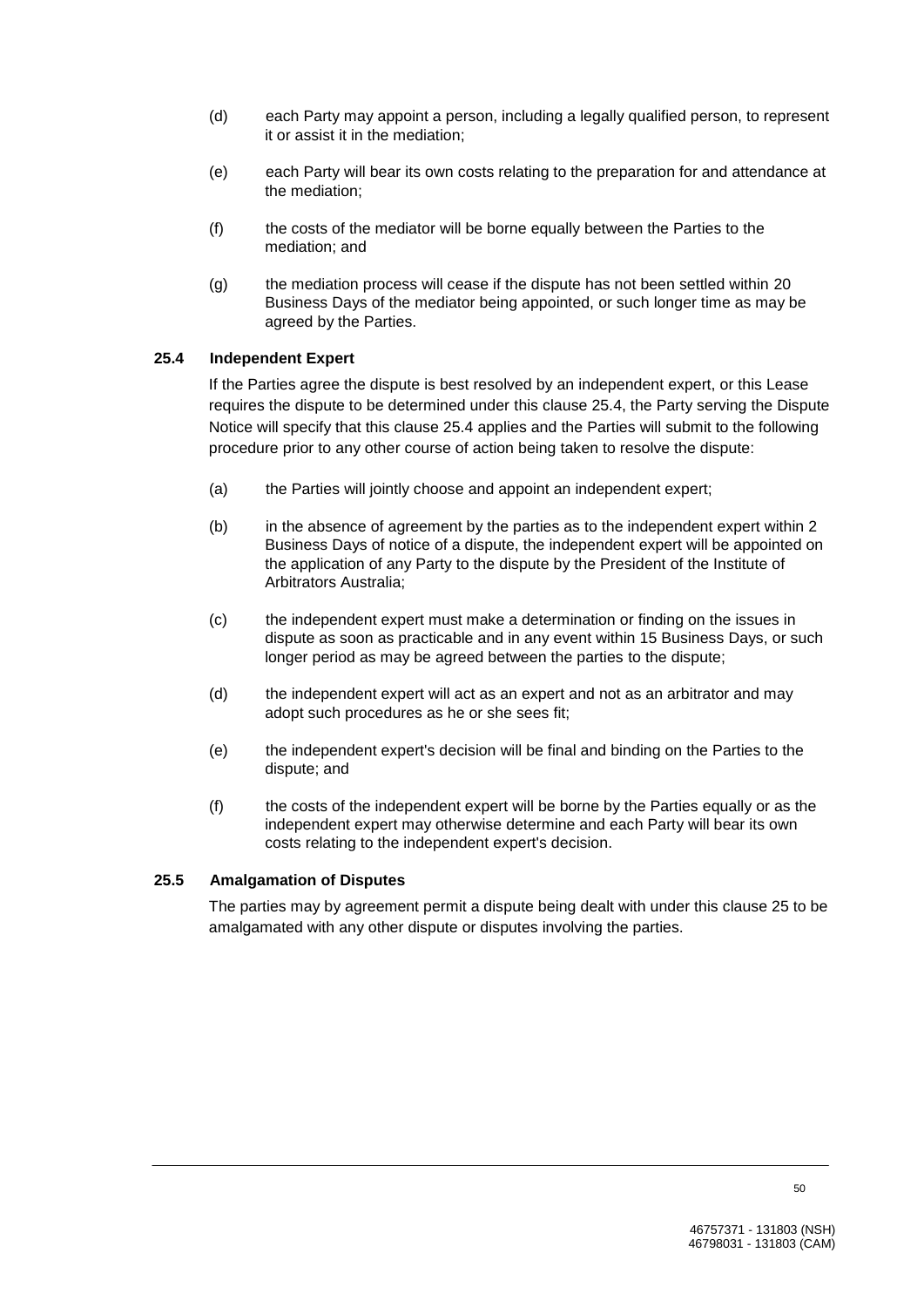# **Schedule 1**

# **REFERENCE SCHEDULE**

- 1. **Premises (Clause 1.1)**
- 2. **Term (Clause 1.1)**

40 years

- 3. **Commencement Date (Clause 1.1)**
- 4. **Termination Date (Clause 1.1)**
- 5. **Further Term (Clause 1.1)**

Further Term: 10 years

Commencement Date:

Termination Date:

## 6. **Base Rent (Clause 4.1)**

per annum, subject to increase as provided in this Lease.

# 7. **Permitted Use (Clause 3)**

Primary Permitted Use - operation of zoological park

Ancillary Permitted Uses - café, function centre, gift shop and other activities, all being ancillary to the primary Permitted Use of the Premises as a zoological park

## 8. **Maximum Trading Hours**

The hours of 8.00 am to 10.00 pm in the period from 1 September to 30 April in each year.

The hours of 8.00 am to 8.00 pm in the period from 1 May to 31 August in each year.

## 9. **Public Liability Insurance (Clause 11.1)**

\$50,000,000

## 10. **Bank Guarantee (Clause 19)**

An amount equal to 6 months' Base Rent, Outgoings and GST payable under this Lease.

## 11. **Lessee's address for Service of Notices (Clause 21.1)**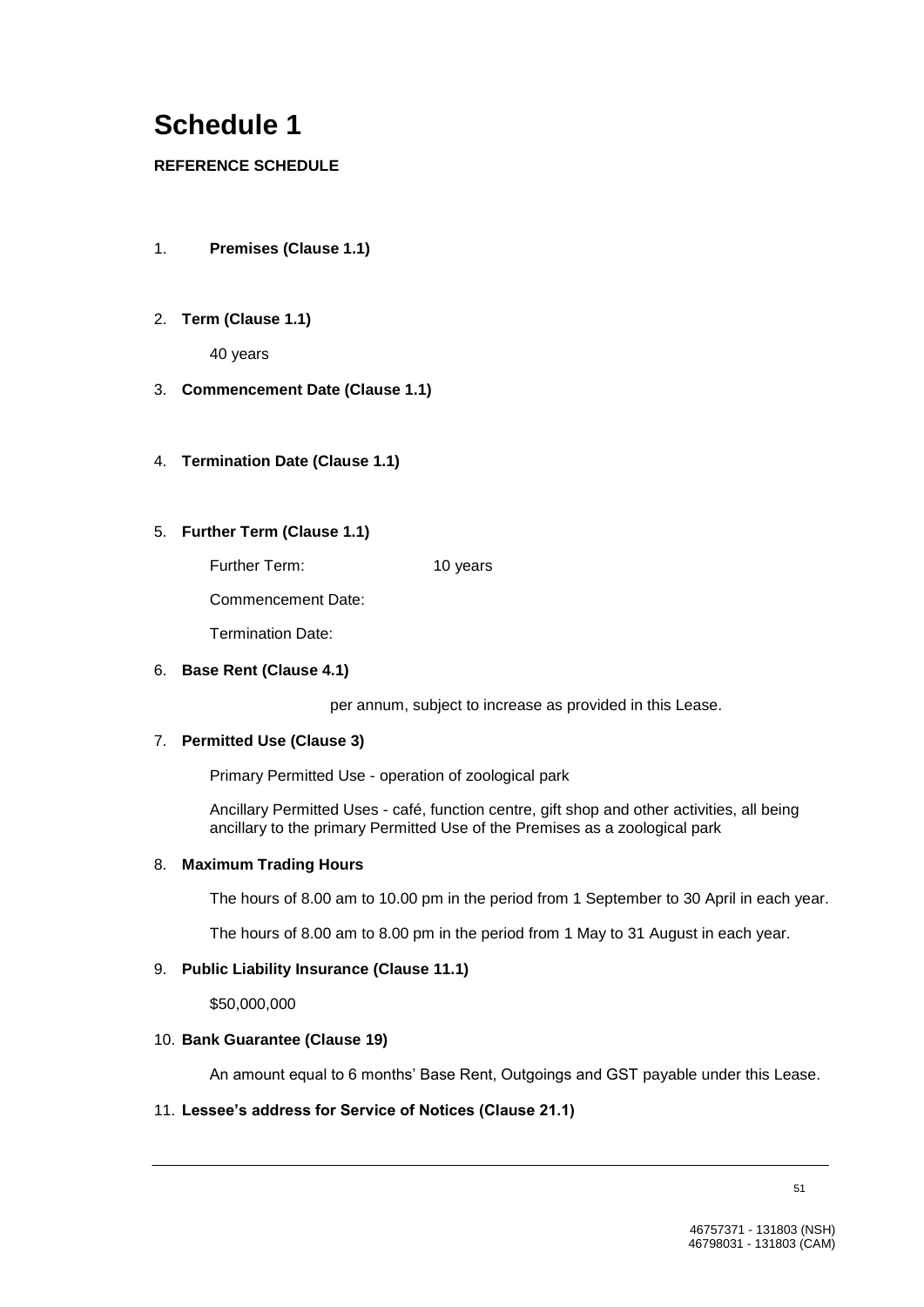# 12. **Lessor's address for Service of Notices (Clause 21.1)**

Level 7, 10 Valentine Avenue, Parramatta NSW 2150

# 13. **Electronic Funds Transfer Details for Payment of Rent (Clause 6.4)**

BSB: 032-001

Account No: 115594

Account Name: Western Sydney Parklands Trust

Cheque / Postal Details: Western Sydney Parklands Trust, Locked Bag 2, Haymarket NSW 1240

## 14. **Essential Terms**

The Lessee's obligations under the following clauses:

| Clause 3    | <b>Permitted Use</b>                               |
|-------------|----------------------------------------------------|
| Clause 4    | Payment of Base Rent                               |
| Clause 5    | Payment of Turnover Rent                           |
| Clause 7.3  | <b>Environmental Certification</b>                 |
| Clause 7.6  | Maintenance and Repair                             |
| Clause 7.7  | Alterations or Additions                           |
| Clause 7.14 | <b>Prohibited Acts</b>                             |
| Clause 7.17 | Lessee to Comply with Environmental Laws           |
| Clause 11.1 | <b>Public Liability Insurance</b>                  |
| Clause 14   | Assignment, Subleasing and Parting with Possession |
| Clause 19   | <b>Bank Guarantee</b>                              |
| Clause 23   | Goods and Services Tax                             |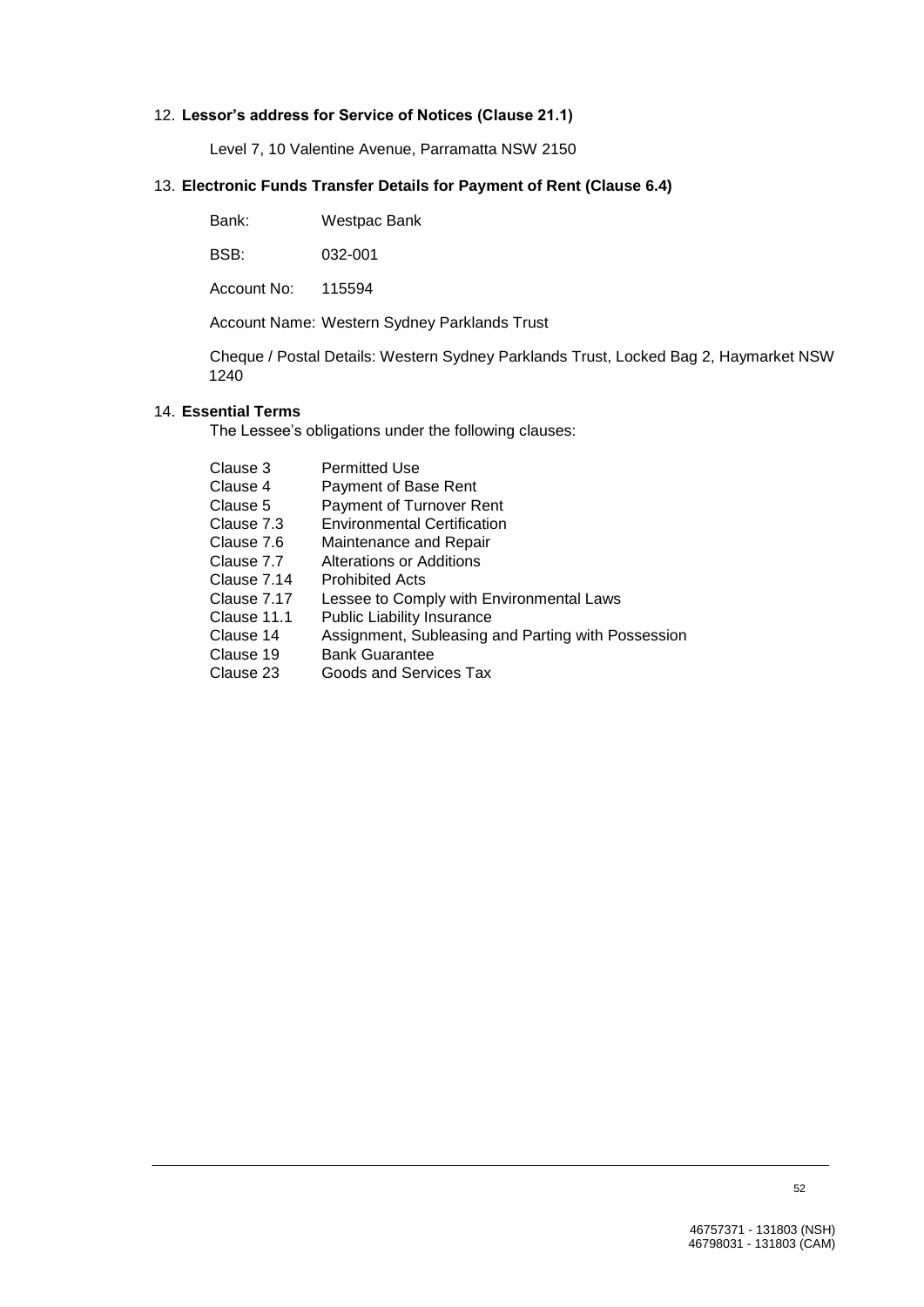# **Schedule 2**

**CONCEPT PLAN**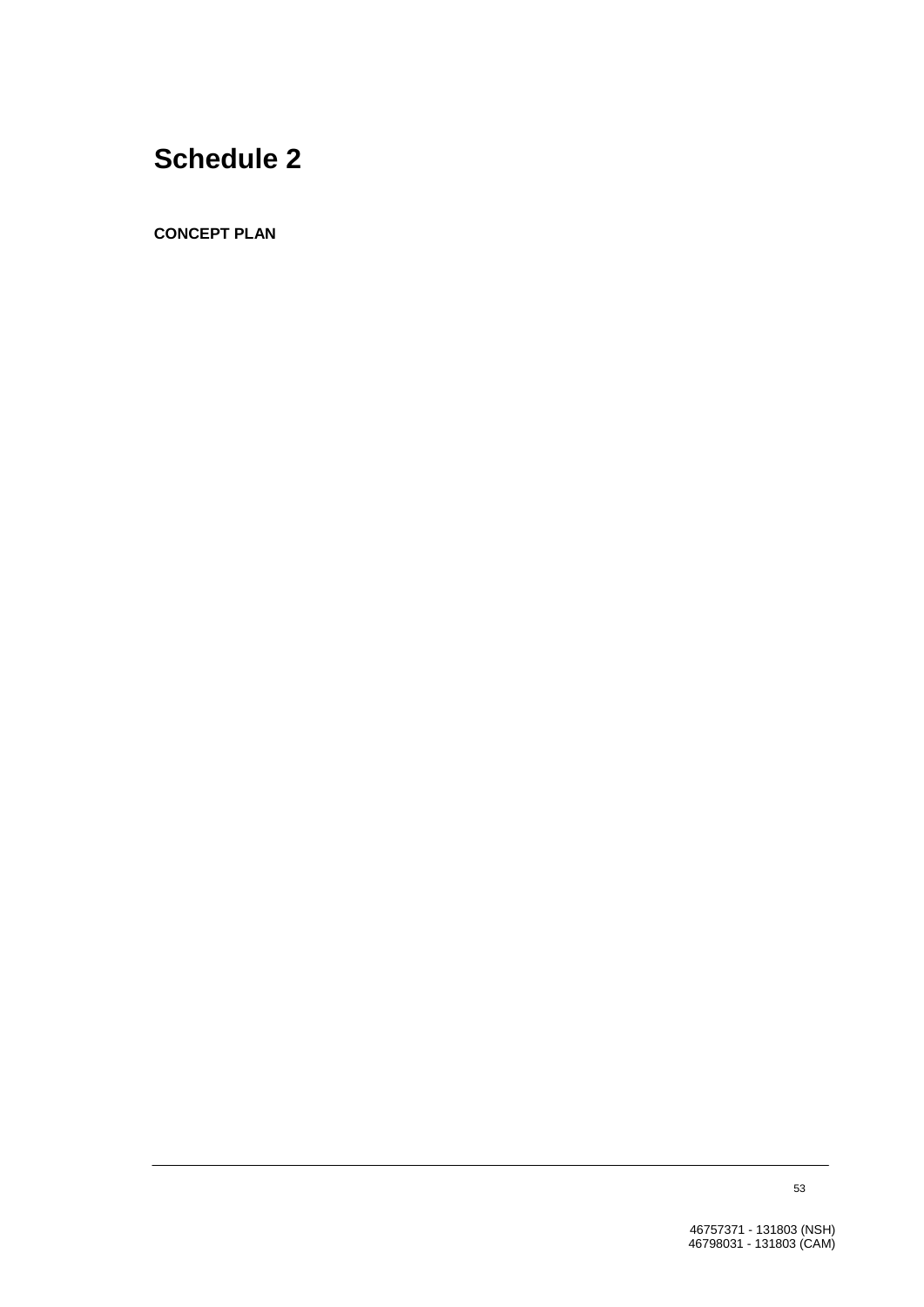# **Schedule 3**

**CONSENT DEED**